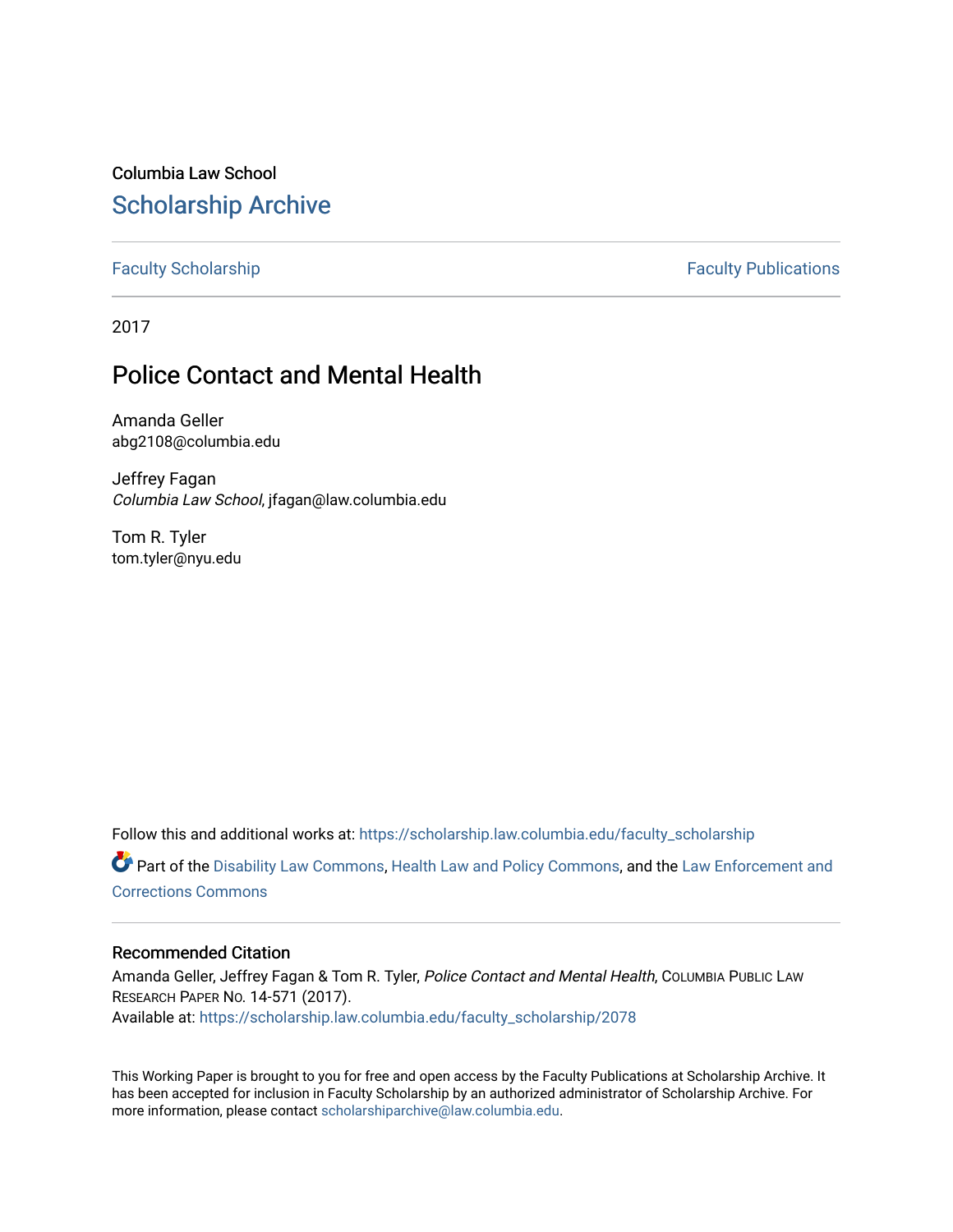Police Contact and Mental Health

Amanda Geller\*

Jeffrey Fagan†

Tom R. Tyler‡

December 2017

RUNNING HEAD: Police Contact and Mental Health

 <sup>\*</sup> Clinical Associate Professor of Sociology, New York University. This research was supported by Grant No. 2010-IJ-CX-0025 from the National Institute of Justice, Grant No. 69669 from the Public Health Law Research Program of the Robert Wood Johnson Foundation, and Award No. R24HD058486 to the Columbia Population Research Center from the National Institute of Child Health & Human Development. Thanks for helpful comments to participants at the 2014 Public Health Law Research Conference and 2016 International Meeting of the Association for Public Policy Analysis and Management. Fagan was expert witness for plaintiffs in *Floyd v. City of New York*, 959 F. Supp. 2d 540 (2013). All opinions and errors are ours alone.

<sup>†</sup> Isidor and Seville Sulzbacher Professor of Law and Professor of Epidemiology, Columbia University

<sup>‡</sup> Macklin Fleming Professor of Law and Professor of Psychology at Yale Law School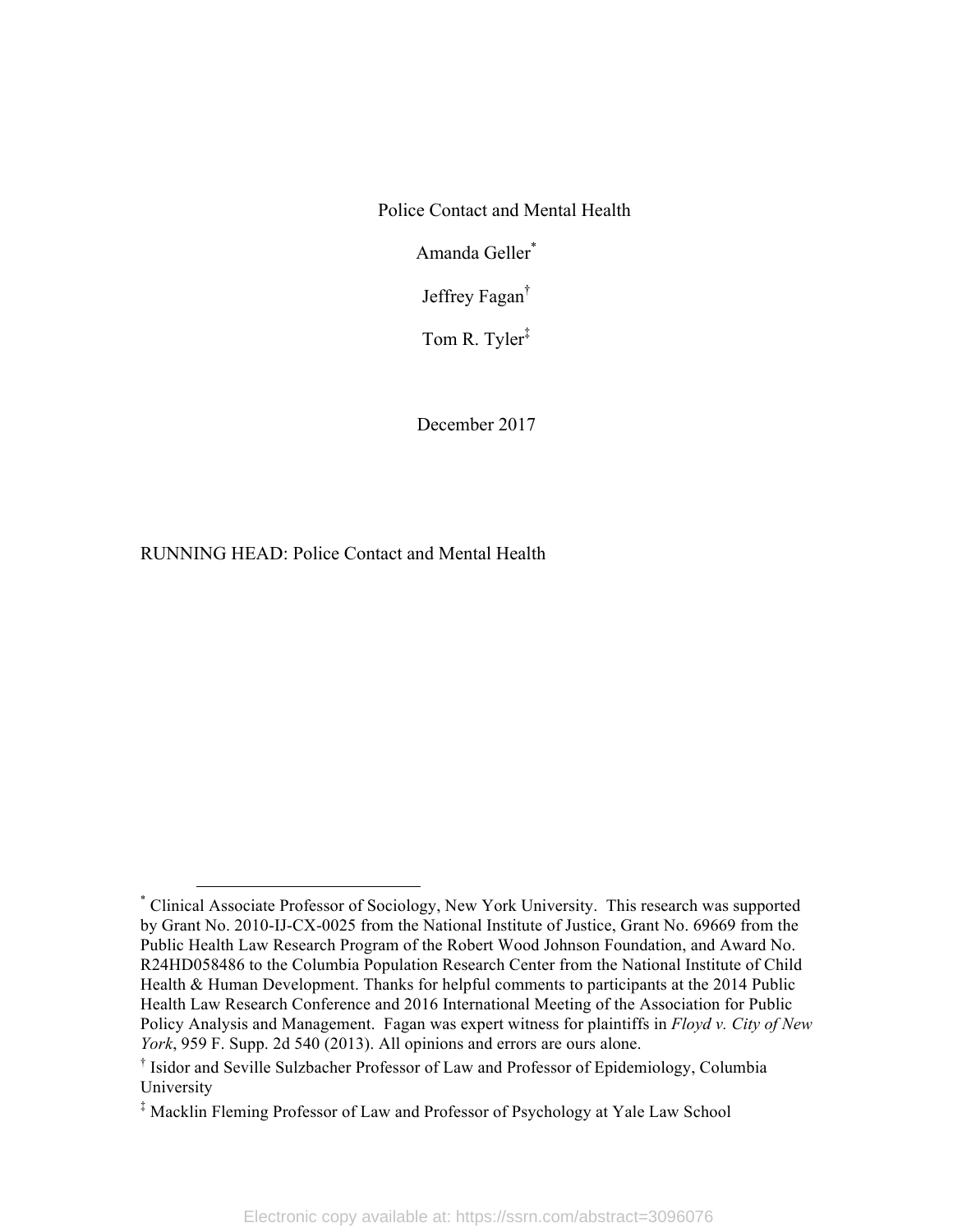#### **ABSTRACT**

*Although an effective police presence is widely regarded as critical to public safety, less is known about the effects of police practices on mental health and community wellbeing. Adolescents and young adults in specific neighborhoods of urban areas are likely to experience assertive contemporary police practices. This study goes beyond research on policing effects on legal socialization to assess the effects of police contact on the mental health of those stopped by the police. We collected and analyzed data in a twowave survey of young men in New York City (N=717) clustered in the neighborhoods with the highest rates of involuntary person-police contact. We focus on two indicia of mental health, anxiety and post-traumatic stress disorder, and assess their association with two dimensions of experience with the police: the quantity and intensity of police contact. Panel regression models indicate that, controlling for past police contact and mental health, recent police contact – specifically the extent of police intrusion in a recent "critical" stop – is associated with increased levels of anxiety symptoms, and both quantity and intensity of recent stop experience are significantly associated with increased PTSD symptoms. Additional analyses suggest that particular types of intrusion respondents experience may be a stronger determinant of subsequent health than the quantity of stops reported.*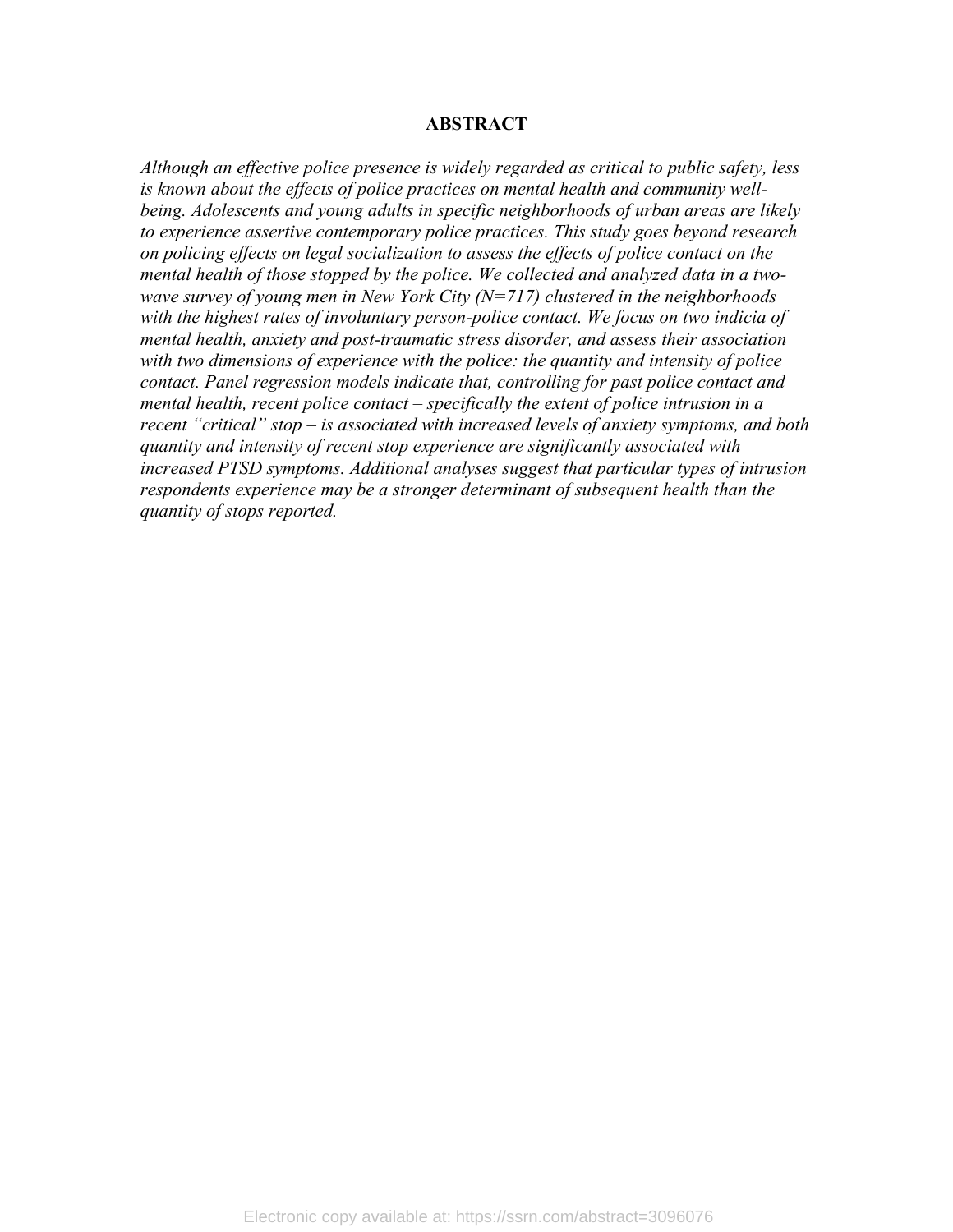### I. INTRODUCTION

The twentieth-century expansion of the United States criminal justice system has motivated a far-reaching examination of the effects of criminal justice policies, practices and institutions (Rosenfeld, 2011; Skogan & Frydl, 2004; Travis, Western, & Redburn, 2014). The role of police both in supplying cases to criminal justice institutions as well as in the fabric of community life has been a prominent feature of this examination. In 2011, over 62.9 million U.S. residents, 26% of the population age 16 or older, reported contact with the police over the previous 12 months (Langton & Durose, 2013). Approximately half of those reporting police contact experienced police-initiated, or involuntary, contact, such as an investigative stop while driving or as a pedestrian (Langton & Durose, 2013), making the consequences of such contact critical to understand.

For adolescents and young adults, police contact and arrest has become an unfortunate and predictable feature of adolescence and young adulthood. Evidence from the National Longitudinal Survey of Youth shows that by age 18, the cumulative arrest prevalence rates<sup>1</sup> range from 30.2-41.4% (Brame, Turner, Paternoster, & Bushway, 2012). Police exposure and sanctions are racially skewed. The cumulative arrest rate for Black males by age 23 is 49% for Black males compared to 38% for White males (Brame, Bushway, Paternoster, & Turner, 2014).

Still, police are an important component of crime control (Braga, Welsh, & Schnell, 2015; Durlauf & Nagin, 2011). Levitt (2004) found that police were a key part of the crime decline in cities across the U.S. in the 1990s. Evans and Owens (2007) found investments in policing to be associated with lower crime rates. However, there is less consensus about *how* investments in policing may contribute to crime reductions (Skogan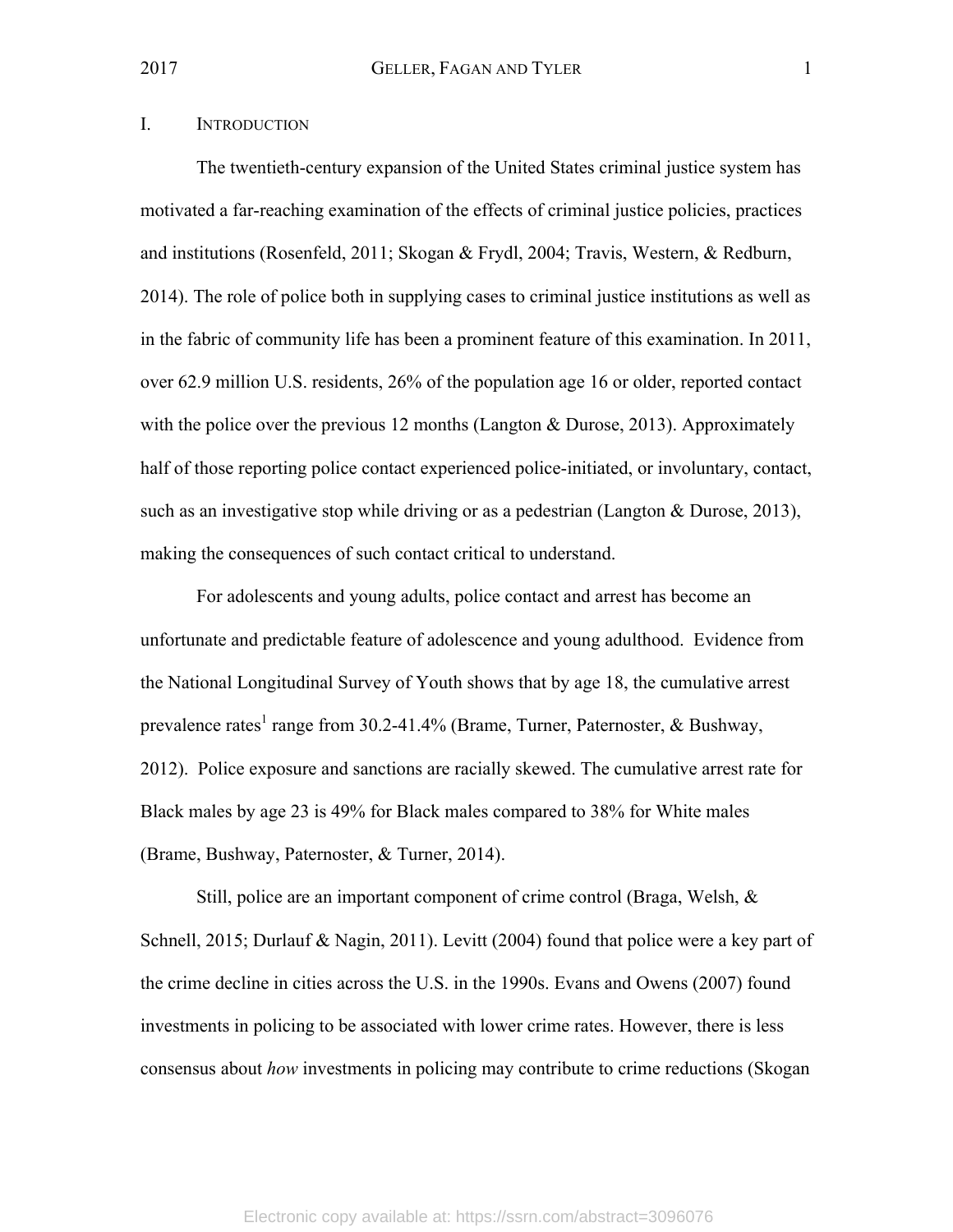& Frydl, 2004), or the relative contributions of specific policing tactics that may contribute to crime control (Groff et al., 2015).

This research has said little about the broader implications of police activity beyond crime control. In this article, we focus on the question of how policing tactics contribute to specific collateral consequences related to the emotional well-being of people who come into contact with the police. The increased attention to police violence against citizens has raised the prominence of police-community relations in public consciousness and discourse (Hagelskamp, Friedman, Rizzolo, Rinehart, & Schleifer, 2015), underscoring their salience as a public health issue (American Public Health Association, 2016; Cooper & Fullilove, 2016; Krieger, Chen, Waterman, Kiang, & Feldman, 2015).

This article estimates the potential health consequences of police contact for young men in New York City, where the influence of the police on community life has been celebrated as a national model (Cullen, 1997; Zimring, 2011), but also been challenged over the past 20 years on grounds ranging from efficacy (Fagan, 2012) to constitutionality (Fagan, 2010; Floyd et al. v. City of New York et al., 2013), to legitimacy (Tyler, Fagan, & Geller, 2014) to its potential implications for community health (DeVylder et al., 2017; Geller, Fagan, Tyler, & Link, 2014; Sewell & Jefferson, 2016; Sewell, Jefferson, & Lee, 2016). We analyze two waves of data from a populationbased survey that provides detailed information about police encounters that respondents have experienced over a six-month period, as well as respondents' reports of mental health symptoms at the beginning and end of this period. This unique dataset permits the assessment of police-public interactions in the context of respondents' broader health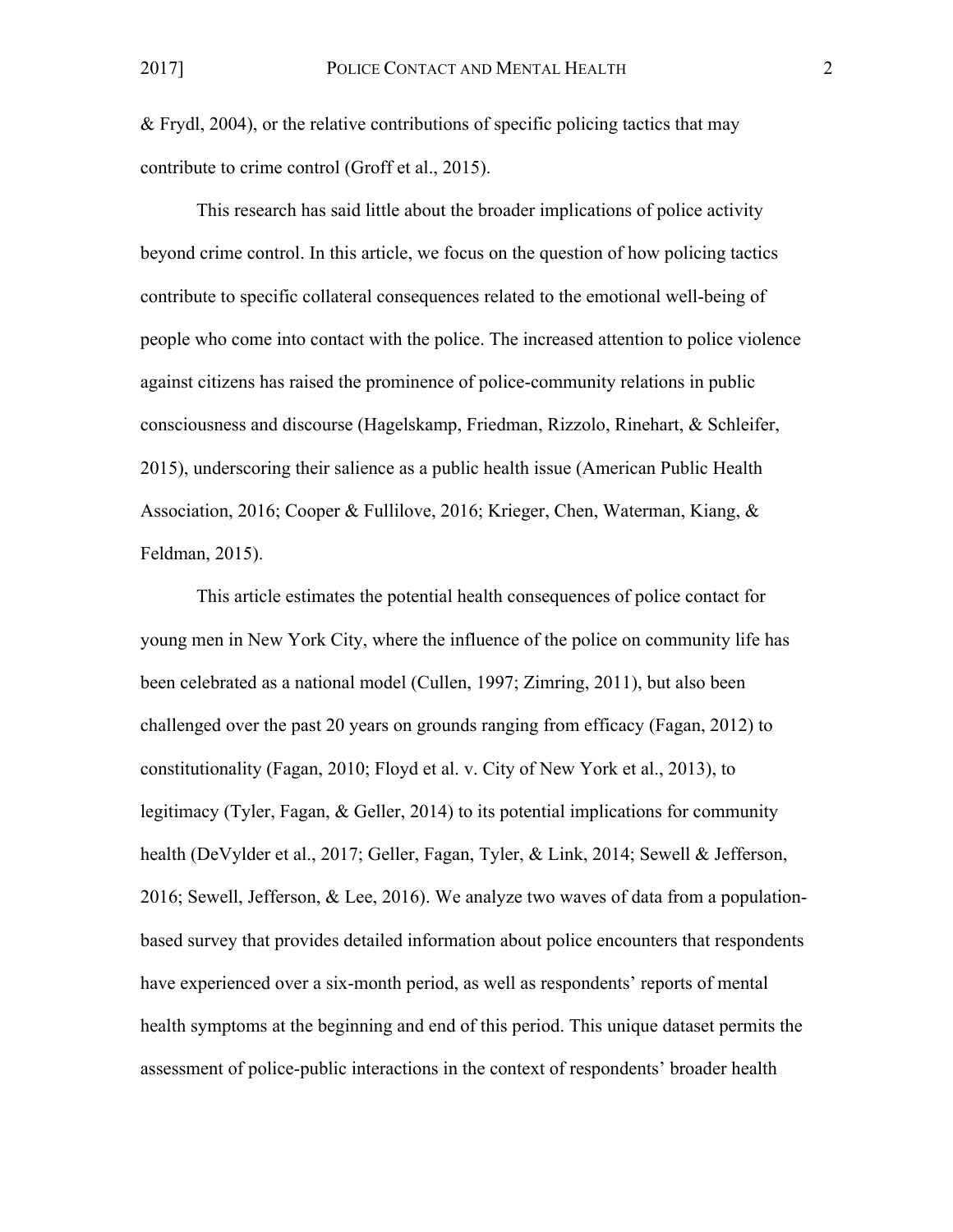trajectories, improving our ability to identify potential mental health consequences of their experiences with the police.

#### *A.* **Proactive Policing and Public Life**

The prevalence of police-initiated encounters reflects a contemporary shift of many urban police departments to strategies known as "proactive policing" (Kubrin, Messner, Deanne, McGeever, & Stucky, 2010) and "*Broken Windows"* policing (Kelling & Coles, 1996; Wilson & Kelling, 1982), which have significantly increased youth exposure to the police in recent decades, particularly for young men of color (American Civil Liberties Union of Illinois, 2015; Meares, 2014; New York Civil Liberties Union, 2013; White & Fradella, 2016). Between 2004 and 2012, the New York City Police Department (NYPD) recorded more than 200,000 police-initiated stops of youth between the ages of 13 and 15 (City of New York, 2016). A survey of Chicago public school students found that approximately half had been stopped, questioned, and "told off or told to move on" by the time they were in ninth or tenth grade (Shedd, 2015).

A substantial empirical literature examines a wide array of potential consequences of personal contact with the police. Research under a variety of sampling and measurement conditions shows that personal experience with the police shapes community members' perceptions of police legitimacy, with police conduct and procedural justice key mediators of the relationship (Fagan & Tyler, 2005; Tyler & Fagan, 2008; Tyler et al., 2014; Tyler & Huo, 2002). The efficacy of policing practices for detecting or preventing criminal activity is a separate dimension of policing that is orthogonal to, but may interact with, its health impacts or effects on legitimacy, net of criminal victimization experience (Fagan, 2016; Weisburd, Wooditch, Weisburd, &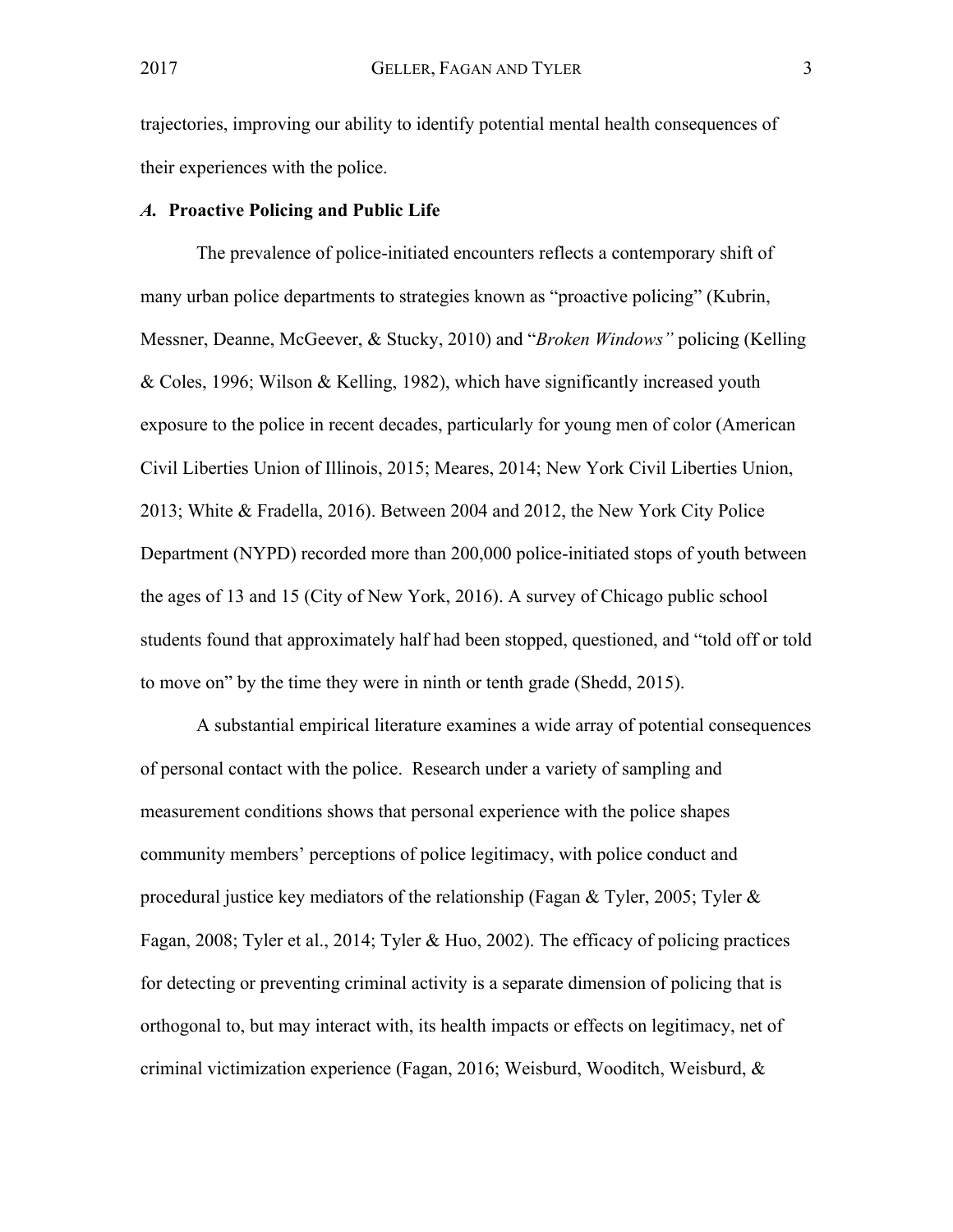Yang, 2016). Aggressive policing can aggravate racial disparities in arrests, detentions, convictions and sentences, blocking social mobility and compounding the social, psychological and physical health stresses of economic isolation (Fagan & Ash, 2017). Still other dimensions of these police practices include their constitutionality (Sweeten, 2016), and the dignity that police officers afford the people with whom they interact (Capers, 2011; Fagan, 2017a; Simon, 2017). Tactics that may be efficient in crime control can do harms to observable outcomes such as health, perceived legitimacy, and economic well-being.

#### *B.* **Proactive Policing in New York City**

Debate over the effects of policing tactics on communities has been particularly prominent in New York City. The primary tactic used by the New York Police Department in the late  $20<sup>th</sup>$  and early  $21<sup>st</sup>$  century has been the use of widespread investigative stops, or *Terry* stops ("Terry v. Ohio," 1968). In New York City, these actions are known as "Stop and Frisk", "Stop, Question and Frisk", or "SQF" activity ("Daniels v. City of N.Y., Stipulation of Settlement," 2003; Floyd et al. v. City of New York et al., 2013). SQF is part of a proactive crime prevention posture that combines intensive use of investigative stops to interdict suspected criminal activity and detect the presence of contraband, the targeting of low-level violations and misdemeanors that disrupt social order such (Kubrin et al., 2010; Maple & Mitchell, 2000; Wilson & Kelling, 1982), and aggressive enforcement of misdemeanor and felony crimes (Kubrin et al., 2010). The logic to this strategy is disruption first of insipient criminal activity, and second, to disrupt low-level criminal activity from escalating to more serious crime. Combined with crime analytics to target specific places and strong management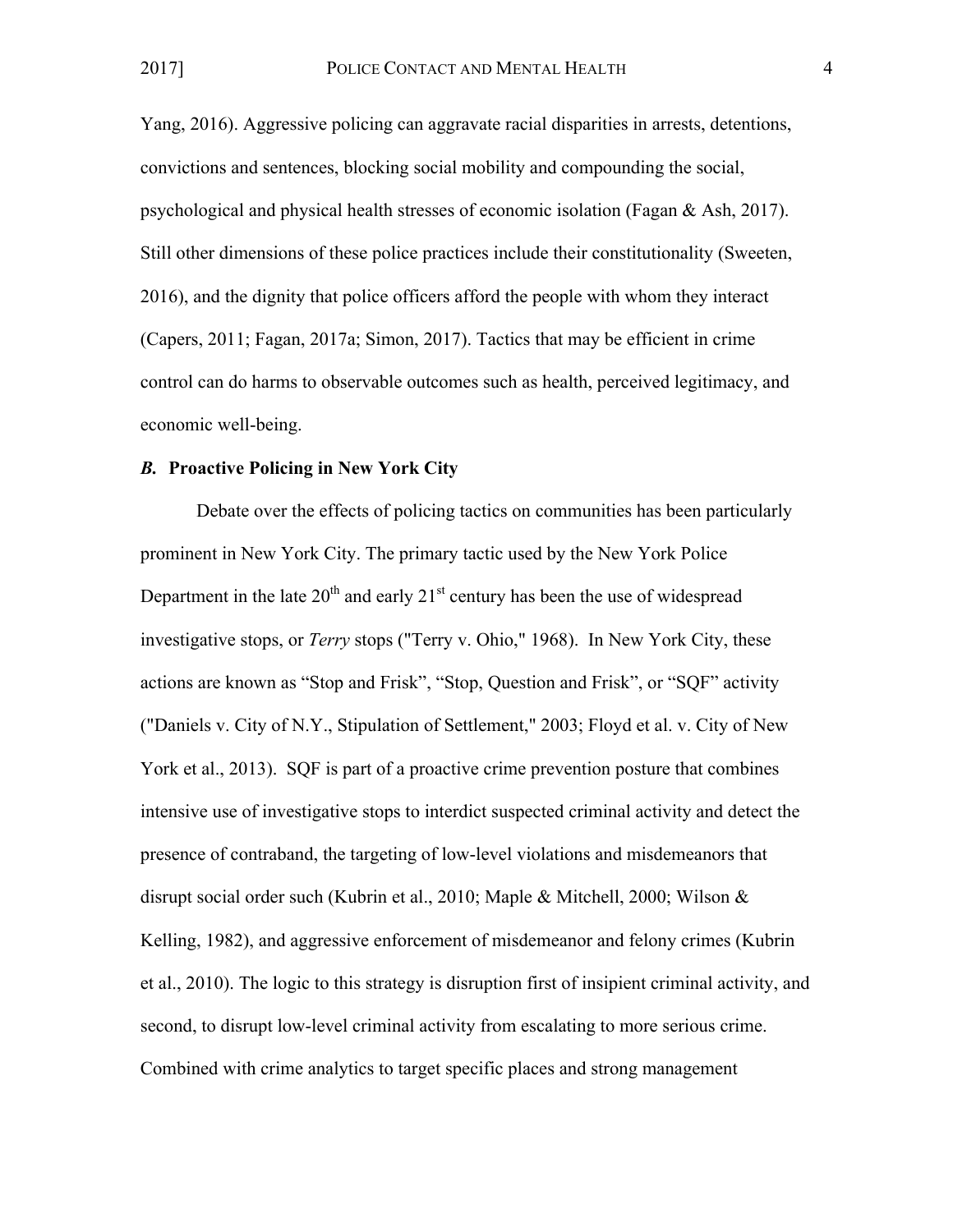accountability for crime reduction, these tactics form what at their outset was known as the New Policing (Fagan, Braga, Brunson, & Pattavina, 2016; Heymann, 2000).

SQF activity has been controversial for its heavy use in the policing of young black and Hispanic men (New York Civil Liberties Union, 2013), its limited efficacy in detecting illegal activity (Goel, Rao, & Shroff, 2016; MacDonald, Fagan, & Geller, 2016), and a pattern of practice that violated the Fourth and Fourteenth Amendments (prohibiting illegal search and seizure, and ensuring equal protection under the law, respectively) (Floyd et al. v. City of New York et al., 2013). Although SQF activity in New York City has declined considerably since 2012, in anticipation of the 2013 Federal court decision (ibid.)<sup>2</sup>, proactive policing practices remain common both in New York and elsewhere (American Civil Liberties Union of Illinois, 2015; Chauhan, Fera, Welsh, Balazon, & Misshula, 2014; Chauhan et al., 2015; Saul, 2016), making their consequences critical to understand.

Police contact has the potential to be stressful, and analyses from New York City find associations between invasive police stops and symptoms of anxiety and Post-Traumatic Stress Disorder (PTSD) (Geller et al., 2014), and in neighborhood policing context and multiple dimensions of poor health (Sewell & Jefferson, 2016; Sewell et al., 2016). Data from the Survey of Police-Public Encounters indicate a significant association between police abuse and suicide attempts (DeVylder et al., 2017). The prominence of the police in American life suggests that if these associations reflect a causal effect of police contact, police interactions could have profound implications for mental health, and for public health more broadly. Further, racial disparities in contemporary police practices suggest that harsh treatment during such encounters may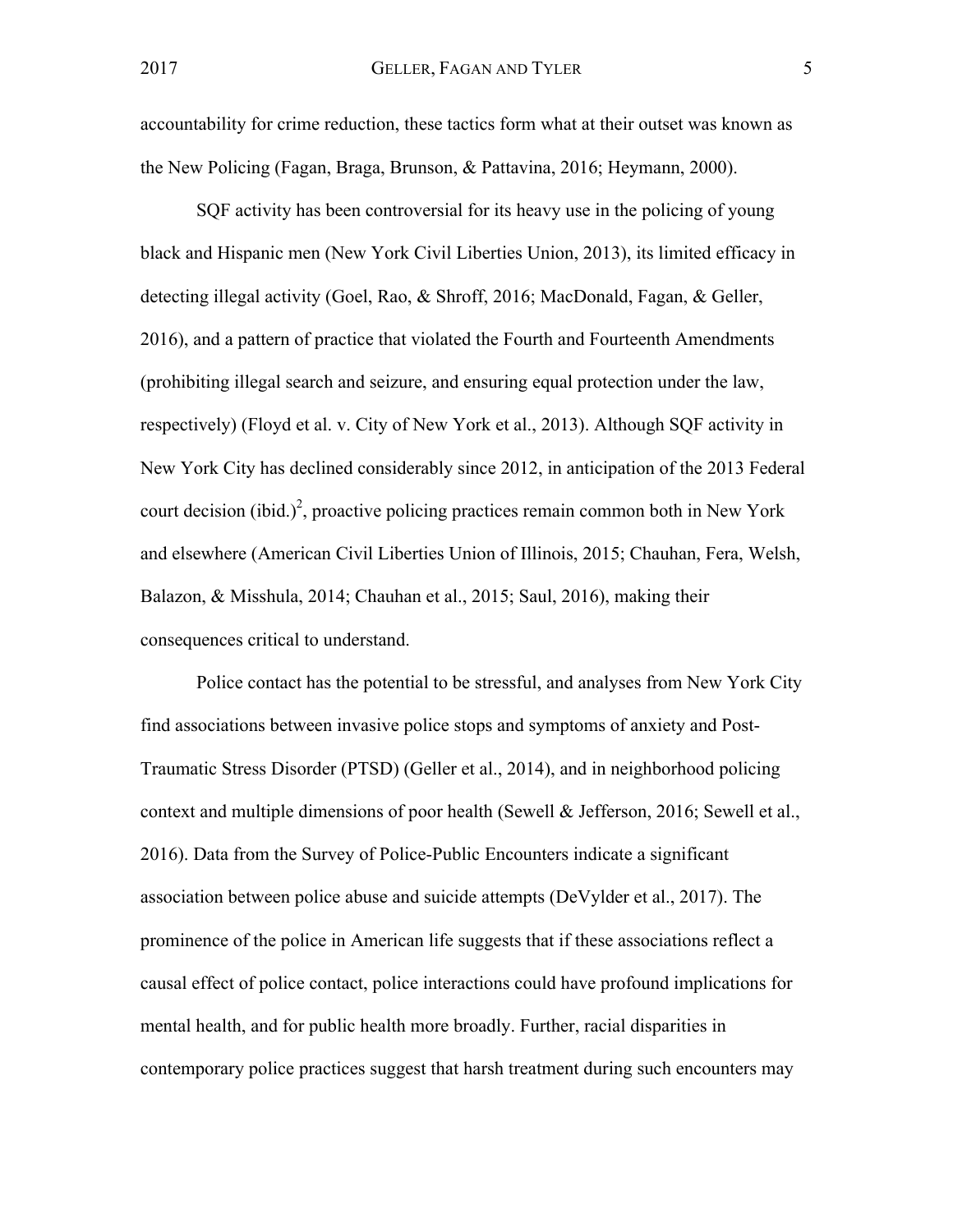exacerbate long-standing racial disparities in health (Wakefield & Wildeman, 2014). However, to date data limitations –particularly, a reliance on cross-sectional data – have precluded the analysis of how health conditions might change following contact with the police.

#### *C.* **Potential Health Consequences of Police Contact**

#### *1. Potential Mechanisms*

Police contact may threaten the physical and mental health of individuals stopped in several ways. The invasive manner in which many people are approached by the police (Brunson & Weitzer, 2009; Fagan, 2010; Levine & Small, 2008) carries the potential not only for physical injury (Ross, 2015; Sewell, 2017) but also for psychological stress and related health challenges (Thoits, 2010). In addition to any acute stress of the event itself, an encounter with the police has the potential to converge with pre-existing chronic strain to underscore individuals' relatively low social position, contributing to adverse outcomes. Further, if the "dosage" of police contact experienced is strong, if the police threaten future violence, or if individuals stopped believe they could be stopped again at any time, the anticipation of subsequent contact could cause or exacerbate stress and associated health problems (Brosschot, Gerin, & Thayer, 2006).

Police contact may be particularly damaging to racial and sexual minorities, populations at elevated risk of being stopped by the police (Alpert et al., 2006; Ayres & Borowsky, 2008; Bailey et al. v. City of Philadelphia et al., 2011; Fagan, 2010; Mallory, Hasenbush, & Sears, 2015). Qualitative research finds that many young people report the use of racial invective and homophobic harassment by police officers who stop them (Brunson, 2007; Brunson & Weitzer, 2009; Mallory et al., 2015), which have the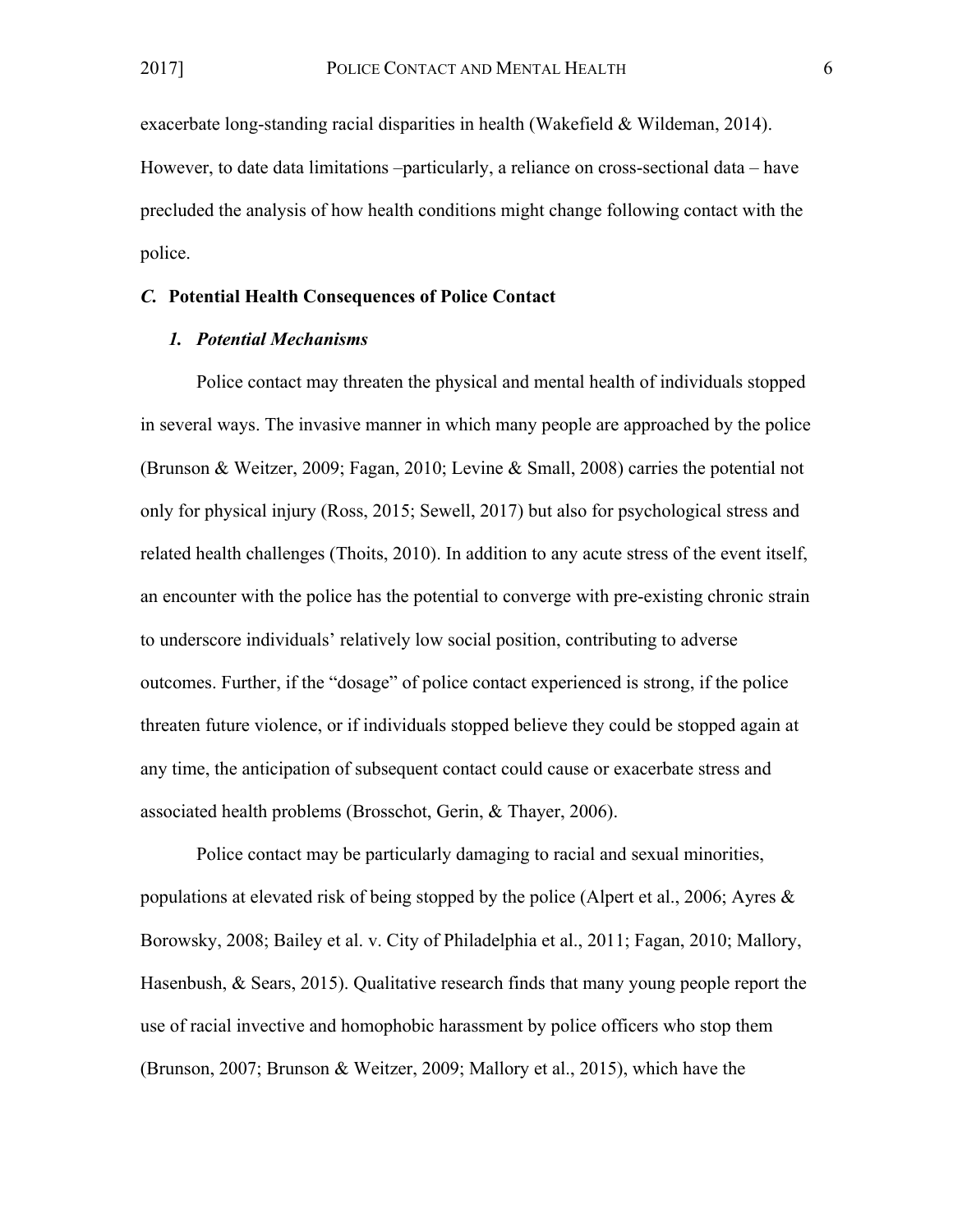potential to trigger stigma and stress responses (Hatzenbuehler, Phelan, & Link, 2013; Link & Phelan, 2001). To the extent that individuals stopped believe that they were targeted because of their identity, the stresses they experience could be compounded (Freeman Anderson, 2013; Hatzenbuehler, McLaughlin, Keyes, & Hasin, 2010; Krieger, 1999; Phelan & Link, 2015; Sawyer, Major, Casad, Townsend, & Berry Mendes, 2012).

What happens during a stop potentially explains the mechanisms that can produce the psychological injuries that we observe in this project. In *Terry v. Ohio* (1968), the Court warned about the potential harms from investigative stops.<sup>3</sup> If a person stopped by the police feels that s/he had no ability to prevent the humiliation of a public stop, frisk and perhaps an intrusive search, either because she was targeted in the specific incident, or because of features such as race that would make her targeted over and over again, a sense of the loss of one's control over what happens with her own life, and the feeling of being treated as less worthy of respect than others, are likely to deepen the subjective feeling of powerlessness before legal authorities (Resnik & Suk, 2003). Even encounters involving only minor intrusion on privacy or liberty (such as being stopped on the street by a police officer and being asked to identify oneself), are likely to be experienced as subjectively and cumulatively humiliating if one feels that the stop was mistaken, that there is nothing s/he could have done to stop it from happening this time, and that there is nothing she can do to stop it from happening again and again.

Put another way, when stops so rarely result in either arrest or seizure of contraband (*Floyd v. City of New York*, 2013) one could ask "why me"? Why would a police officer use her discretion to single out me of all people absent a valid and proper evidentiary basis? Why would s/he have a "hunch" that I am a criminal? The fact of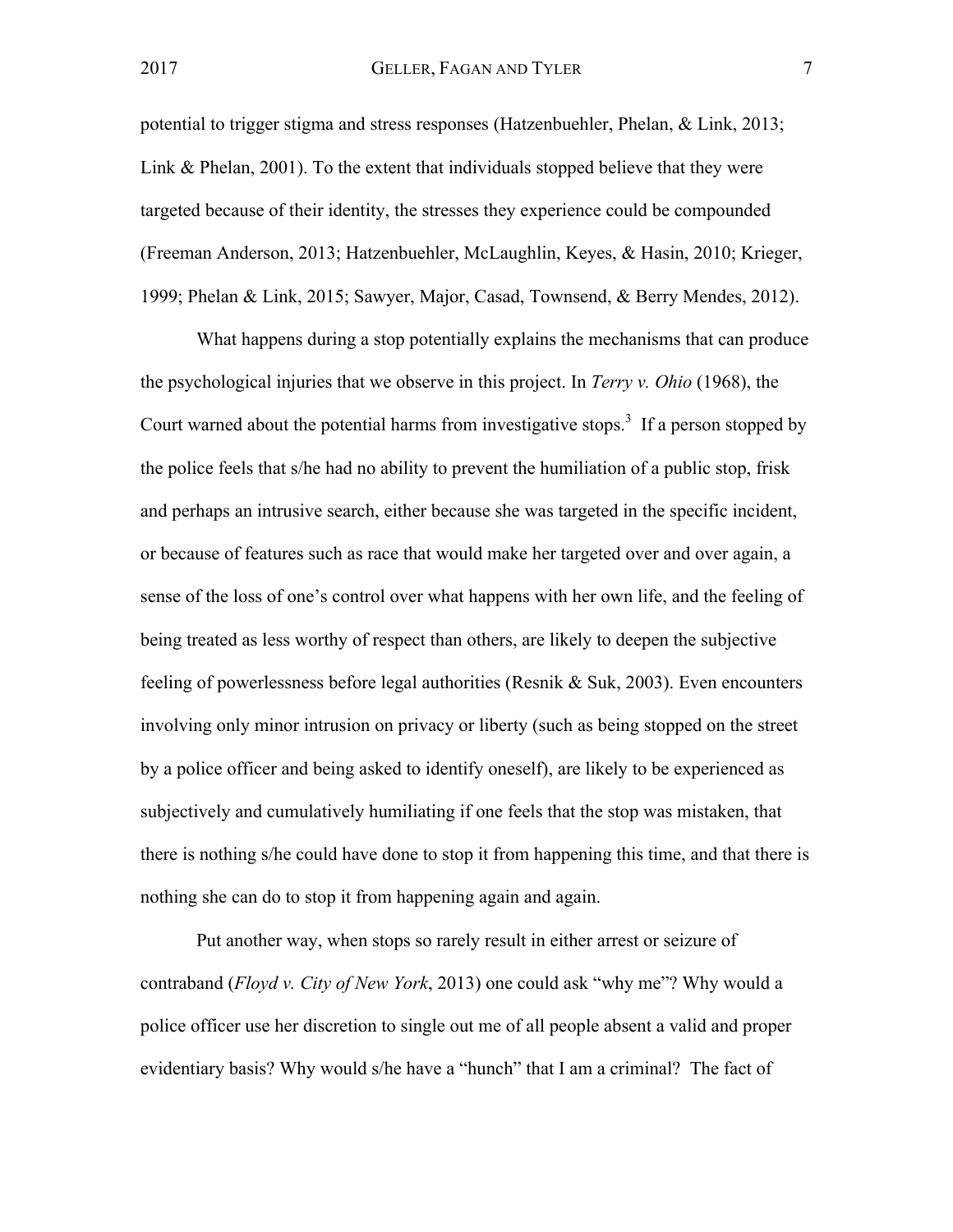*innocence* in most stops compounds the sense of being targeted.<sup>4</sup> An additional injury flows from the racial bias in the distribution of these incursions: the signaling of suspicion if not criminality on black citizens simply by virtue of being black or moving about in a black neighborhood (Brunson & Weitzer, 2009; Capers, 2011; Epp, Maynard-Moody, & Haider-Markel, 2014). To a lesser extent, the same harms accrue to Latino young men, as well as Latino and Black young adults (Fagan, 2017a). Capers (2011) identifies the subjective feelings of rage and humiliation from this form of public shaming. These emotions are perhaps multiplied by the threat or reality of the use of physical force that accompanies many stops (Brunson & Weitzer, 2009; Fryer Jr., 2016; Geller et al., 2014; Legewie, 2016; White & Fradella, 2016).

Bell (2017) suggests that these experiences of procedural injustice – violence, extra-legal stops, dismissal – combine with structural exclusion and marginalization leading to legal "estrangement" and a state of anomie in relationship to law. Epp et al. (2014) describe a different form of estrangement that is produced when one is treated simply illegally or unconstitutionally. The fact that legal authorities exercise their power in the form of a street stop that may be unconstitutional – lacking Fourth Amendment validity or race-based – signals that the person is not worthy of equality of treatment before the law, a form of democratic exclusion (Shedd, 2017). Berg, Stewart, Intravia, Warren, and Simons (2016) in turn link legal cynicism or estrangement to perceived injustices or adverse police encounters. Each of these perspectives speaks to the emotions that are activated in these everyday encounters: fear, anger, anxiety – that are internalized after each negative interaction. As negative interactions accrue over time, the weight of these internalized emotions in the context of powerlessness to remedy them or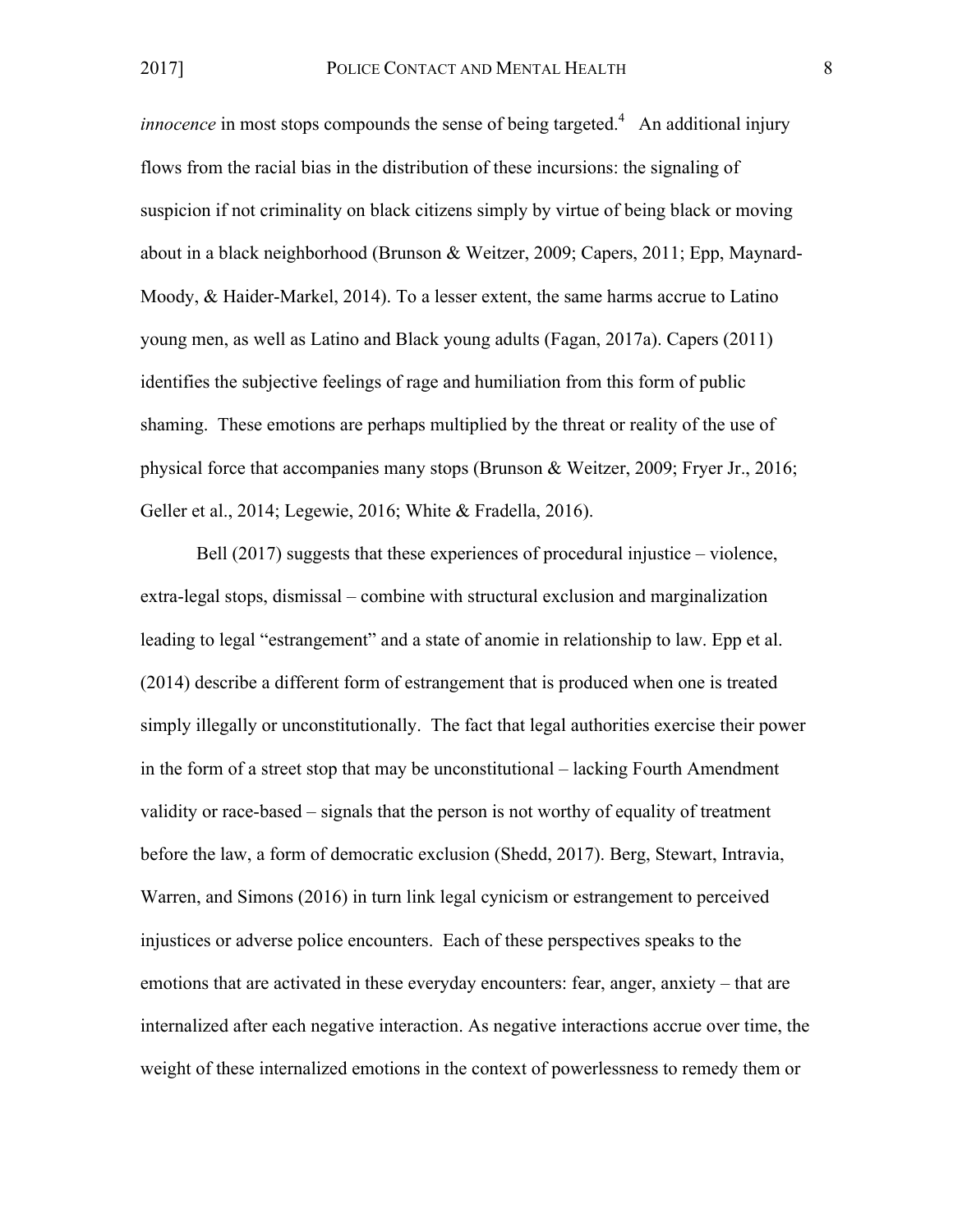ward them off creates a psychological burden that we hypothesize manifests itself in distinct forms of behavioral and emotional symptoms.

Yet, interactions may also be quite positive and supportive, leading to a sense of safety and well-being (Bell, 2017). Proactive policing tactics have the potential to improve individual and community health through improvements to public safety and by promoting a feeling of security (Powell, 2012). Tensions exist between safety demands and enforcement challenges (Rivera, 2012), suggesting that any adverse consequences of aggressive police contact may be offset by some health and safety benefits. However, this tradeoff is transferred between individuals: the safety benefit of proactive policing and aggressive stops may be harmful to the person stopped but comforting to a similarly situated person who may enjoy a marginal personal safety benefit. Moreover, the tradeoff argument assumes a median level of force in the encounter. Research has not yet identified a threshold where the type or amount of force in a police encounter reduces any secondary or transferred benefit to others in the area. Accordingly, the net effects of police contact on health are theoretically ambiguous.

#### *2. Selection into Police Contact*

Estimating the health risks and benefits associated with police contact is further complicated by the selection factors that may increase individuals' exposure to the police. Of particular importance for this study are police encounters with persons who may be displaying symptoms of mental health problems that may attract police attention from the symptoms themselves (Goode, 2016). Signs of mental illness may also moderate both selection of emotionally disturbed persons (EDP's, in police parlance) for police contact, and the treatment they receive during those encounters. In addition, people engaged in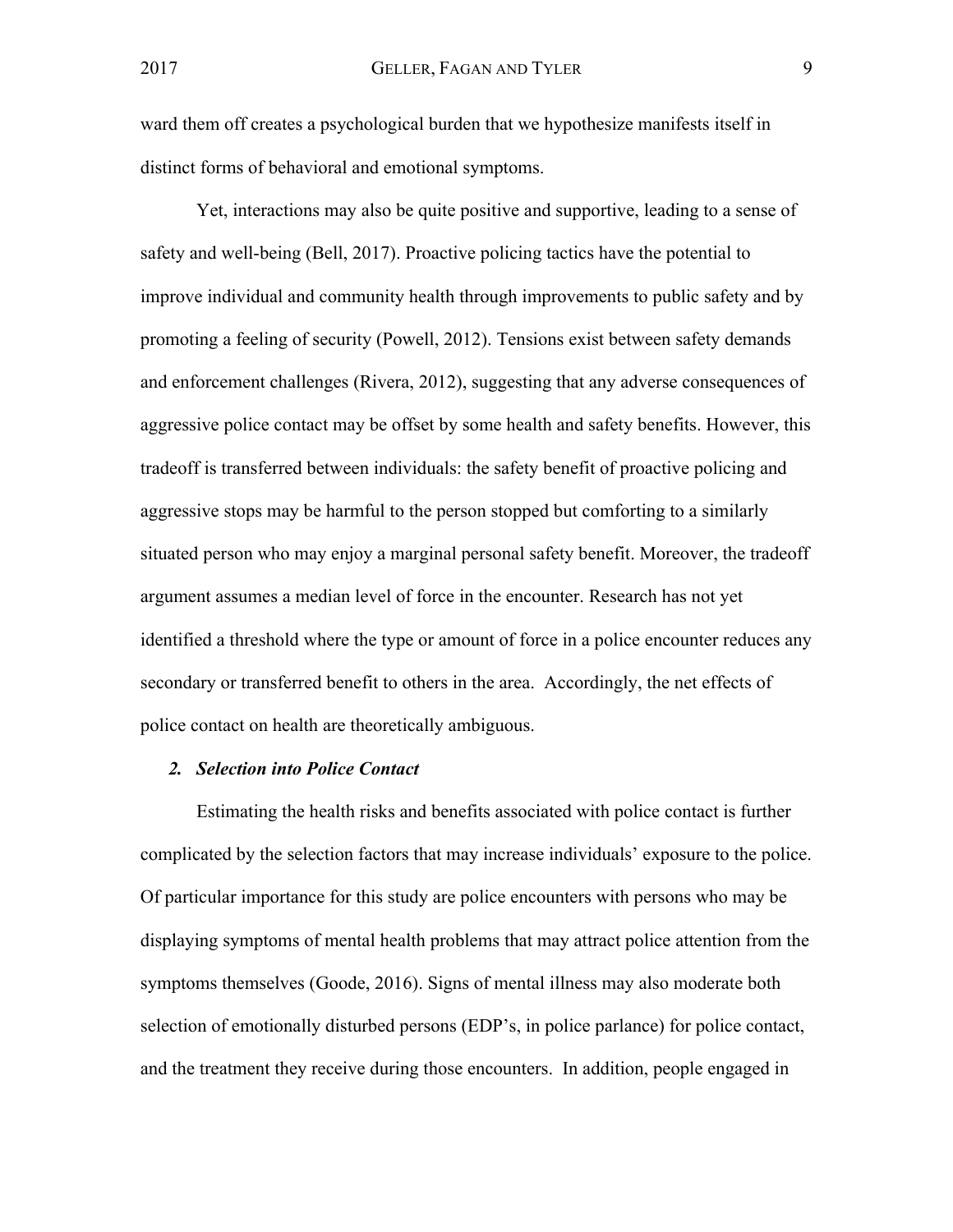illegal activities may face stresses and adverse health consequences as a result of these activities, while also engaging in related behaviors that attract police attention (Lamb, Weinberger, & Gross, 2004).

There is mixed evidence on whether EDP's are at greater risk for harsh police treatment than other persons in involuntary police encounters. One study in Canada suggested that mentally ill persons report fair treatment by the police (Livingston et al., 2014). But other studies suggest harsher treatment of EDP's. When both police and suspect behavior are covaried, police use of force is not explained by suspect resistance or use of force or even menacing behaviors toward police (Mulvey & White, 2014) Mulvey and White instead show that police are more likely to respond with violence to personal affronts by mentally ill persons compared to affronts from others. In addition, their study found that race, age and social standing moderate police responses. Accordingly, identifying the unique association between police contact and prior or subsequent health and the outcomes of police encounters net of confounding personal circumstances, presents strong empirical challenges.

#### *3. Weathering or Resilience: Consequences of Repeated Contacts*

The potential effects of police contact on emotional well-being raises questions of the dosage or exposure, duration and intensity of contact, and the norms and expectations of those stopped in relation to similarly situated persons with similar experiences. In other words, the internalization of stop experiences is moderated by contexts including family, peers and community. The concentration of police stops in New York by neighborhood (Fagan and Davies, 2014; White and Fradella, 2016; Fagan, Geller, Davies, & West, 2010) raises additional questions about the ongoing relationship between police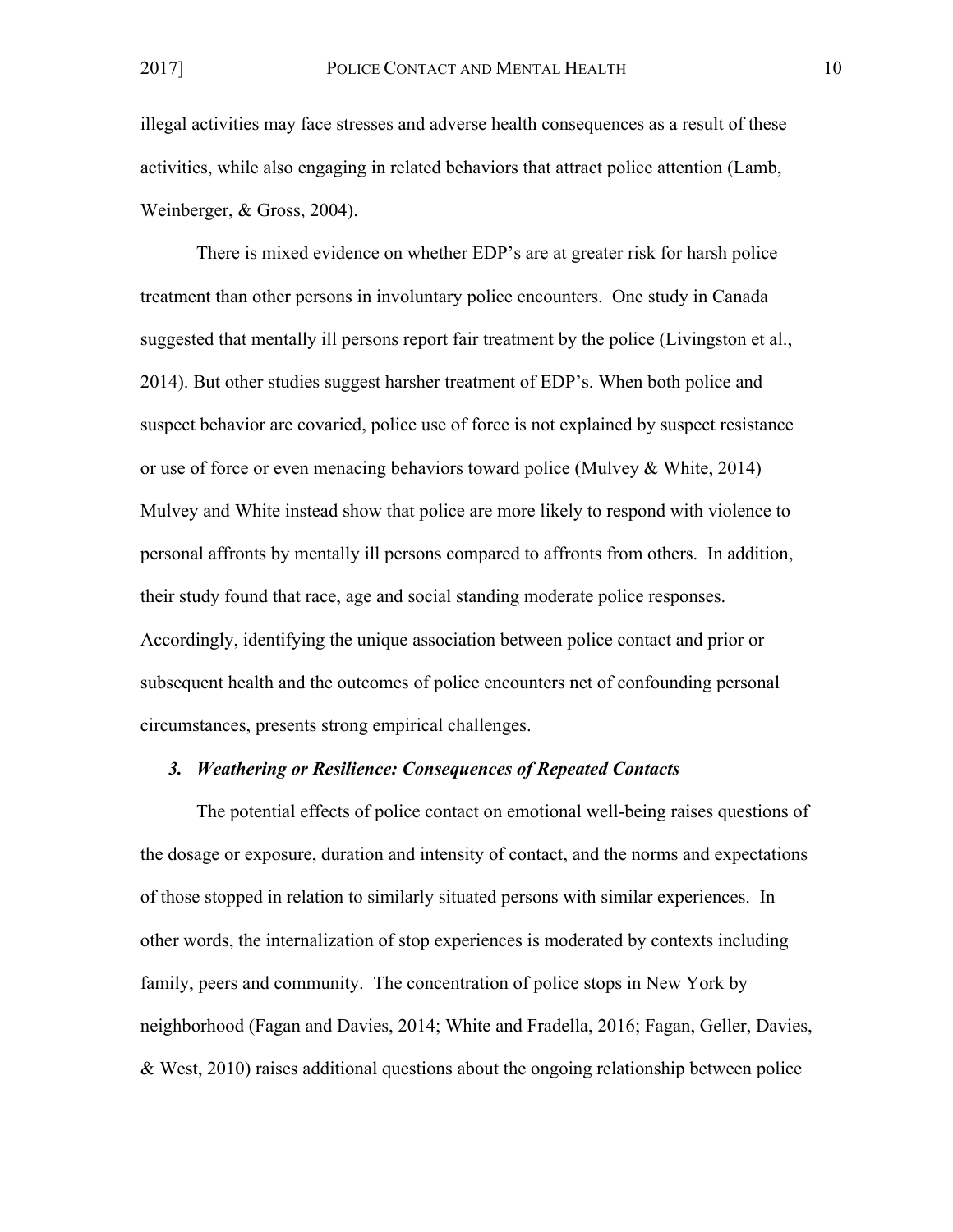and the places where police are allocated and stops are concentrated (Fagan, 2017b, 2017c).

Many young people stopped by the police are stopped repeatedly (Brunson & Weitzer, 2009; Geller et al., 2014; Shedd, 2015). Repeated contacts of this nature, and the inherent suspicion they represent, have the potential to stigmatize those who are stopped (Link and Phelan 2001), undermining their wellbeing (Hatzenbuehler et al., 2013). Even if individual encounters with the police are not extraordinarily invasive, repeated police contact has the potential for a cumulative "weathering" effect that compromises the health of those facing stressors over an extended period of time (Geronimus, 1992).

On the other hand, qualitative interviews of young people experiencing police contact in New York City, including many stopped multiple times, find that most report feeling positively about their racial and ethnic identities, their abilities, and optimism for the future (Fratello, Rengifo, & Trone, 2013). Although the small interview sample is unlikely to represent the large population of young people stopped each year, their resilience suggests that their experiences may lead them to, as suggested by former NYPD commissioner Raymond Kelly, accept stop activity as a "fact of urban life" (Williams, Fromer, Fagbenle, & Stein, 2012). Young people may be resigned to a persistent police presence in their lives – which itself may mask adverse consequences of repeated contacts with the police, but lead to a resilience by which a high volume of stops has diminishing marginal consequences. The health implications of persistent police contact are as yet unknown.

## *D.* **The Current Study**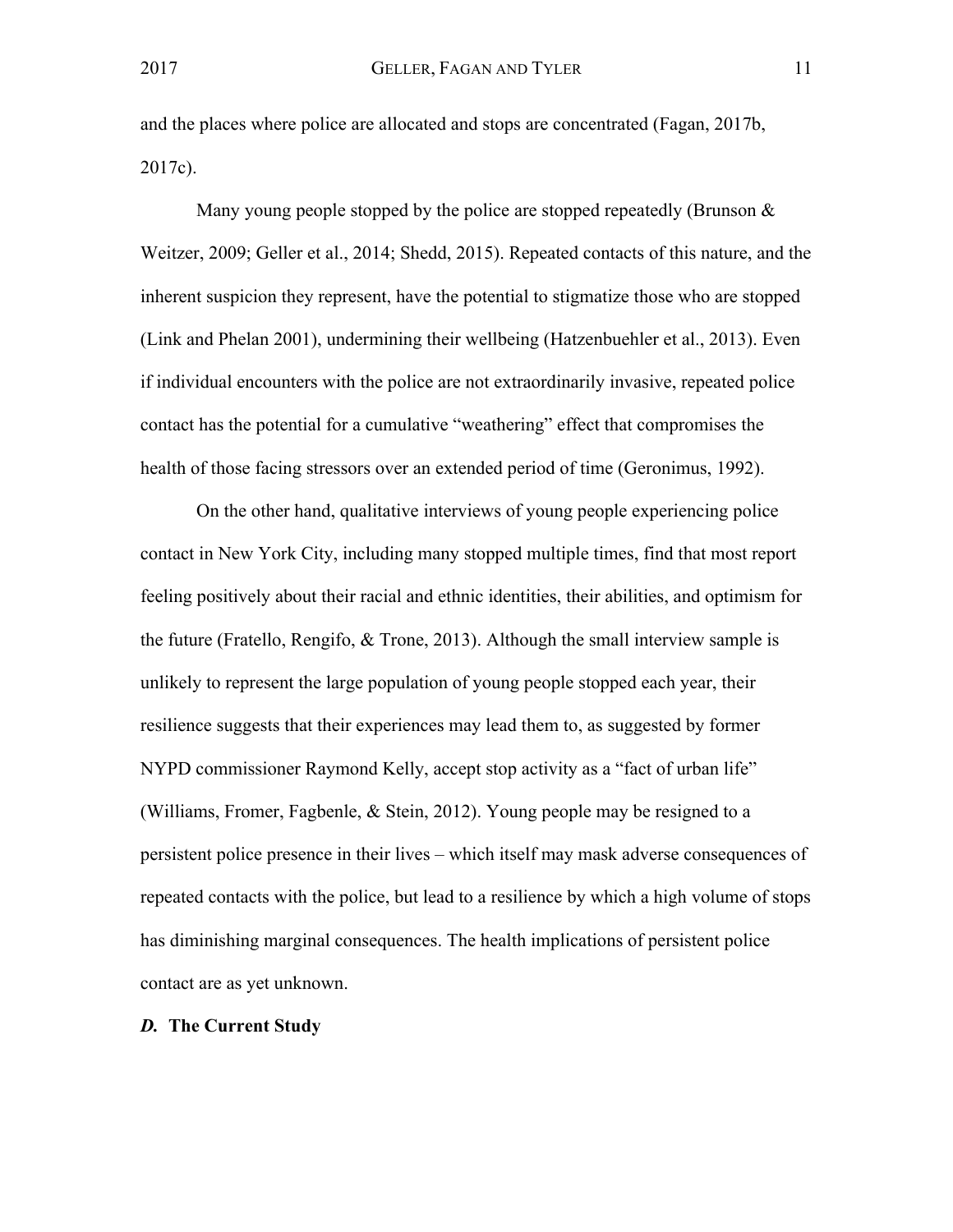This study makes both substantive and structural contributions to the literature on policing and its collateral consequences. Substantively, our study permits the assessment of respondents' mental health over a six-month period in relation to police contact. We assess changes in self-reported anxiety and PTSD symptoms following experiences with the police, improving our ability to make causal inferences and rule out alternative explanations for observed relationships. The study also assesses the extent to which repeated exposure to police contact, regardless of the intensity or intrusiveness of any particular incident, might be associated with mental health symptoms, testing the extent to which young people stopped repeatedly might suffer from a weathering effect of police contact, or conversely, might develop resilience as a result. These substantive contributions are enabled by innovations in the data available for assessing the relationship between police contact and health. Our survey provides new, longitudinal information on a population facing high levels of exposure to the police (young urban men) in a social context of saturated proactive policing tactics.

#### *1. Assessing Effects of Police Contact*

As noted, police contact has the potential to be either health-conferring (through improvements to public safety or affirmation of one's democratic belonging) or a threat to health (due to the stresses and stigma associated with many encounters). Estimating these consequences is complicated by numerous selection factors that determine who is stopped and under what circumstances. Previous research (Geller et al., 2014; Sewell & Jefferson, 2016; Sewell et al., 2016) finds that individuals with greater exposure to the police report higher levels of mental health symptoms than their less-exposed counterparts; however, these findings have been based on cross-sectional data and unable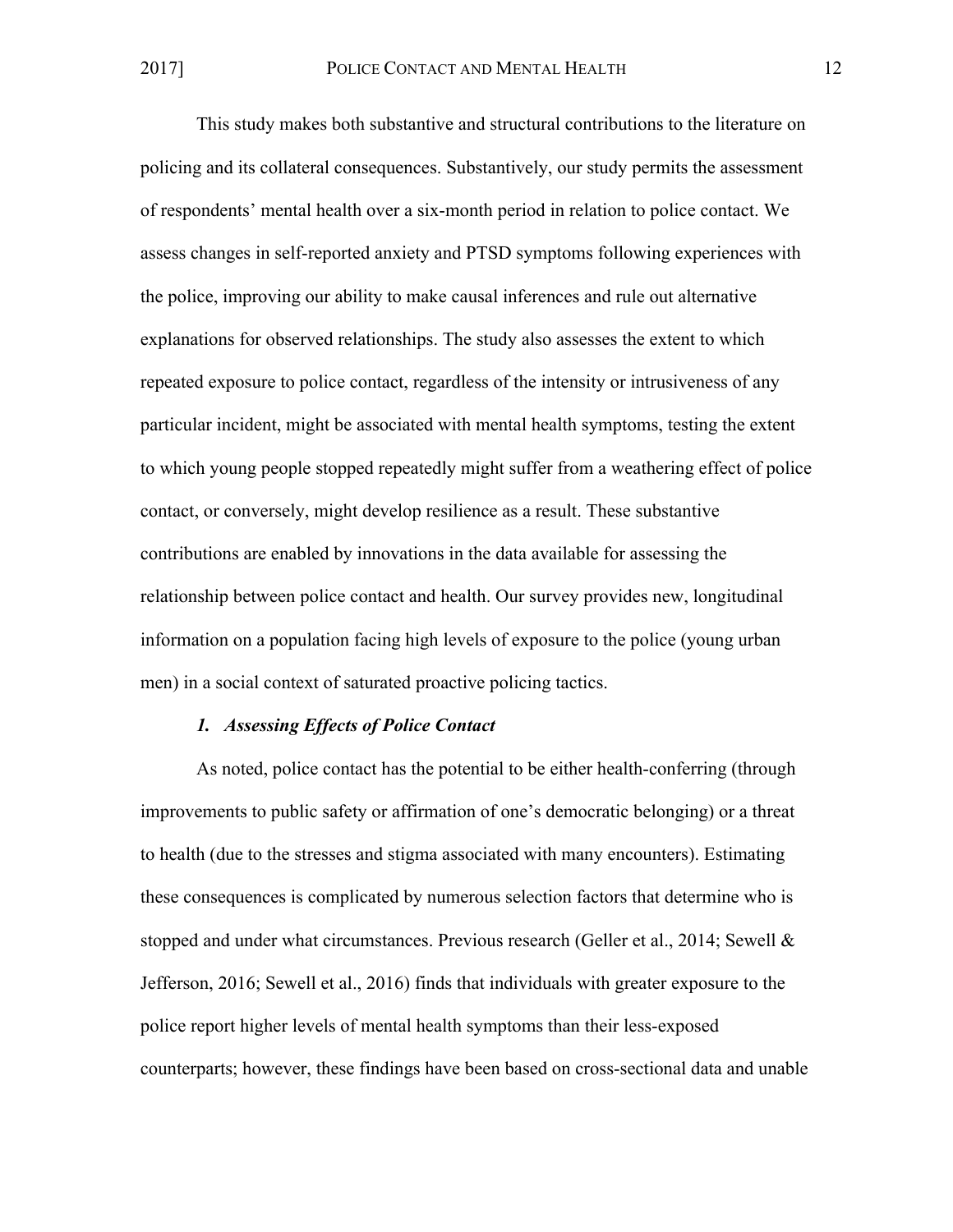to distinguish causal effects of policing from the other factors associated with selection into police contact.

The current analysis builds on previous findings to measure changes in individuals' cumulative experiences with the police and changes in their health status over time, improving our ability to separate the changes caused by police contact from respondents' confounding characteristics that select them for police exposure. We also examine the extent to which different attributes of individuals' experiences with the police (specifically, both the intensity of a singular incident and the cumulative quantity of contact experienced), may be differentially associated with adverse health outcomes.

#### *2. Available Data on Police Contact and Health Consequences*

Understanding changes in respondents' mental health in response to police encounters is made possible by new information not collected in previous studies. Administrative data on police contact with the public are generally de-identified and recorded at the incident level rather than the individual level; as a result, information on police interactions cannot be interpreted in the context of the individuals stopped by the police, and these data are unable to assess the their prior or subsequent wellbeing. The Police-Public Contact Survey provides a descriptive picture of police contact at the level of individuals, who may or may not have been stopped, (Langton & Durose, 2013), but does not ask about health. Surveys that are well-equipped to assess health, such as the National Health Interview Survey or the National Health and Nutrition Examination Survey (National Center for Health Statistics, 2016a, 2016b), contain little information on criminal justice contact. Data from the National Longitudinal Survey of Youth contain information about respondents' arrest history and health (Brame et al., 2012), but say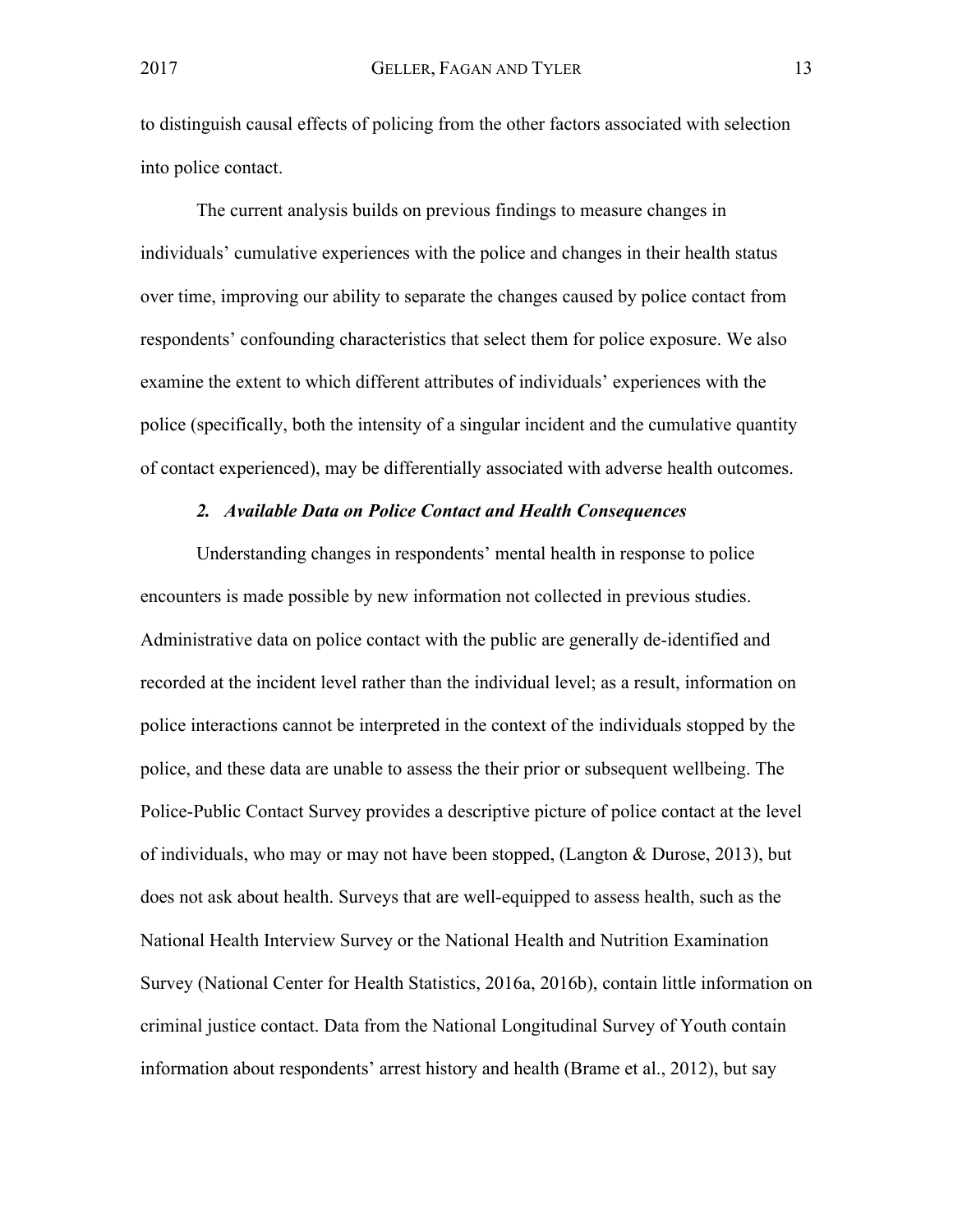little about lower-level police contact. The National Longitudinal Study of Adolescent Health (AddHealth) asks a basic set of questions on police contact, along with questions on health (Carolina Population Center, 2016); however, the AddHealth cohort came of age before the rise in proactive policing, and the survey asks only about the quantity of police contact that respondents have experienced, rather than the details of what might have happened in the course of this content.

Recent studies from New York City provide new information on police contact and health by merging data from a population-based health survey with administrative data on police contact in respondent neighborhoods (Sewell & Jefferson, 2016; Sewell et al., 2016). However, police exposure in these studies is inferred from neighborhood rates rather than respondents' personal experiences, creating the risk of associations based on an ecological fallacy (Gelman, Park, Shor, Bafumi, & Cortina, 2008). The health survey used by Sewell and Jefferson (2016) and Sewell et al. (2016) also collects data from a series of cross-sections of New York City residents, which provide a representative view of the city at an aggregate level, but are unable to track the wellbeing of individuals over time. Likewise, a prior analysis of survey data (Geller et al., 2014) that identifies significant associations between police contact and mental health does so in a single cross section of survey data. Data for the current study is based on repeated interviews with the same respondents, which are better equipped to assess the extent to which observed health symptoms follow police contact and might reflect causal effects of this contact, rather than long-standing conditions.

## **DATA AND METHODS**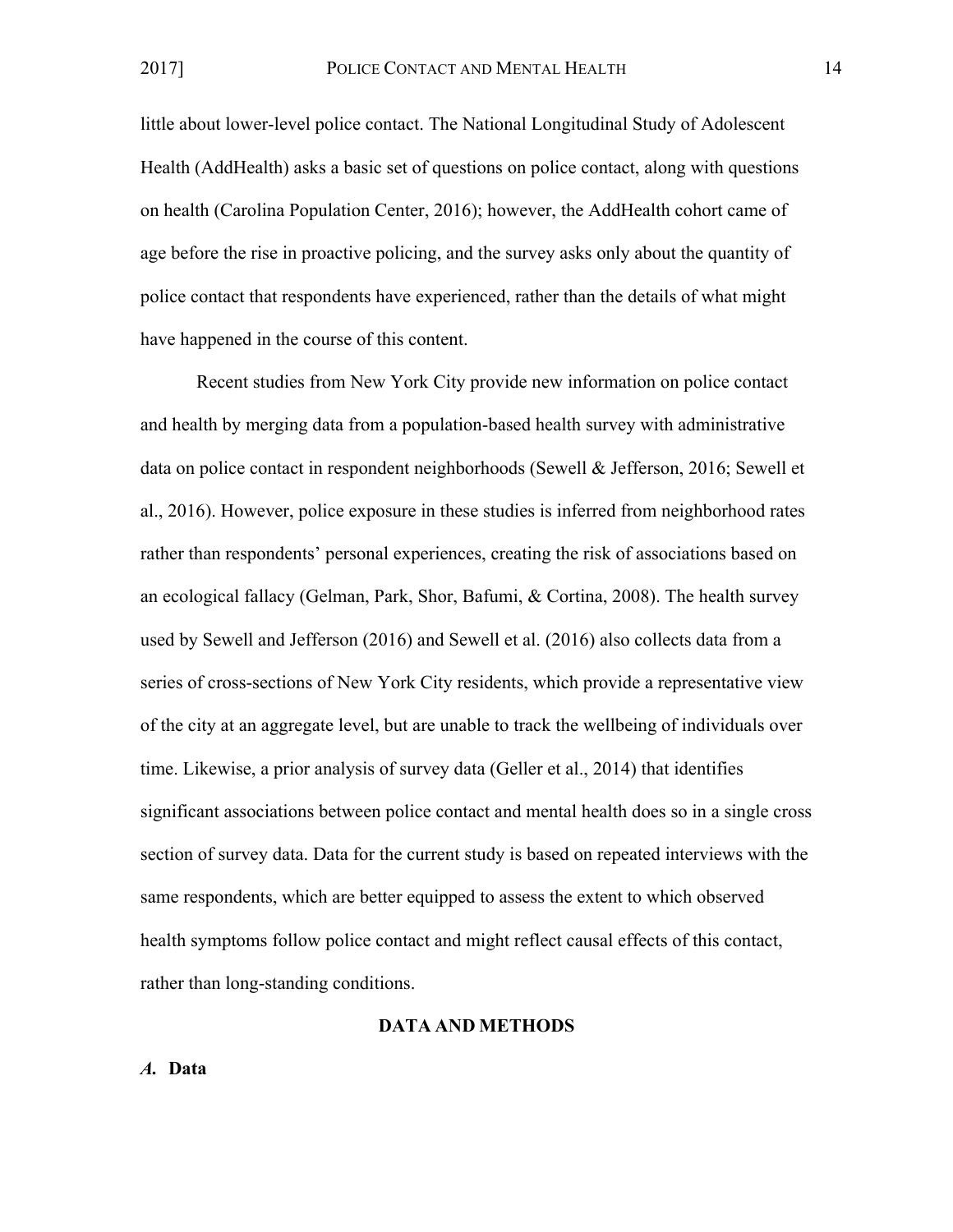Data were obtained from a population-based phone survey of young men (aged 18-26 at baseline) in New York City conducted from September 2012 through October 2103. Participants were selected from a stratified random sample of young men recruited from a neighborhood sample that combined the city's 295 neighborhoods (Community Studies of New York, 2007) into 146 "neighborhood clusters", and stratified these clusters based on the number of stops recorded in 2008 and 2009. Clusters were randomly selected for sampling within deciles of stop activity, systematically oversampling high-stop clusters, but including neighborhoods from all 10 deciles of stop activity<sup>5</sup>.

Subjects were recruited through a mix of random digit dialing and consumer telephone lists (including landline and cellphone numbers). Only males were recruited, as they represented nearly 90% of persons stopped by the NYPD (Fagan, 2010). When the person answering the telephone was a male resident of a sample neighborhood aged 18 to 26 years, interviewers invited him to participate—interviewers asked others answering the telephone to refer a male resident aged 18 to 26 years in the household. The American Association for Public Opinion Research (AAPOR) minimum response rate (the number of complete interviews divided by the total number of interviews, noninterviews, and cases of unknown eligibility) was 32%, with an AAPOR minimum cooperation rate (i.e., the proportion of eligible respondents completing the W1 survey) of 52% (American Association for Public Opinion Research, 2011). These rates are higher than average for contemporary phone surveys, reflecting the stark decline in phone survey response rates over the past 20 years (Dutwin & Lavrakas, 2016; Pew Research Center For the People and the Press, 2012), and the effectiveness of complementing RDD methods with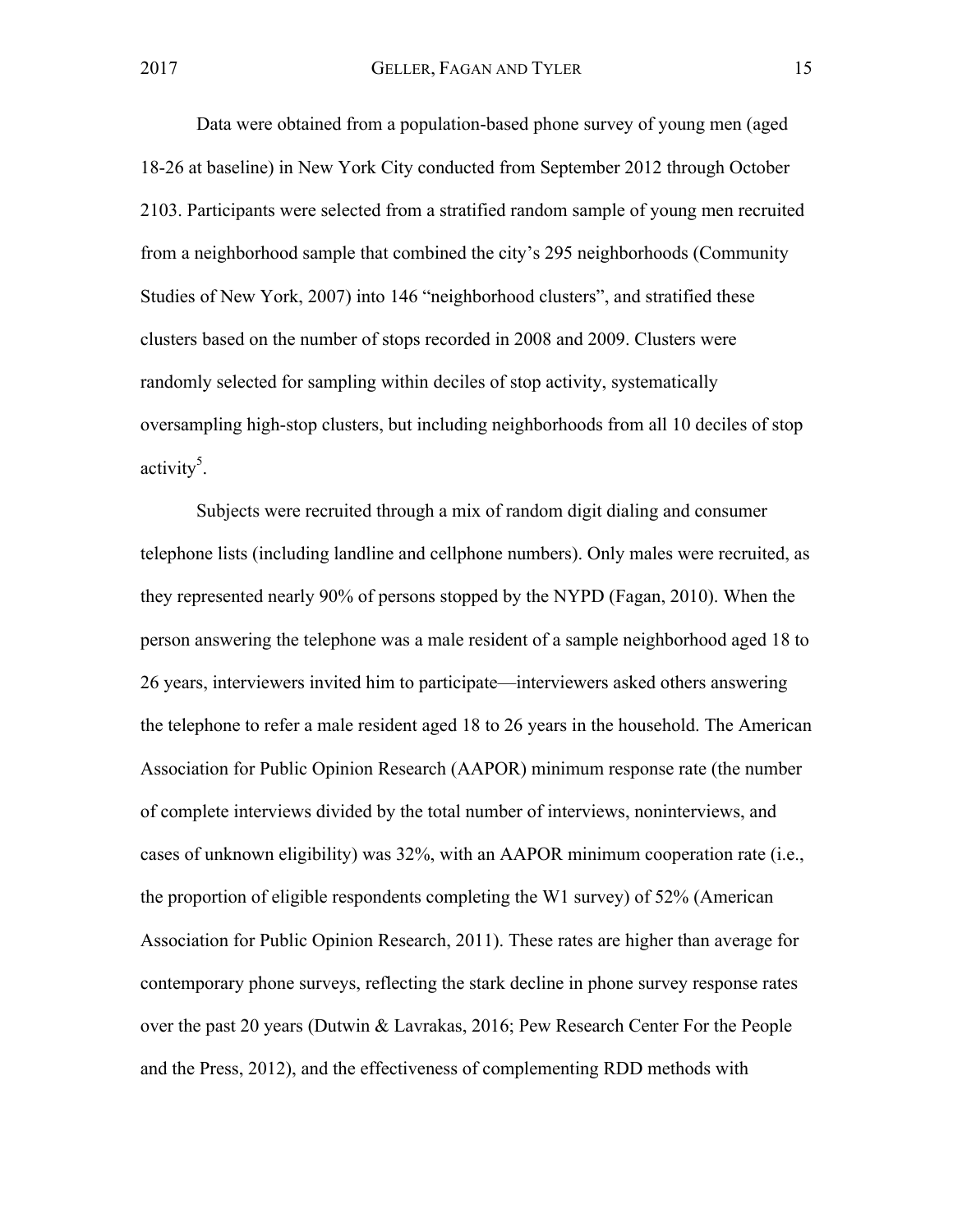consumer lists that have the potential to identify potential respondents by sex, age and neighborhood.

Wave 1 (W1) interviews included 1261 participants from 37 neighborhood clusters; 722 were interviewed again approximately six months later (W2). Remaining W1 respondents were not heavily pursued due to cost constraints; a model predicting W2 retention is presented in Appendix 1. Retained respondents, who form the basis for this analysis, are significantly younger, more likely to be white, and more educated than their counterparts lost to attrition; however, retained respondents are not significantly different than those lost on self-reported measures of criminal history or stop experience at W1. Surveys lasted approximately 25 minutes, and participants received a \$25 incentive for their W1 interview, and \$50 for their W2 interview.

#### *B.* **Measures**

In each survey wave, participants were asked about their experiences with the NYPD, their perceptions of police conduct during these encounters, and their mental health.

#### *1. Health Outcomes*

We focus on two health outcomes: anxiety and PTSD symptom scales. Anxiety is measured using eight items from the Brief Symptom Inventory (Derogatis & Melisaratos, 1983), designed to identify mental health symptoms respondents experienced in the seven days leading up to their interviews ( $\alpha$ = .84 at W1, .87 at W2). PTSD is measured using a checklist of nine items from the Impact of Event Scale – Revised (Weiss, 2004), which identifies symptoms that respondents report associated with a particular "critical event"  $(\alpha = .78$  at W1 and W2). This method has been used to estimate PTSD among combat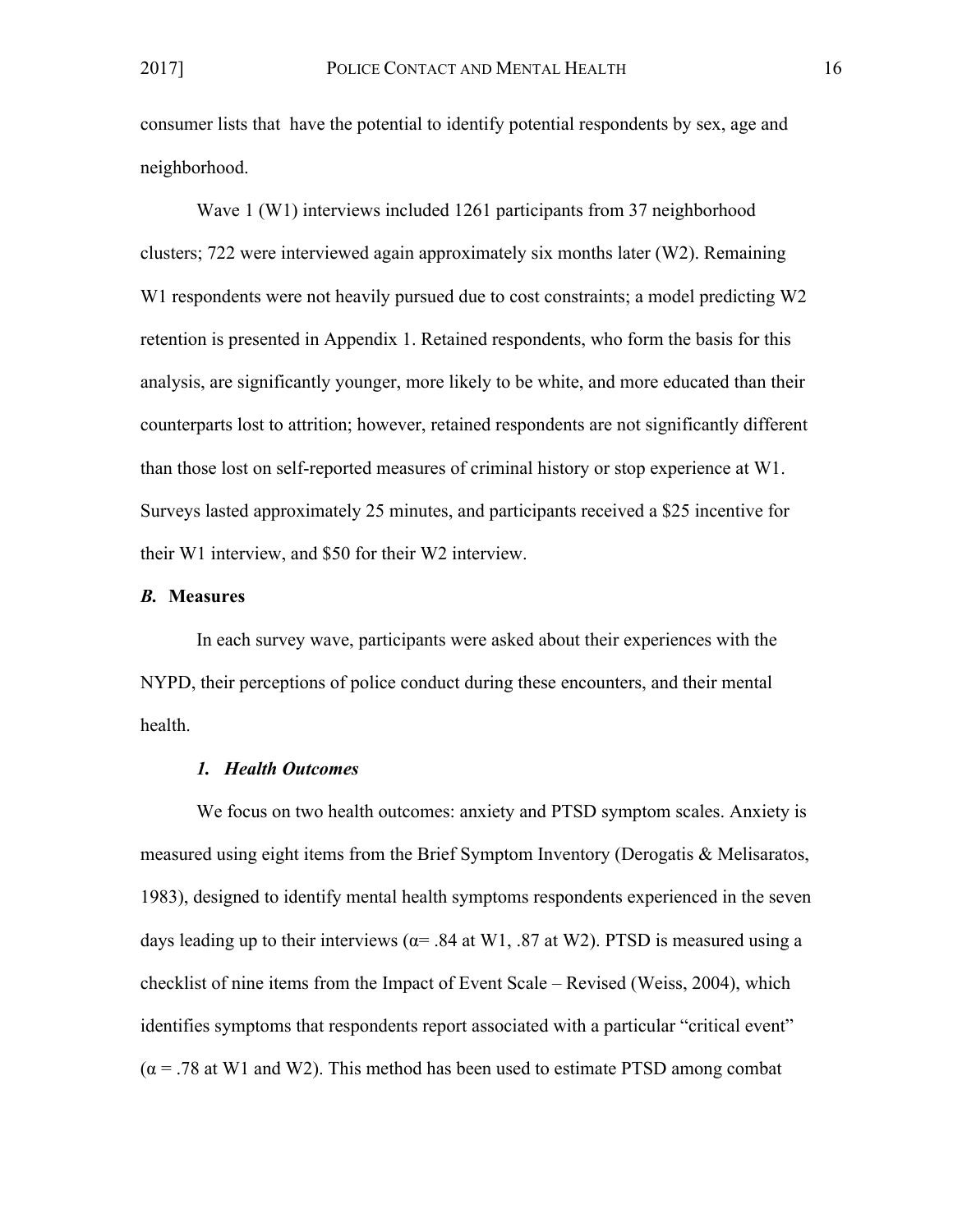veterans, survivors of natural disasters, first responders, and other potential traumaexposed populations (Marmar et al., 2006). Respondents are asked to recall their encounter with the police that most stands out in their mind, and report whether they experienced particular reactions to this critical event. Notably, questions related to anxiety are asked of all respondents, while questions related to PTSD are asked only of respondents reporting that they had recently been stopped by the police "Recent stops" referred at W1 to the previous year, and at W2 to the period since the prior survey.

Because the IES-R focuses specifically on responses to a critical event (in this case, the respondents' most memorable recent stop), respondents not reporting police stops in the time period in question are coded to have a PTSD score of 0. The two measures are also structurally distinct in that each item of the BSI asks respondents to report if they "frequently", "sometimes", "seldom", "almost never" or "never" experienced a symptom over the past week, while the IES-R asks only for binary indicators of whether respondents experienced each symptom. The IES-R has a minimum score of zero, and the BSI is transformed to have a minimum of zero. Specific items used in each measure are presented in Appendix 2.

#### *2. Police Contact*

We measure respondents' experiences with the police based on whether they report being stopped, and the quantity and intensity of stops they have experienced. Quantity of police contact is measured by the number of stops respondents have experienced on the street and while driving, over the course of their lives, in the year before their Wave 1 (W1) survey, and in the W1-W2 interval. Stop intensity is based, in each wave, on respondents' reports of the recent incident with the police that "stands out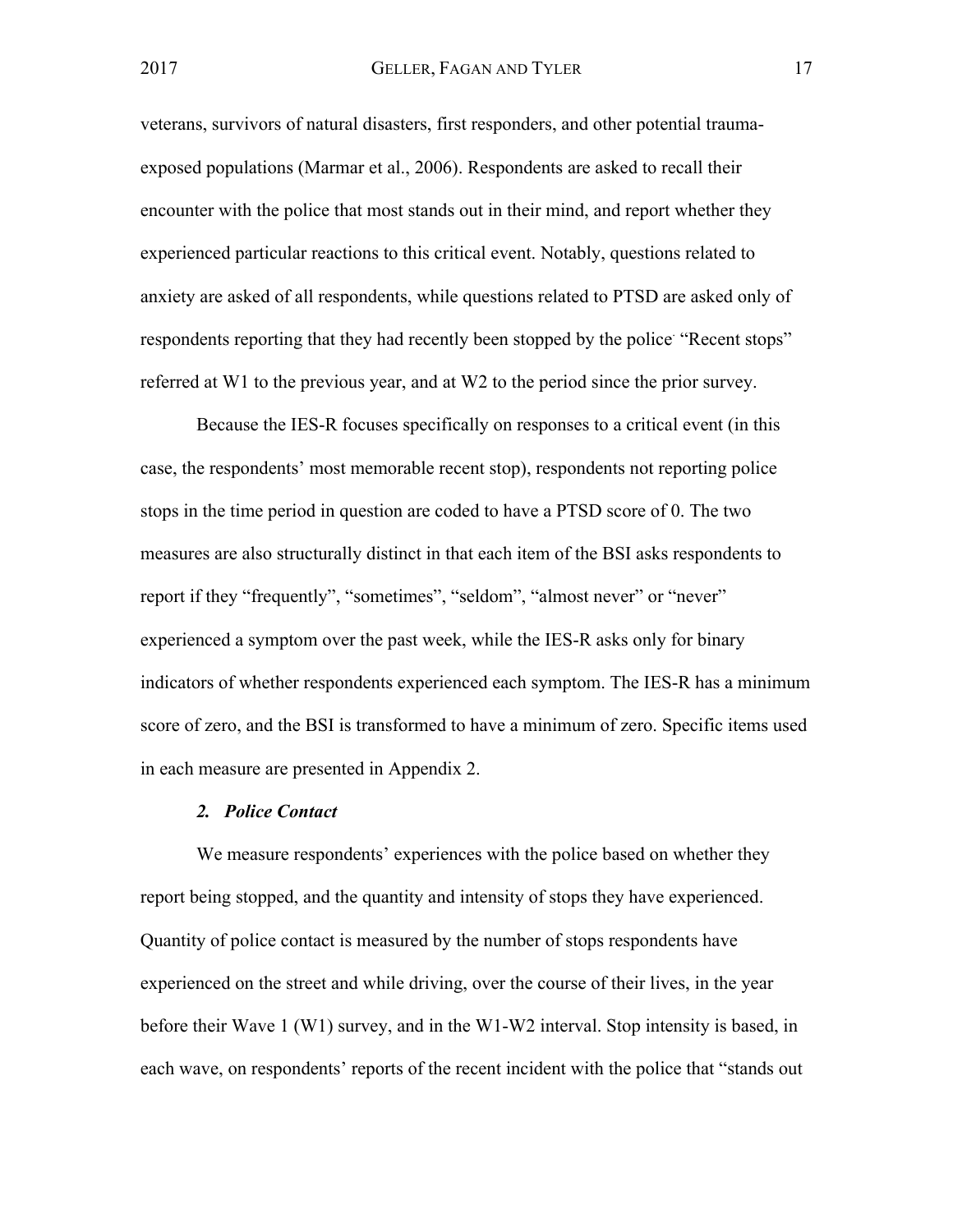most in their minds"; respondents identify up to 14 actions that officers might have taken in these critical encounters, ranging from routine inquiries such as asking their name or what they were doing, to more invasive tactics such as frisks, threats and use of force, or handcuffing. Intrusion is first measured as an additive scale ( $\alpha$ =.69 at wave 1.65 at wave 2), with alternative coding strategies explored in subsequent analyses that measure the severity of intrusion that respondents may experience, including, but not limited to, searches, frisks, and physical force. Coding for stop intensity is detailed in Appendix 2.

#### *3. Covariates*

We estimate the association between stop experience and mental health in the context of social, personal and behavioral characteristics that may be correlated with both. Demographic and socioeconomic background characteristics include race (coded as white, black, Hispanic, and "other"), nativity, age at each wave, education (whether the respondent completed less than high school, high school, "some college or technical training", or graduated from college), and residence in public housing. We also control for respondents' self-reported criminal behavior, using a variety score measuring engagement in a variety of illegal activities (Bendixen, Endresen, & Olweus, 2003). Criminal history items are detailed in Appendix 2.

In addition to respondents' criminal histories, we control for their mental health histories, based on a self-report of whether they had ever sought or received treatment for a mental health condition. We also use an exposure to violence (ETV) scale to estimate specific sources of potential co-occurring trauma. The scale includes indicators of crime victimization, exposure to local violence, and having been in a serious accident (Earls, Brooks-Gunn, Raudenbush, & Sampson, 2005; Sampson, Morenoff, & Raudenbush,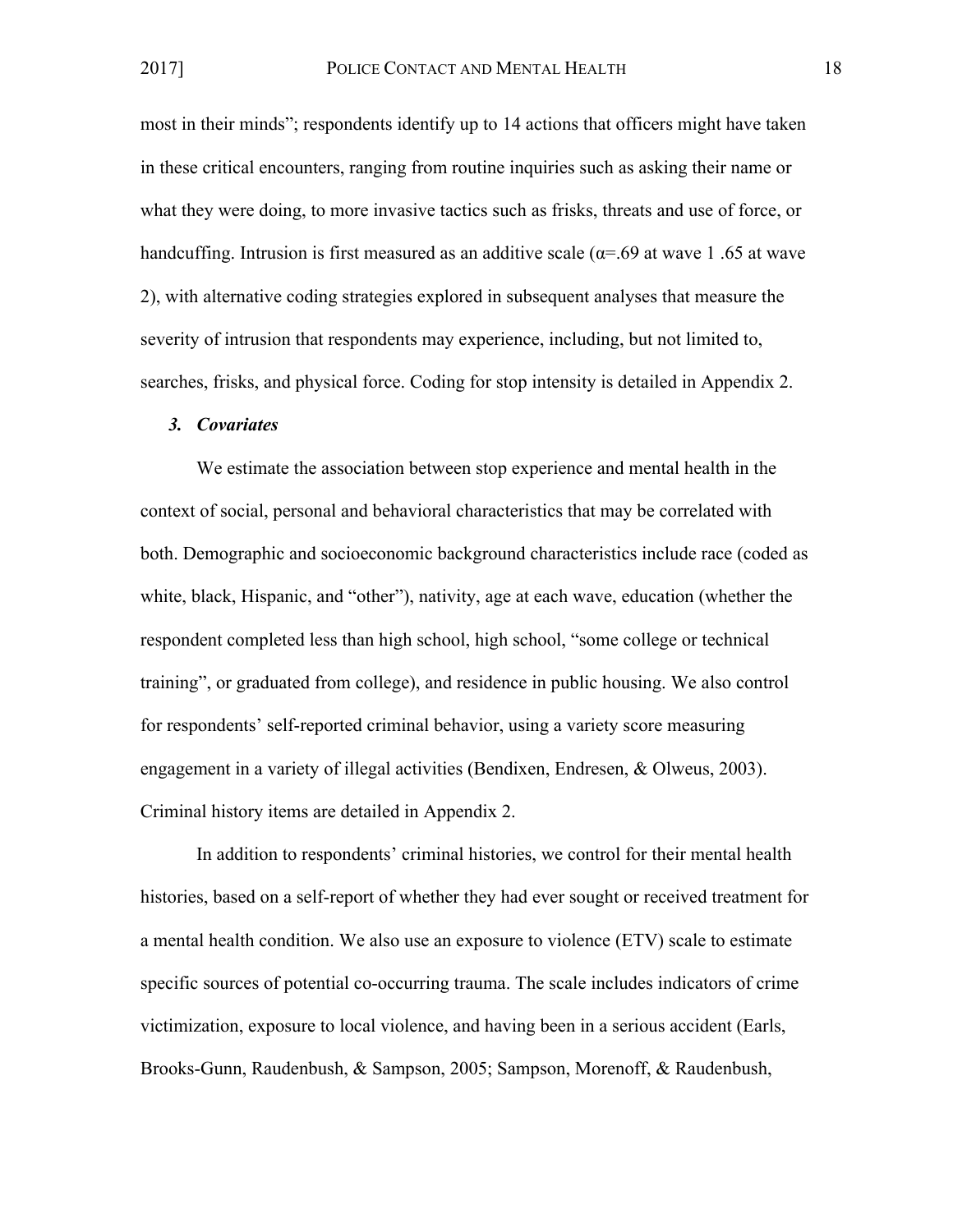2005). We also ask respondents to report whether they or members of their family were in the military, as a potential epistemic source of trauma. Finally, to control for other factors that might influence their perceptions of the police, respondents report whether they or members of their family worked in law enforcement.

#### *C.* **Analysis Sample**

The analysis samples for our primary assessment of the relationship between stop experiences and subsequent health include respondents reporting each of the two mental health indicators at W2 (N=717 in each sample; 713 respondents are common to both samples, 4 respondents report anxiety but not PTSD, and 4 report PTSD but not anxiety). Missing data on measures of police contact and continuous and scalar covariates are imputed using the *mi* procedure in Stata 14.1, producing 50 "imputation" datasets that estimate values of missing data, by modeling the joint distribution of all variables in the model (Lee & Carlin, 2010; Royston, 2004; Rubin, 1987, 1996; University of Wisconsin Social Science Computing Cooperative, 2012; Young & Johnson, 2015). Limited missing data on binary covariates (personal or family military experience, law enforcement ties, and mental health treatment) are accounted for using a series of "status unknown" indicators. Analyses of the quantity and intensity of respondents' stop experiences are based on a more limited sample (N=691), and include respondents who report their mental health outcomes, their lifetime count of stops experienced, and at least a partial report of the intrusion of their most memorable stop (or that they were not stopped).

Table 1 provides a description of the 50 imputed datasets comprising our analysis sample. Reflecting the oversample of high stop neighborhoods, our sample is nearly 60% black and Hispanic. Most respondents completed high school, but not a 4-year college,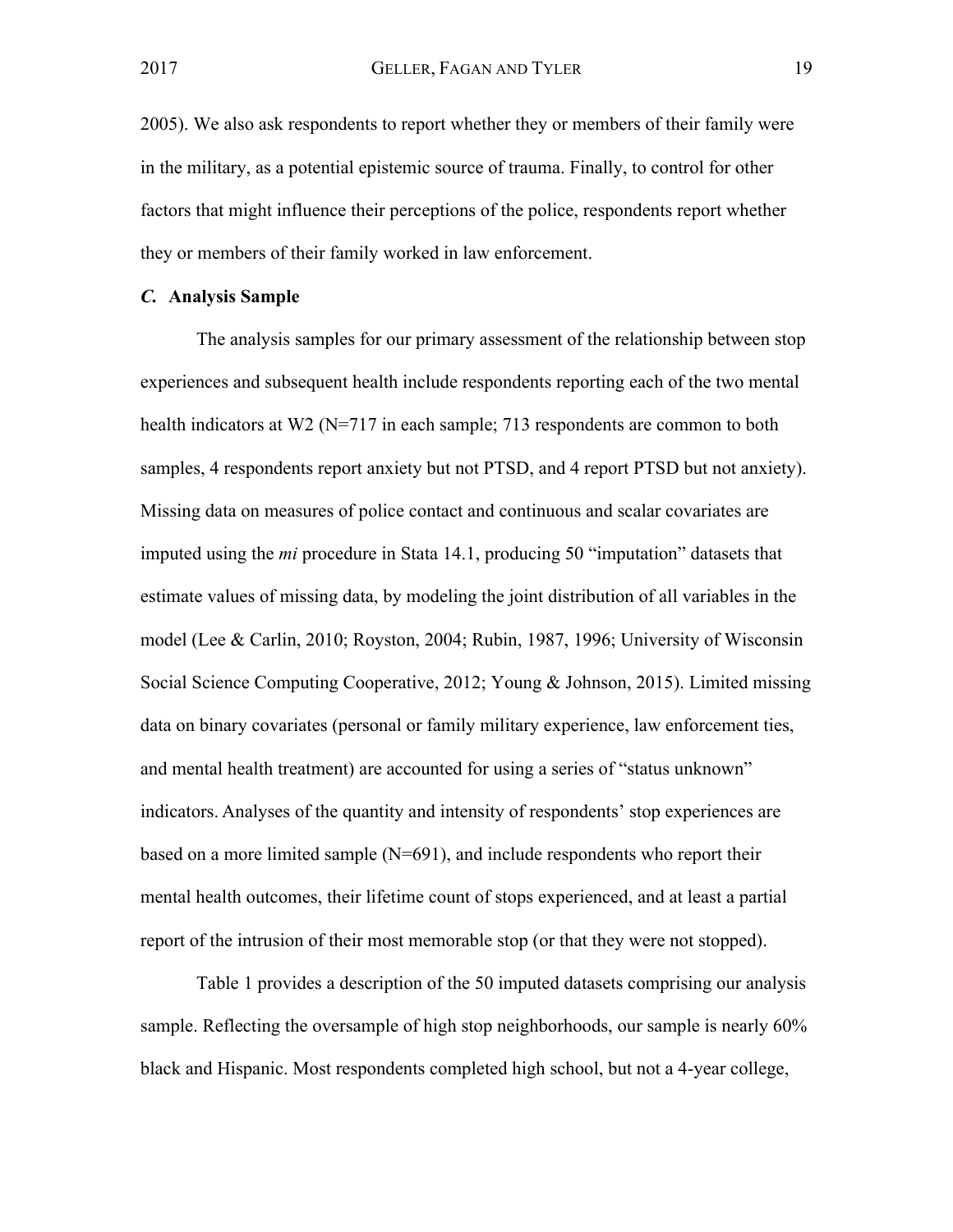and many face significant socioeconomic disadvantage: more than 10% live in public housing, and many report having witnessed significant violence. More than 20% selfreport some criminal activity, and more than 12% report seeking or receiving mental health treatment. Few respondents report having served in the military, but more than 14% report having family members in the military. About one in seven (14%) report family members in law enforcement.

Both health outcomes have significantly right-skewed distributions, with the vast majority of the sample exhibiting few or no symptoms, and a very small portion exhibiting high symptom levels. The distribution of stop experience is similarly skewed, with only a small portion of the sample reporting high levels of stop intrusion.

[Table 1 about here]

#### *D.* **Analysis Strategy**

#### *1. Longitudinal Models*

Due to the overdispersion of both the BSI and IES-R distributions, we model the association between stop experience and subsequent mental health using negative binomial regression. All models are run in Stata 14.1. Vuong tests (Greene, 2003) using complete case datasets suggest that zero-inflated negative binomial (ZINB) models are preferable to standard negative binomial models when modeling anxiety symptoms, but indicate no significant difference between ZINB and standard models for PTSD symptoms. For the sake of parsimony, we use standard negative binomial models when predicting the IES-R, estimating ZINB models as a sensitivity analysis.

Taking advantage of the longitudinal nature of our data, all models have a lagged dependent variable structure; we assess the association between recent stops and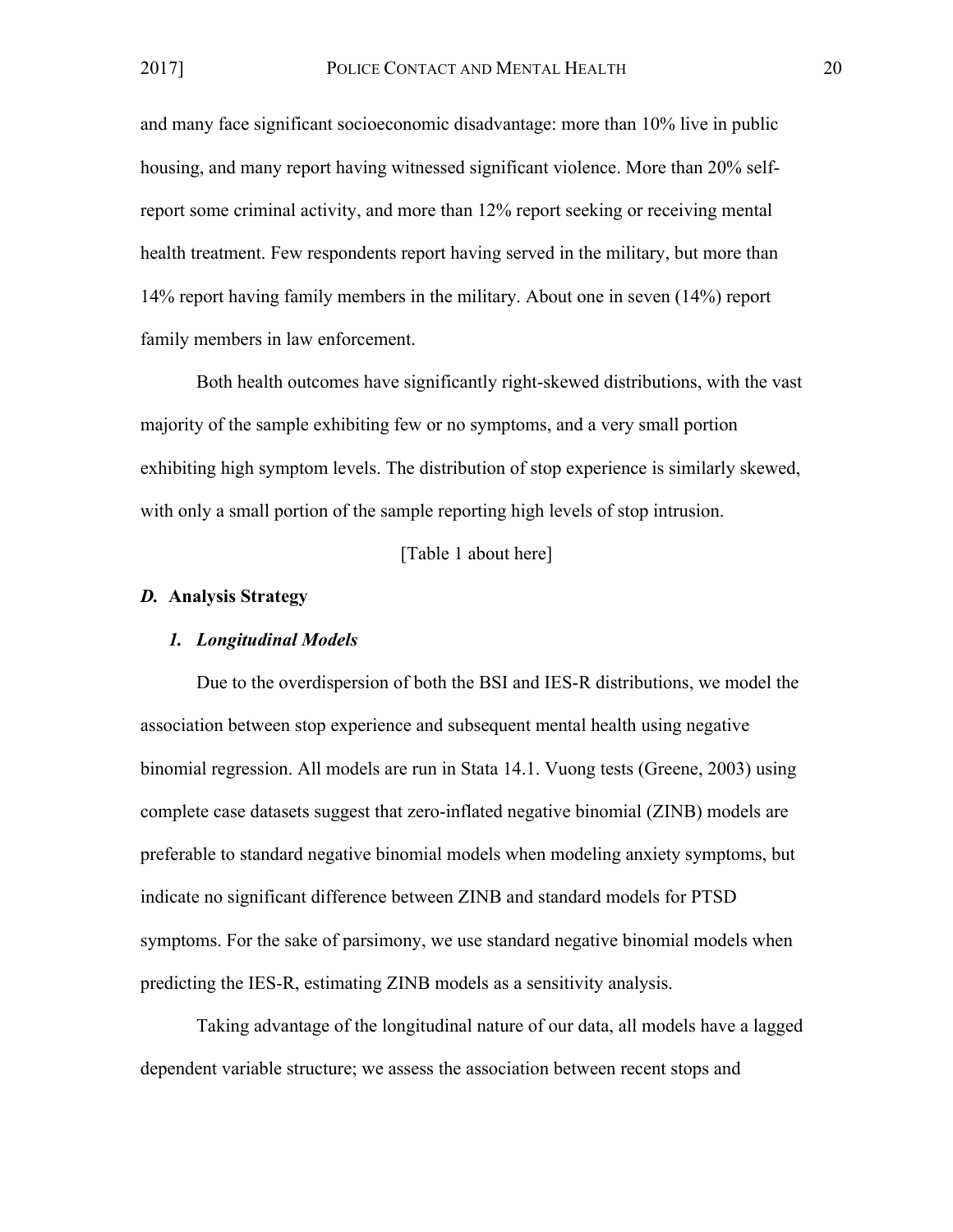subsequent health measured at W2, with controls for W1 health status. Including lagged dependent variables improves our ability to control for personal characteristics and experiences, observed and unobserved, that might be associated with stop experience and health before the W1 survey. Since the lag period is limited to six months, concerns over time-varying covariates or intervening developmental processes are minimized. We thereby improve our ability to isolate the relationship between police contact and W2 health from alternate observable sources of variation in each.

Our first model, in which *HEALTH* alternately represents our measures of anxiety and PTSD, examines health differences between respondents who have and have not been stopped in the W1-W2 interval 2. In a standard negative binomial model, the probability that, for respondent *i*,  $HEALTH_{2i}$  takes on a given value  $y_i$  is laid out in Model 1 (Equations 1a and 1b):

(1a) 
$$
Prob(HEALTH_{2i} = y_i | \mathbf{x}_i, u_i) = \frac{e^{-\lambda_i u_i} (\lambda_i u_i)^{y_i}}{y_i!}
$$

and

(1*b*) ln 
$$
\lambda_i
$$
 + ln  $u_i$  =  $\beta_0$  +  $\beta_1$ STOPPED<sub>1-2</sub> +  $\beta_2$ HEALTH<sub>1</sub> +  $\beta_3$ STOPS<sub>1</sub> +  $\theta$ X +  $\varepsilon_i$ 

In this model,  $\lambda_i$  is a parameter representing the accumulation of symptoms or scale points, while  $u_i$  represents an individual, unobserved deviation from the conditional mean (Greene, 2003). *STOPPED1-2* represents a binary indicator of whether a respondent was stopped between W1 and W2, while the vector *STOPS<sub>I</sub>* represents the experiences with the police they reported at W1 survey: their quantity of stops and the level of intrusion they reported in the stop, from the year leading up to W1, that most stood out in their mind. The covariate vector  $\boldsymbol{X}$  includes respondent age, race, education, criminal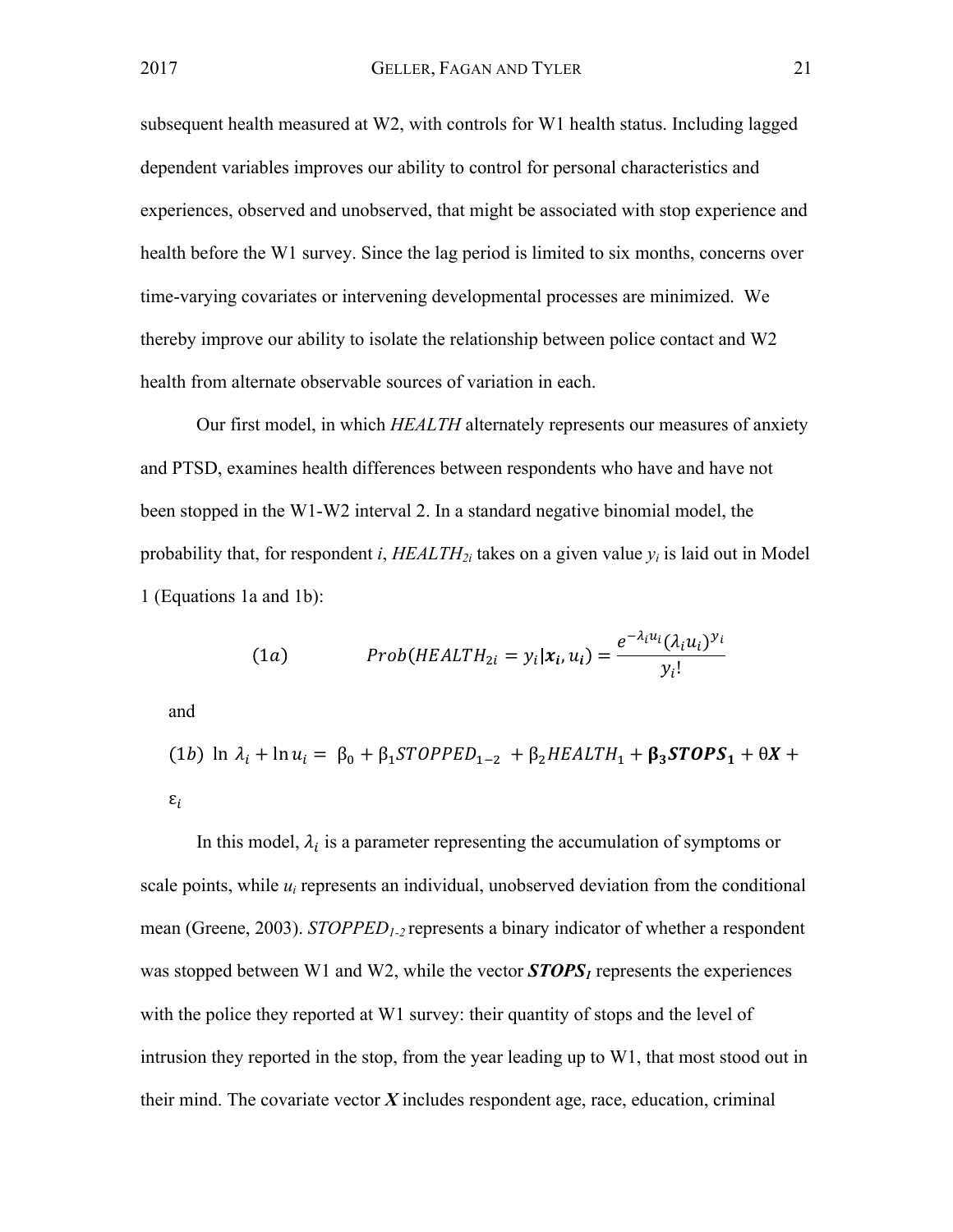$(2)$  ln  $\lambda_i$  + ln  $u_i$ 

history (measured at W1), residence in public housing, having sought or received mental health treatment, having served in the military, having military family, having a personal or family law enforcement tie, and lifetime exposure to violence (all measured at W2).

ZINB models include a variation on Model 1; they posit that respondents may be in one of two discrete states: In the first, respondents always report zero symptoms (or in the case of anxiety, that they "never" experienced any of the listed symptoms over the past seven days). In the second state, their number of symptoms (or scale points) could be zero or a positive number. Our ZINB models specify the probability of being in state 1 (reporting zero symptoms) as a function of respondent race, age, education, lifetime exposure to violence and baseline criminal activity.

Our second model examines not only if respondents had been stopped in the W1- W<sub>2</sub> interval, but the number of stops they report. Using the negative binomial functional form (standard or ZINB), Model 2 specifies:

> $= \beta_0 + \beta_1$ STOPPED<sub>1-2</sub> +  $\beta_2$ NUMSTOPS<sub>1-2</sub> +  $\beta_3$ HEALTH<sub>1</sub>  $+ \beta_4 STOPS_1 + \theta X + \epsilon$

Our third model examines, in addition to whether and how many times respondents report being stopped, the level of intrusion in their most memorable recent stop (i.e., in the intra-wave period).

(3) 
$$
\ln \lambda_i + \ln u_i
$$
  
=  $\beta_0 + \beta_1 \text{STOPED}_{1-2} + \beta_2 \text{ NUMSTOPS}_{1-2} + \beta_3 \text{INTRUSION}_{1-2}$   
+  $\beta_4 \text{HEALTH}_1 + \beta_5 \text{STOPS}_1 + \theta X + \varepsilon$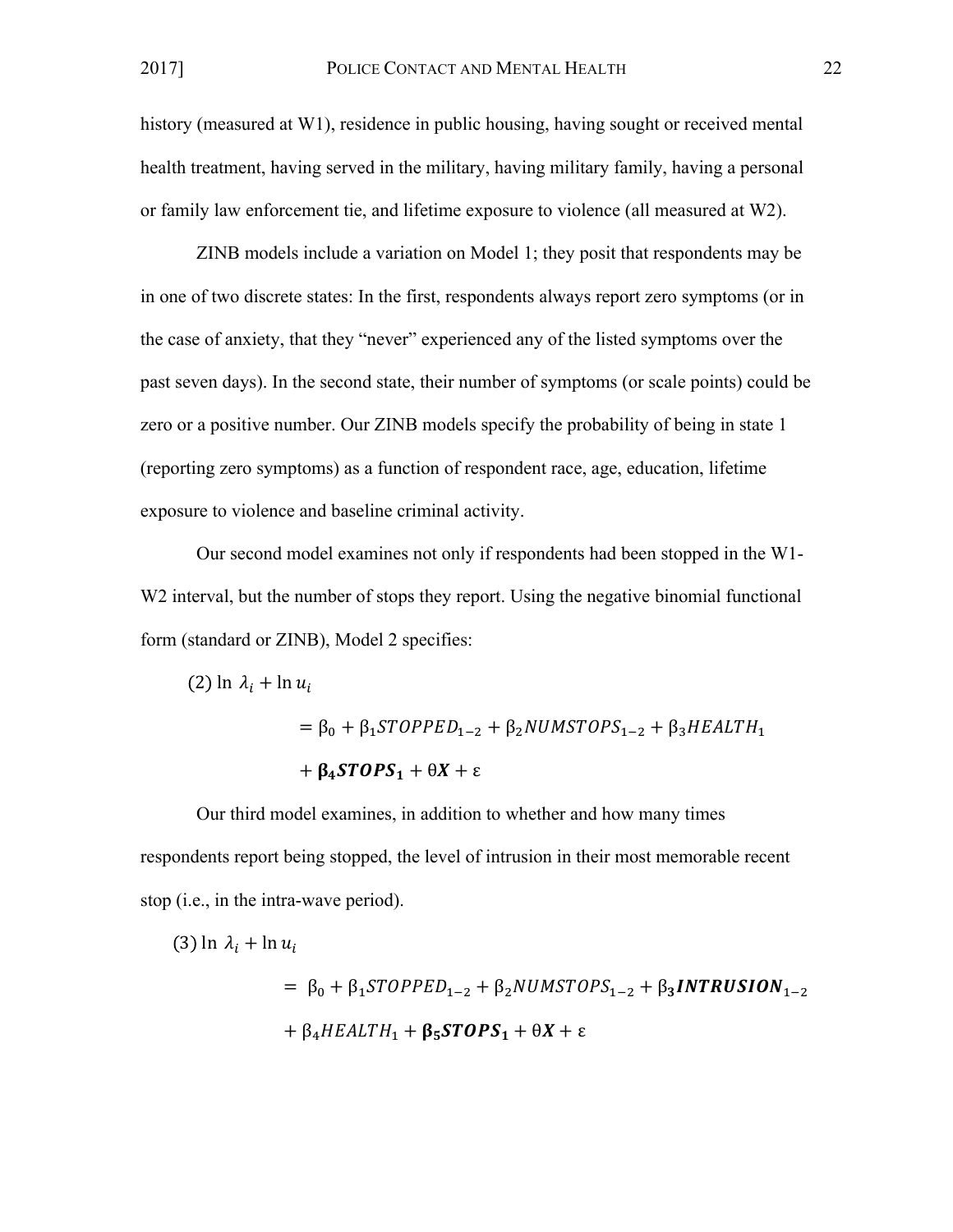While the general functional form is similar in models predicting anxiety and PTSD, we make one important distinction in predictors due to the "critical stop" focus of the IES-R that the BSI does not have. Respondents reporting no stops in the W1-W2 interval are not asked about trauma symptoms, and their trauma scores are coded as zero. Due to the structural relationship between respondents' *STOPPED*<sub>1-2</sub> status and their trauma scores, we exclude *STOPPED1-2* from models predicting PTSD.

#### *2. Quantity-Intensity Analysis*

Next, we assess which aspects of respondents' experiences with the police might drive the observed effects. This work focuses on cross-sectional analyses, and is not intended to suggest causal relationships, but rather to identify areas for further investigation. The analysis sample for this analysis includes the 691 W2 respondents who report not only their lifetime stop experience and critical stop intensity, but also their levels of both anxiety and PTSD symptoms. We stratify the sample by quantity of stops reported (NUMSTOPS<sub>1-2</sub> above) and the intensity of respondents' most memorable stop. Notably, this analysis expands upon the additive measure of stop intensity (*INTRUSION1- <sup>2</sup>* above) to distinguish the intensity of different types of contact that respondents might have experienced. Within each "cell" created by a quantity-intensity combination, we the estimate the average number of symptoms reported for each outcome.

Respondents are stratified into six categories each for quantity and intensity. Those never stopped are in one stratum. Respondents reporting stops are stratified by quantity based on their reports of having been stopped once, 2-4 times, 5-8 times, 9-17 times, and 18 times or more. Respondents are stratified by the intensity of their critical stop into five groups: those reporting "major force" (having been handcuffed, reporting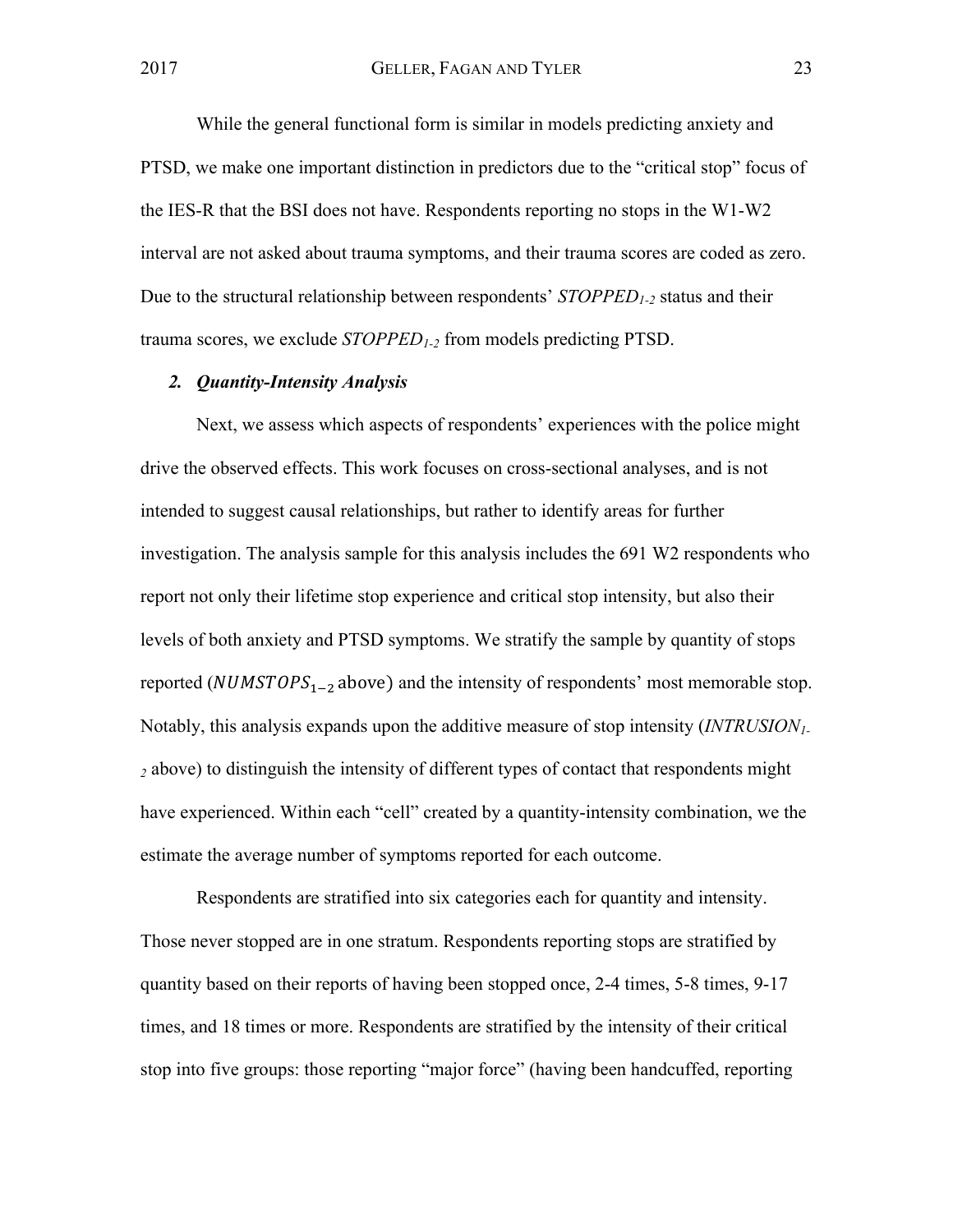that the officer "used physical force" or "took out a weapon"), "minor force" (that the respondent was frisked, or had their clothing or property searched), "harsh language" (a threat of force or other "harsh language"), some other intrusion (that the officer asked for identification, asked the respondent's name, asked what the respondent was doing, took the respondent to the police station, arrested them, or gave them a Desk Appearance Ticket, summons, or written warning), and no intrusion in their most memorable stop. Stops involving multiple types of force are coded to reflect the most severe force experienced; for example, a stop involving a frisk and being handcuffed would be coded as "major force". Respondents reporting W1 stop experience, but not W1-W2 experience, are coded to reflect the intrusion of their critical stop at W1. The distribution of respondents across the resulting quantity-intensity combinations is presented in Table 2.

#### [Table 2 about here.]

Examining anxiety and trauma across the cells formed by each combination of stop quantity and intensity, we hypothesize that symptom levels will be higher for respondents experiencing high-intensity critical stops, and that we will see more symptoms among respondents experiencing large quantities of lower-intensity stops. We expect this relationship to be stronger for our anxiety measure, which is a broader indicator of wellbeing than our PTSD measure, which relates to a particular critical incident. More broadly, we hypothesize that large quantities of stops may have a cumulative, corrosive effect on health, even if no stop stands out for excessive force.

## **RESULTS**

## *A.* **Longitudinal Analyses**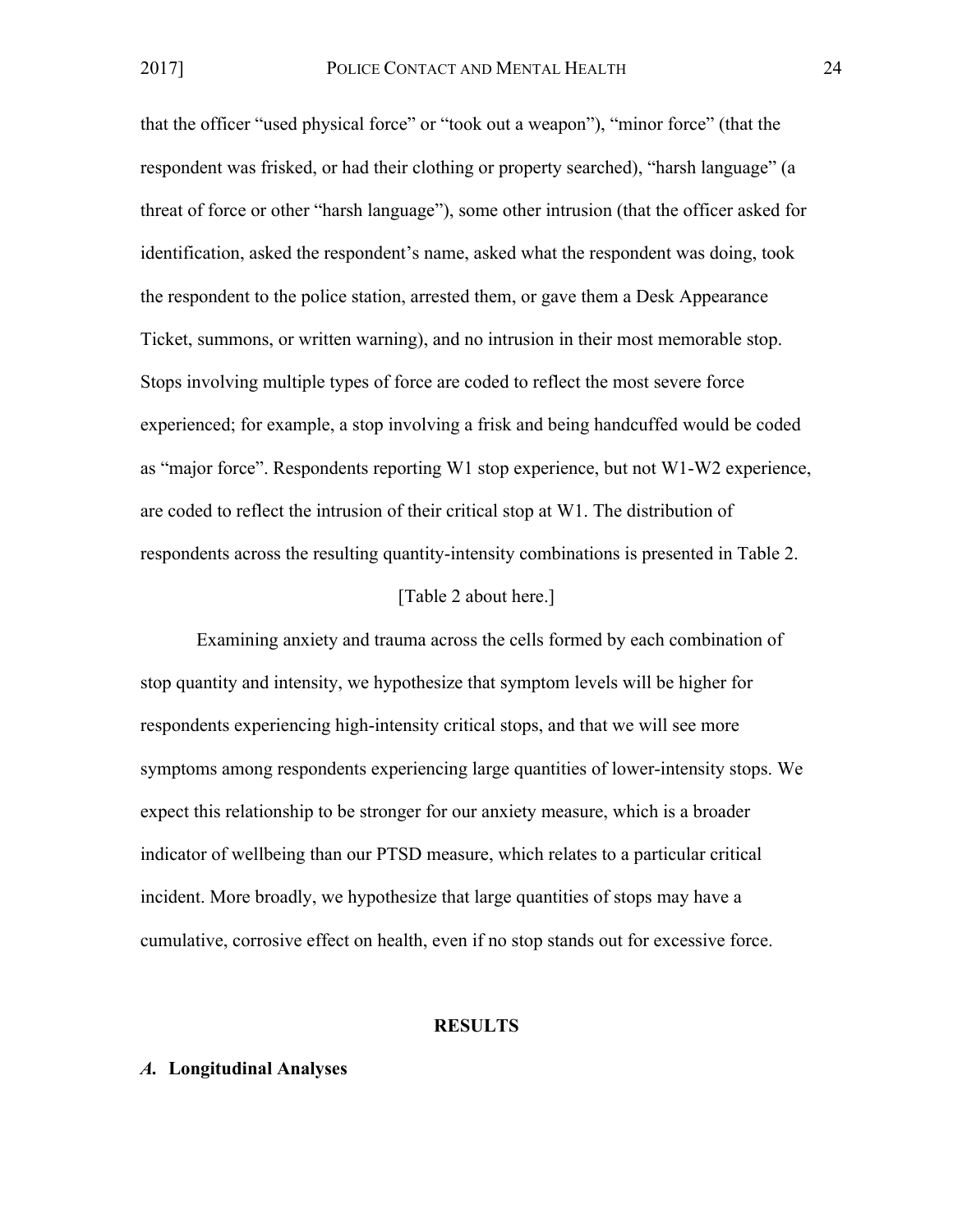Results from regression models predicting anxiety with lagged dependent variables are presented in Table 3. Anxiety symptoms persist over time; W2 anxiety symptoms are consistently and significantly associated with W1 symptoms. Respondents reporting that they had, at some point in their lives, sought and received mental health treatment also reported more anxiety symptoms. Controlling for these factors, we find no significant differences in anxiety symptoms by the simple distinction of whether or not respondents had been stopped between waves (as shown in Model 1), or the quantity of stops they report (Model 2).

However, Model 3 shows that the level of intrusion of respondents' most memorable recent stops is a significant predictor of anxiety symptoms. The significance of stop intrusion, controlling for both W1 BSI scores and pre-W1 stop experience, suggests that differences observed at W2 are likely driven by respondents' recent stop experience, rather than unobserved personal characteristics (for which W1 stop experience and health serve as a proxy). Exposure to violence is also associated with anxiety; as indicated in the "inflation" portion of the analysis, respondents reporting greater exposure to violence are significantly more likely to report anxiety symptoms at W<sub>2</sub> (as opposed to reporting the state of "never" experiencing symptoms.

## [Table 3 about here.]

Results from models predicting PTSD are presented in Table 4. As with anxiety, IES-R scores reported at W1 were significantly associated with scores at W2. Controlling for those prior experiences, stop experience at W2 predicts PTSD. Both the number of stops experienced since W1 and stop intrusion of respondents' critical stops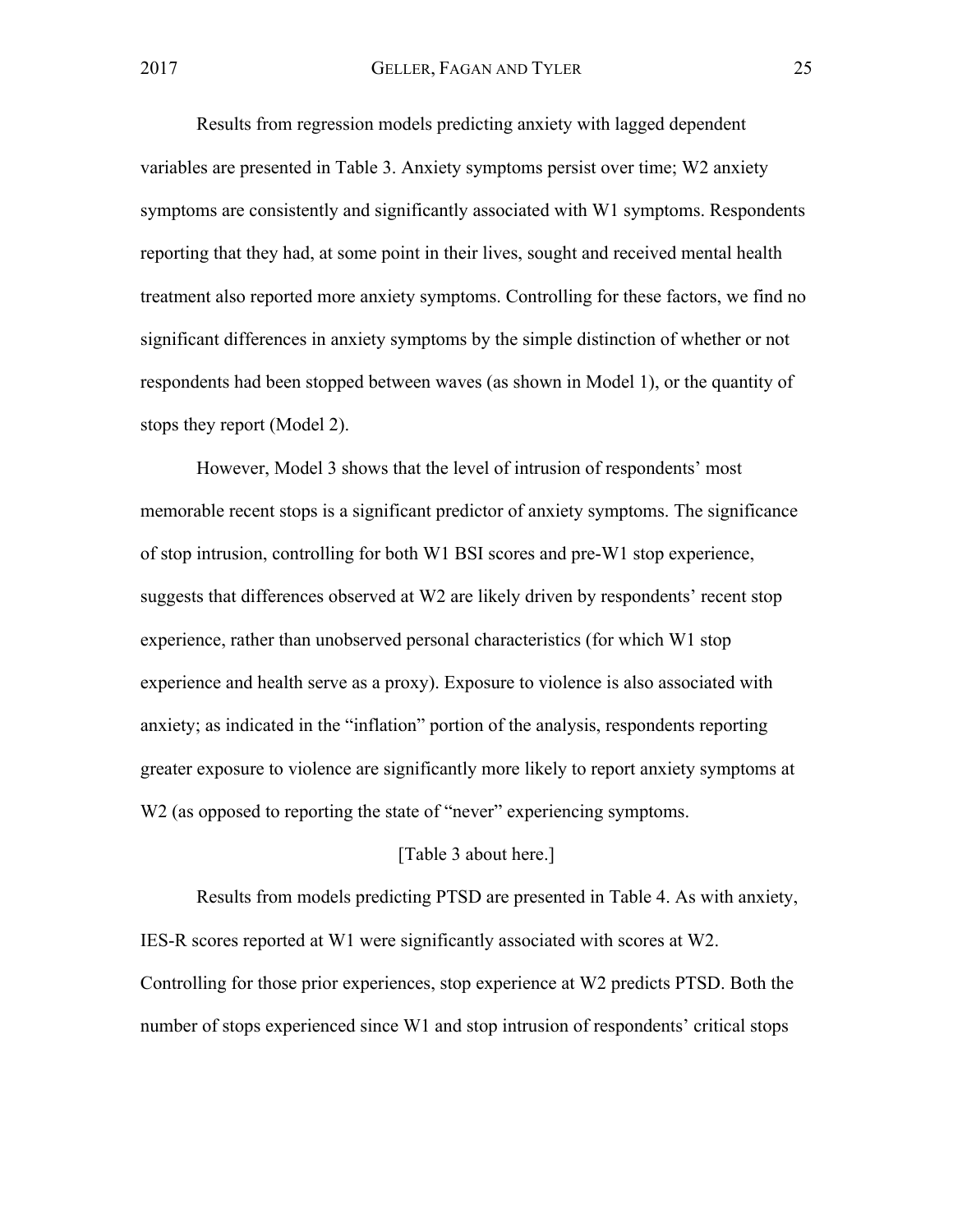are significantly associated with reported PTSD symptoms. These results are net of controls for prior symptoms.

The models in Table 3 identified a significant relationship between lifetime exposure to violence and W2 anxiety symptoms. Table 4 shows similar over-time associations with PTSD. However, respondents reporting greater exposure to violence over the course of their lives report more PTSD symptoms – a relationship that is statistically significant in model 2 ( $p<0.05$ ), but loses significance in model 3 (falling to  $P<.10$ ).

Notably, both models in Table 4 indicate that the total number of stops respondents reported at W1 was negatively associated with PTSD symptoms at W2. We have no indicator of respondent mental health before W1, and do not interpret this association causally. However, the opposite directions of recent and lifetime stop quantity in their respective associations with W2 PTSD suggests a potential moderation of symptoms for respondents with long histories of contact with the police. Supplementary models examining interactions between the respondents' lifetime and recent stop quantities find no significant independent association between W1 stop quantity and W2 PTSD symptoms, but rather a significant interaction in which the estimated effect of W2 stop quantity is attenuated by the quantity of stops respondents reported at W1. This interaction also suggests a moderated relationship between the quantity of stops experienced and subsequent PTSD symptoms.

## [Table 4 about here.]

## *B.* **Quantity-Intensity Analysis**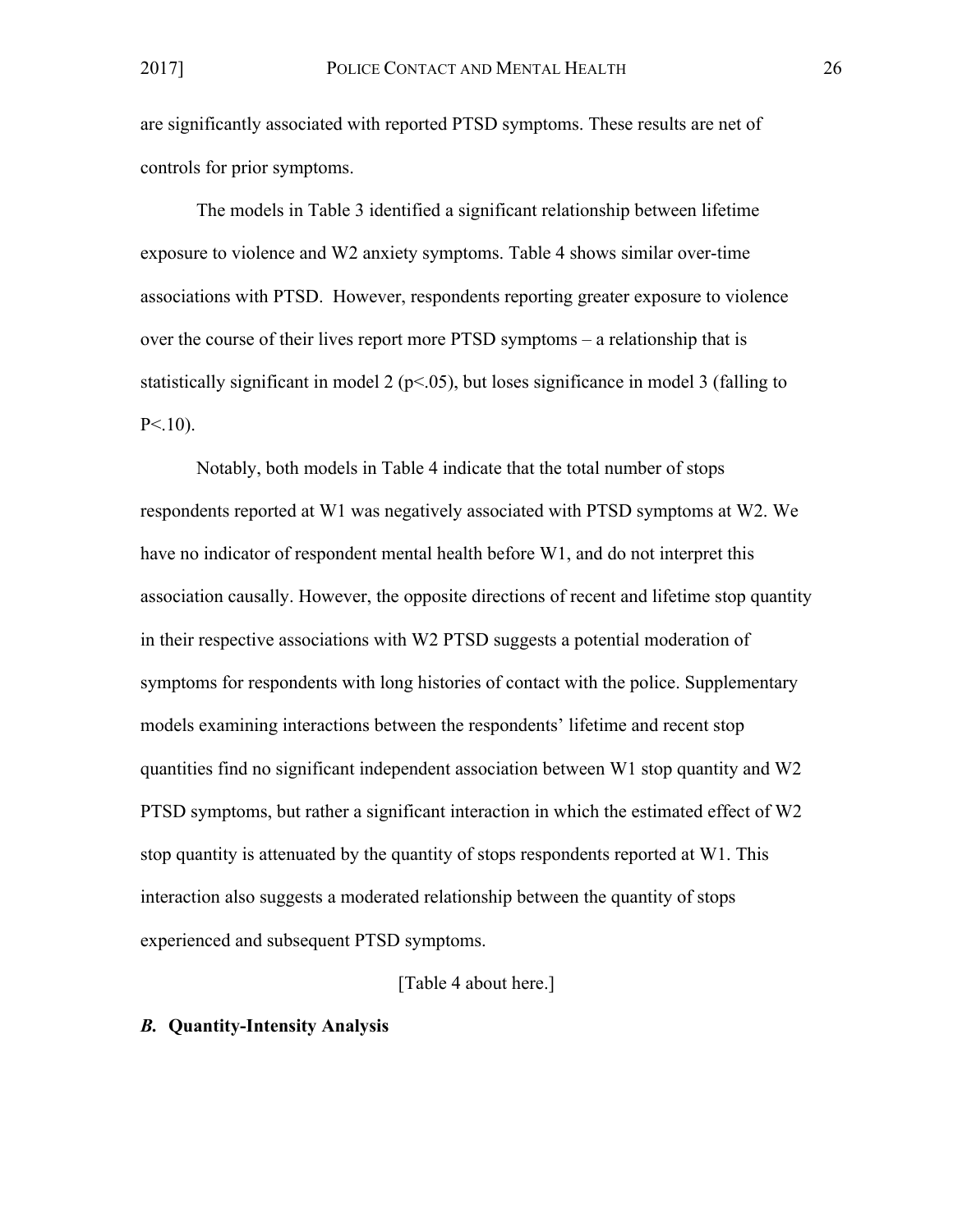Tables 5 and 6 present results from analyses examining the joint association between lifetime stop quantity, critical stop intensity, and health are presented. Recall that these descriptive analyses are based only on the 691 respondents reporting stop quantity, intensity, and both symptom scales. Table 5, presenting anxiety results, indicates that respondents experiencing nearly all configurations of stop quantity and intensity, on average, report more anxiety symptoms than those never stopped (though a few exceptions can be seen). These findings should be interpreted cautiously, due to small sample sizes within several quantity-intensity combinations. (As noted in Table 2, only four respondents reported 18 or more stops with no intrusion in their critical stop, and another five respondents report 2-4 stops in which the critical stop involved harsh language. No respondents report a single stop involving major force, or a single stop involving harsh language.)

## [Table 5 about here.]

Nonetheless, two results stand out: For respondents reporting no intrusion in their critical stop, there is little observable quantity gradient in their reported anxiety. Respondents tend to report more BSI symptoms than their counterparts with no stop experience; however, there is only slight variation across quantity strata, with no systematic relationship between quantity and anxiety. For respondents reporting major or minor force in their critical stops, we see more anxiety symptoms, on average, in the upper quantity strata.

For trauma, respondents reporting no intrusion in their critical stop report almost no symptoms on the IES-R; respondents reporting a single stop also report, on average, almost no symptoms, regardless of the intensity of that stop. On the other hand,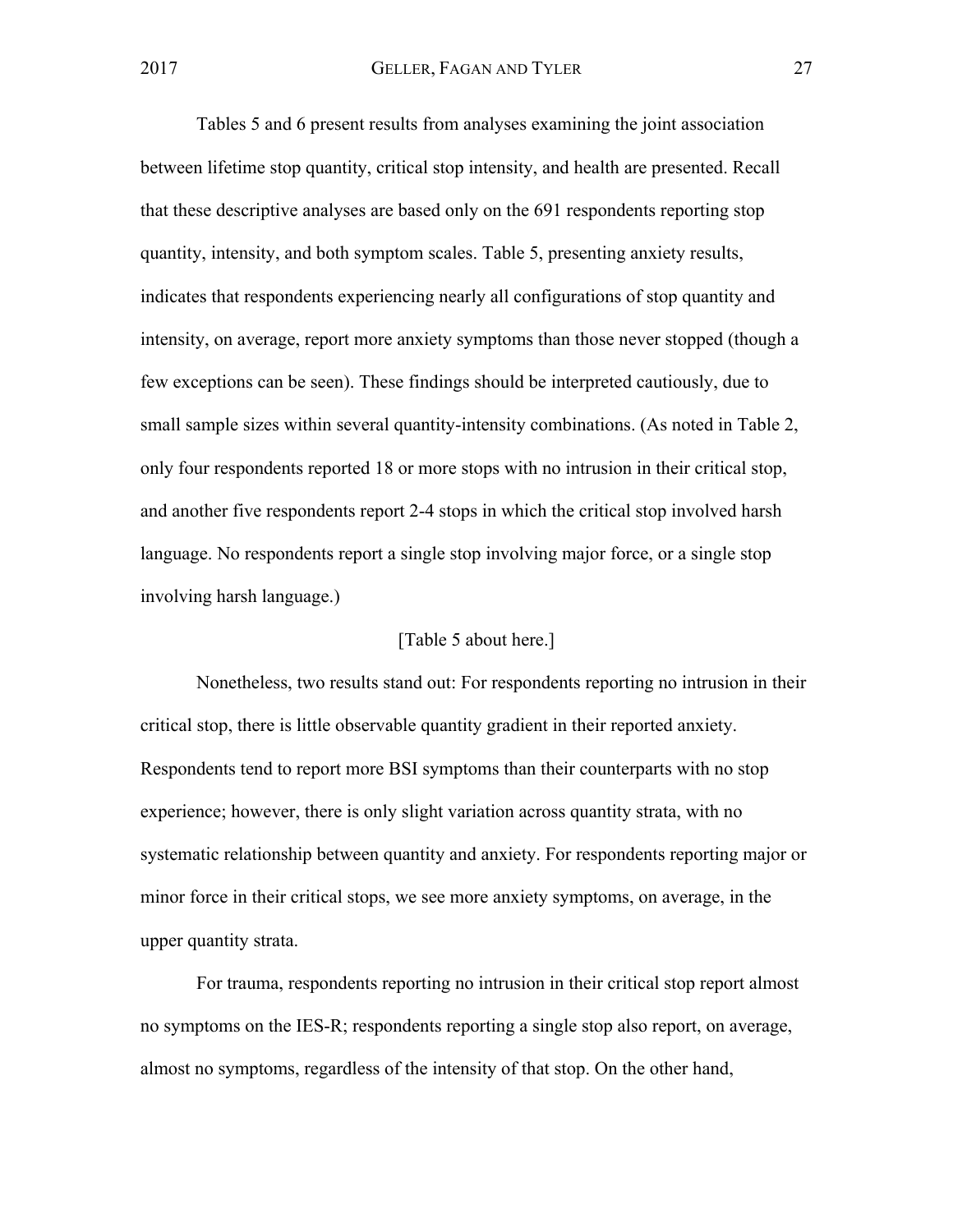respondents reporting multiple stops with any intrusion also report, on average, multiple PTSD symptoms. It bears repeating that the IES-R, our measure of PTSD, is measured by asking respondents to recall a specific "critical" stop, rather than their overall wellbeing (as in the BSI); we therefore might expect these scores to be more closely tied to the intensity of the respondents' critical stops than the anxiety measures.

That turns out to be true. For respondents in the upper quantity strata (reporting five or more stops), we find fairly consistent intensity gradients within each stratum: respondents reporting that officers used major force tend to report more symptoms than those reporting critical incidents with minor force, and more still than those reporting harsh language or other intrusion. We observe some exceptions to this pattern, such as the slightly higher symptom levels reported by those reporting 5-8 stops or fewer who also experienced harsh language as the most salient force in their stops. Again, the small sample sizes suggest caution in interpreting these results. Still, the results identify avenues for future research.

As with anxiety symptoms, we see few clear quantity gradients in trauma symptoms within a given intensity stratum. For individuals reporting that the most salient intrusion of their most memorable stop was harsh language, the average number of trauma symptoms reported rises monotonically with stop quantity. Similar increases with quantity are observed for those reporting major force, though no clear patterns exist for respondents reporting minor force or other intrusion.

## [Table 6 about here.]

#### *C.* **Sensitivity Analyses**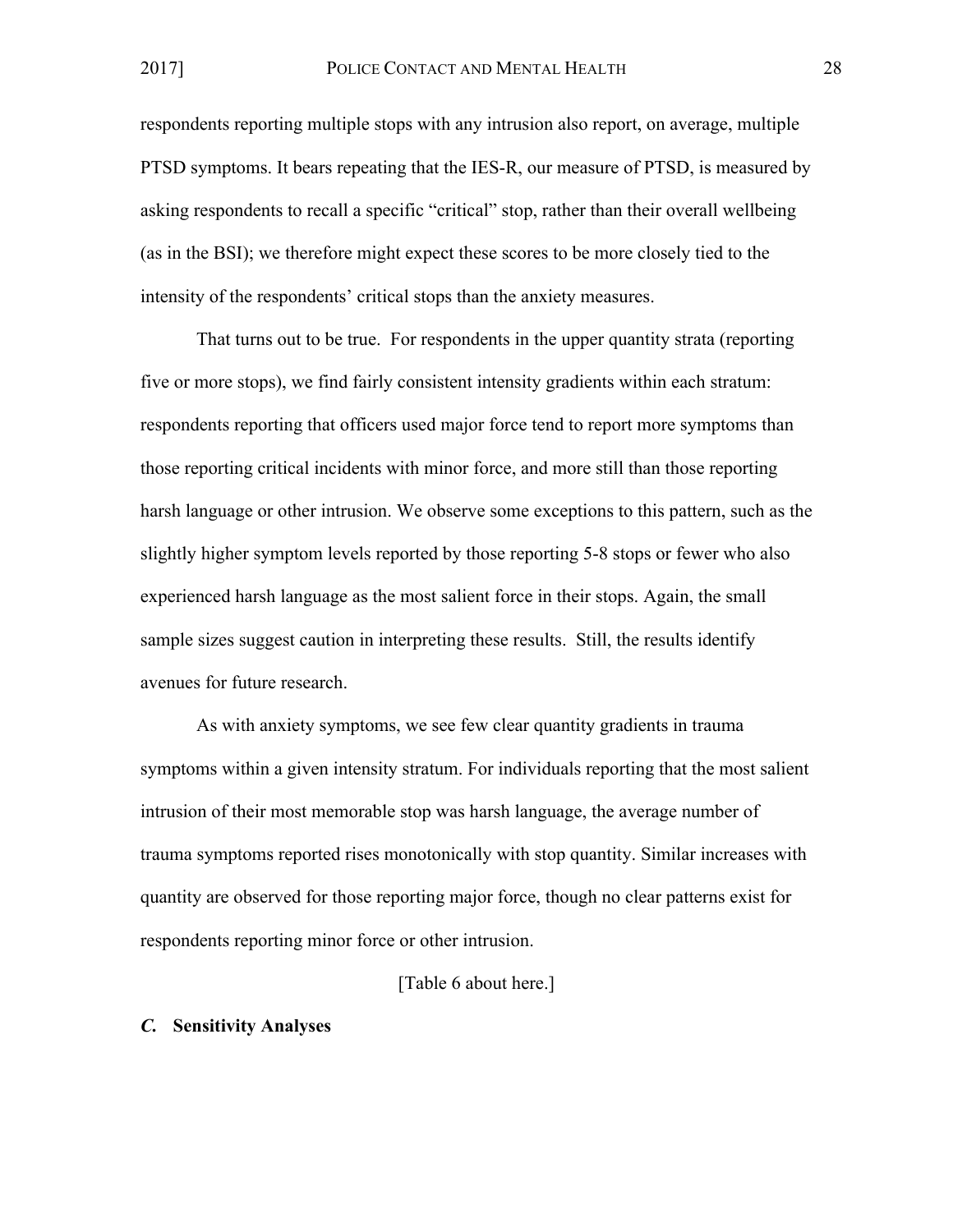While our findings suggest adverse health consequences for young men experiencing extensive and intrusive contact with the police, the specific relationships are highly sensitive to the functional form selected for our models. Vuong tests indicate that hurdle models are preferable to standard negative binomial models for anxiety symptoms; however, the same test indicates no preference between the two functional forms for PTSD symptoms. We selected standard negative binomial models for the sake of parsimony, but estimated hurdle negative binomial models as a sensitivity analysis. Reestimating Model 2 (examining PTSD as a function of stop quantity) finds quantity of recent stops to be a significant predictor of subsequent PTSD symptoms, as in the standard negative binomial model. A re-estimated Model 3 failed to converge; we therefore focus our interpretation on the more parsimonious models in Table 4.

We also estimated the sensitivity of our findings to our choice of missing data strategy; in addition to the multiple imputation results presented in Tables 3 and 4, we also estimated comparable models on a complete case sample. Complete case anxiety models, like the multiple imputation models, find that while stop intrusion is a significant predictor of subsequent anxiety, neither stop quantity nor the binary indicator of recent stops are. Complete case PTSD models, like the multiple imputation models, find statistically significant associations between stop quantity and intensity and PTSD that are of similar magnitude to the multiple imputation models. It is unlikely that our findings are driven by our strategy for dealing with missing data.

Finally, we re-estimated our analyses of stop quantity and intensity using wave 1 data, in order to determine whether their joint association with subsequent mental health would be similar with a larger sample  $(N=1,197$  for anxiety,  $N=1,192$  for PTSD). As in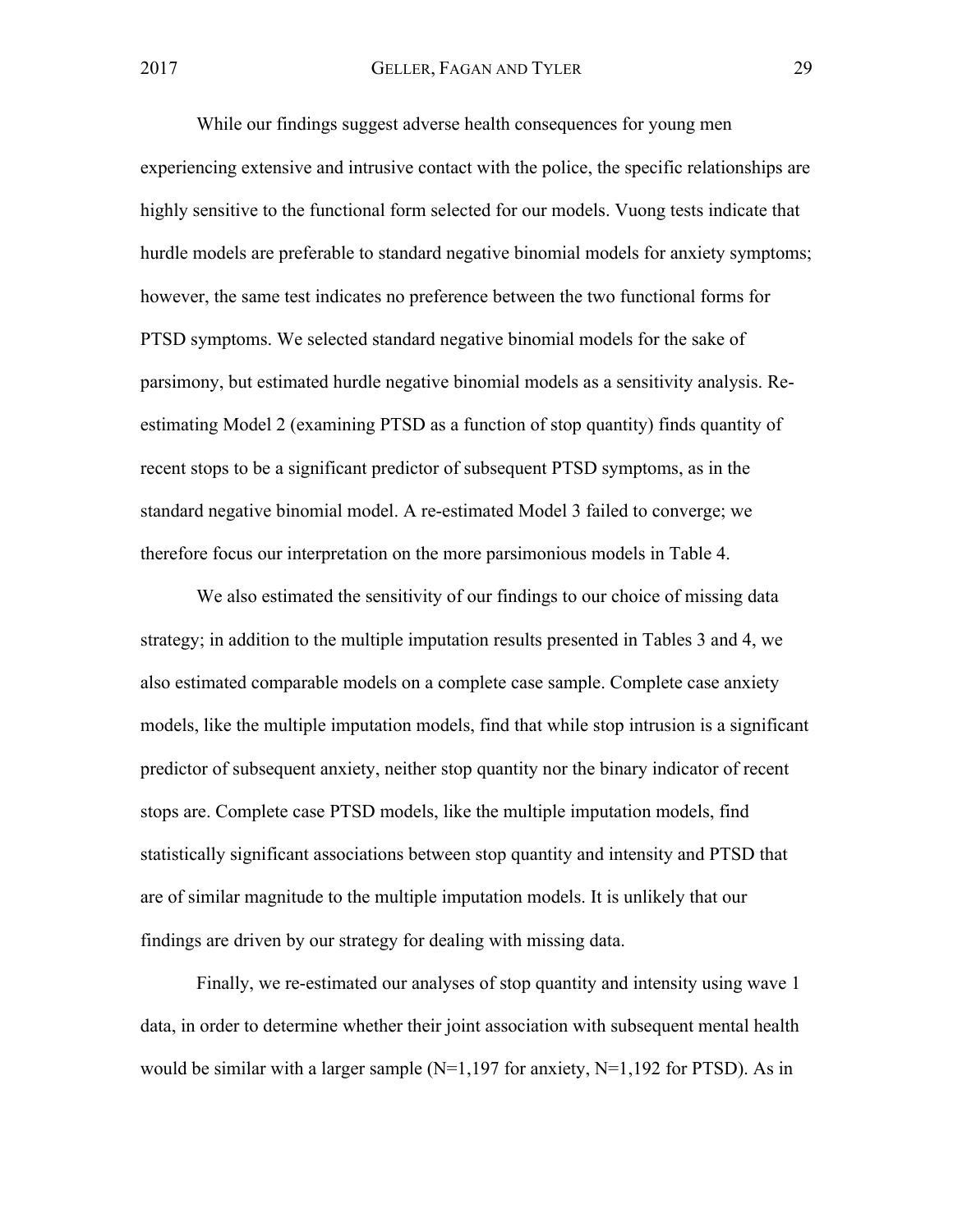Tables 5 and 6, we found some evidence of increased PTSD symptoms for respondents reporting more intrusive critical stops, but a less clear relationship for anxiety symptoms. For neither outcome did we observe a consistent quantity gradient.

#### **DISCUSSION**

#### *A.* **Summary**

Our findings are consistent with previous research that suggests adverse health outcomes associated with contact between the police and young people. Specifically, the associations in Tables 3 and 4 suggest that the intensity of recent stop quantity and intensity are associated with increases in mental health symptoms among young men.

Despite our regression findings, however, the cross-sectional analyses of quantity and intensity in Tables 5 and 6 show no clear quantity or intensity gradients, particularly when quantity and intensity are treated categorically rather than continuously. Of particular note, we do not see substantially elevated mental health symptoms among respondents reporting large numbers of low-intensity stops. This finding is of particular interest for the 34% of respondents who report their critical stop had "no intrusion". Some of these respondents were stopped 18 times or more, however, results do not indicate systematic differences in average symptom levels between the highest and lowest stop quantity respondents. Although we cautiously interpret these results due to the small sample sizes in many of the quantity-intensity combination cells, we were able to replicate the stop quantity, intensity, and health measures among the more than 1,000 Wave 1 respondents.

The lack of a clear quantity gradient at most levels of stop intensity, coupled with the moderation of estimates of recent stop effects by prior stop experience, suggests,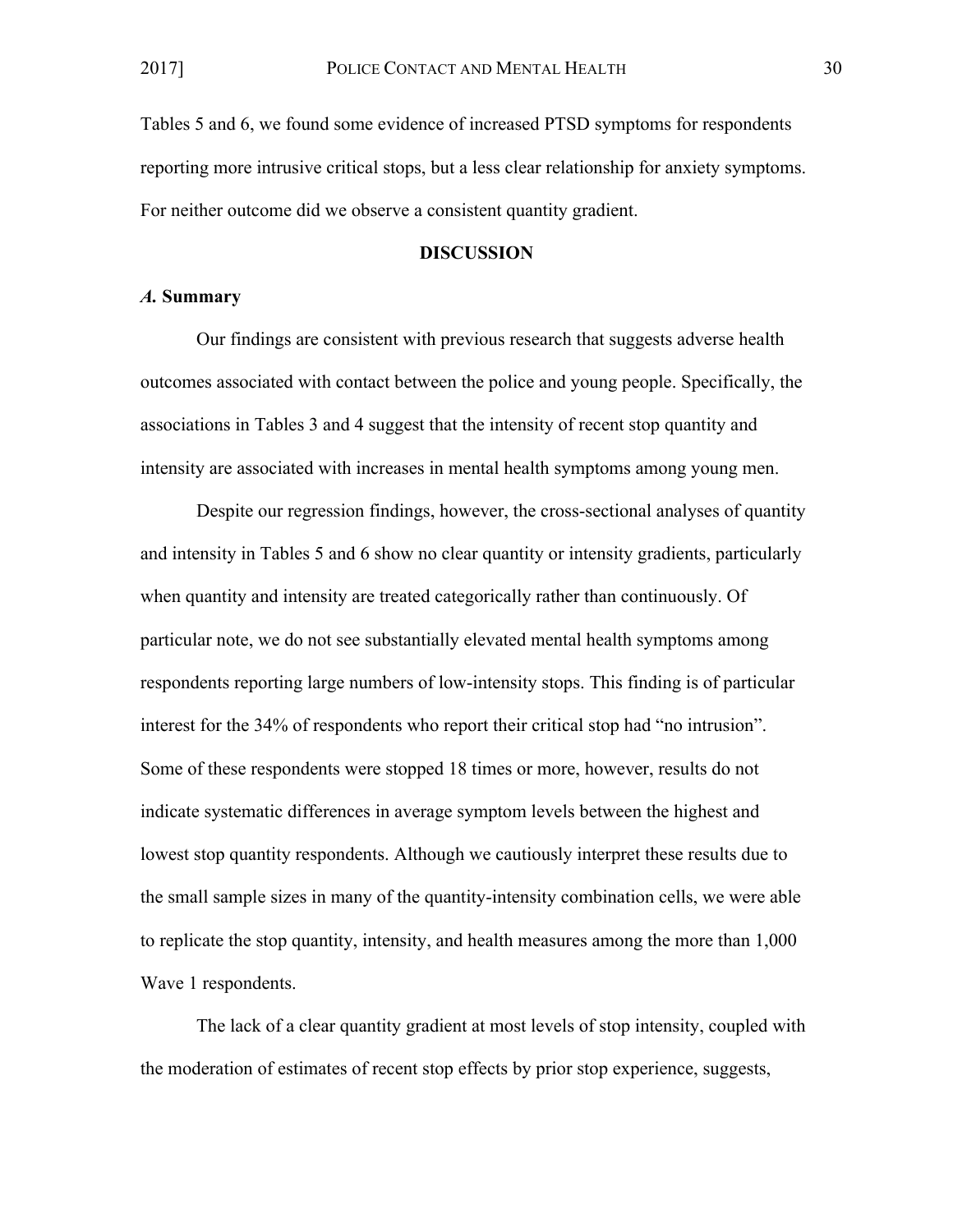rather than a cumulative, corrosive effect on respondent mental health, that respondents may develop a resilience to police encounters, or that stop experience may become somewhat normalized to those stopped regularly. Former NYPD chief Raymond Kelly, in 2012, suggested that individuals stopped and frisked by the police cooperate, and accept the intrusion on their privacy as "a fact of urban life" (Williams et al., 2012). The relatively minimal association between the quantity of low-intrusion stops and both anxiety and trauma in our respondents suggest that they may, to some extent, do so. However, our findings on anxiety and PTSD symptoms say little about the other dimensions on which police practices must be evaluated, such as their adherence to constitutional standards, their procedural fairness, their impact on perceived police legitimacy, their respect for the dignity of those stopped, and any collateral consequences for other domains of community life.

#### *B.* **Limitations and Future Research**

First, we suggest caution due to the challenges inherent in causal inference from observational data. Police contact is determined by a variety of factors, observable and unobservable, many of which may also be correlated with respondents' mental health. We therefore measure associations between police contact and mental health, and changes in mental health following respondents' recent interactions with the police, but note that these relationships need not represent causal effects. We also lack data on experiences such as job loss, eviction, and other co-occurring stressors that might contribute to or moderate the mental health symptoms that respondents report.

Findings are also somewhat limited by the measurement of several covariates at W2 rather than W1. It is likely that for many respondents, reported lifetime experiences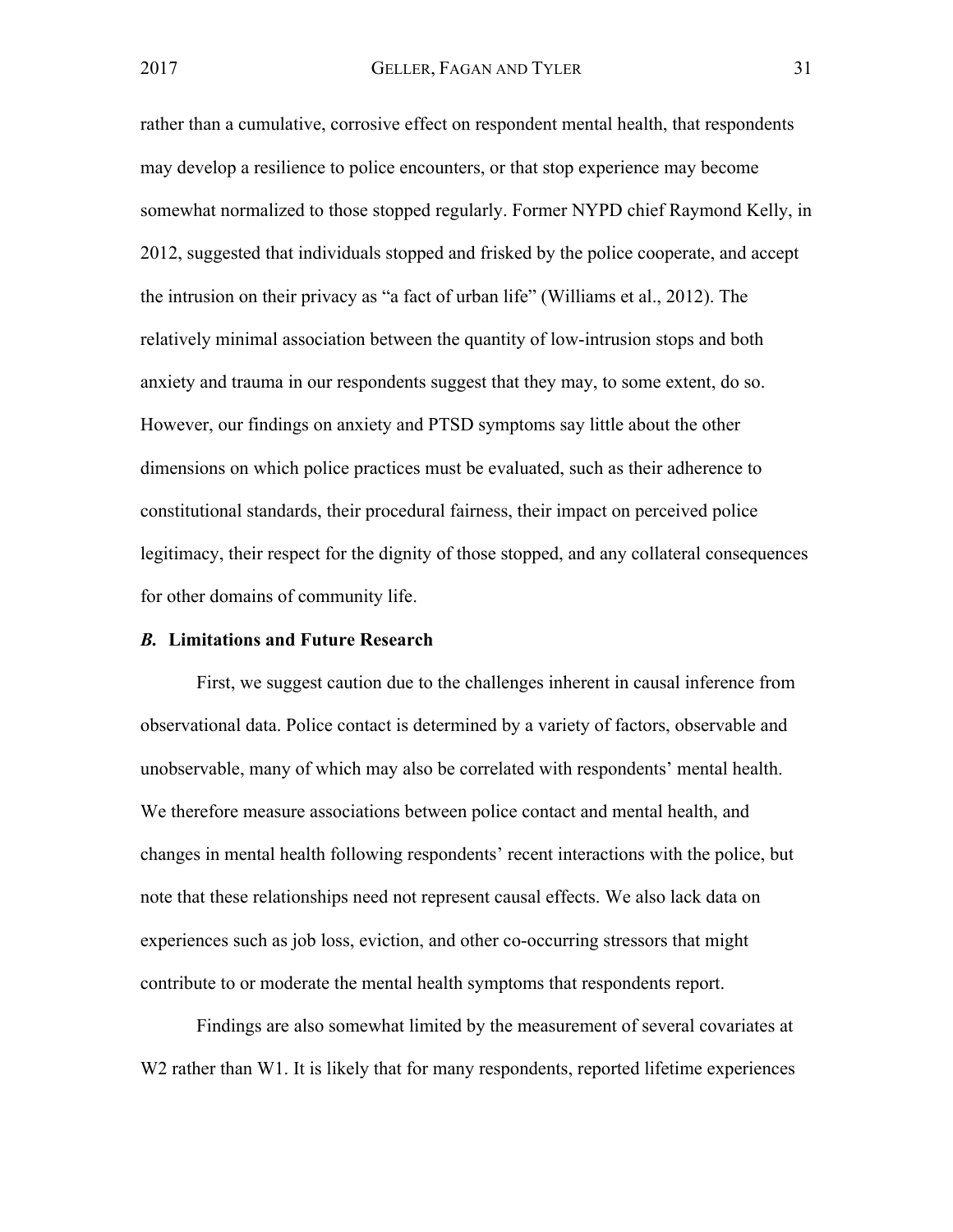took place, or at least began, prior to W1; however, to the extent that covariate measures were influenced by recent stop experience, the reported associations are potentially understated due to mediation by the W2 controls. Our findings examining interactions between quantity and intensity of stop experience are also limited by their look at only three variables at a time. More work is needed to isolate these relationships from potentially confounding covariates.

We also advise caution in attempting to generalize from the analysis sample to a broader population. Stop and Frisk activity has declined significantly in New York City since our data were collected, and other proactive policing tactics, such as low-level arrests, have become more prominent (Goldstein & Goodman, 2014; Zimroth, 2017). While findings related to Stop and Frisk may generalize to these other aggressive policing tactics in terms of their health implications, more work is needed to examine the evolving role of the police in community health, in New York and elsewhere.

In addition, our respondents report rates of police contact that are substantially higher than those citywide during the data collection period. Accordingly, these results reflect relationships between police contact and mental health among a population with above-average exposure to the police. The likely nonrandom nature of selection into our sample also leads us not to estimate race-specific models of police contact and mental health in our sample. The dramatic race differences in the experiences of young people with the police (New York Civil Liberties Union, 2013) suggest that future research should not only examine racial differences in exposure to the police, but also examine the extent to which the effects of police contact are moderated by race.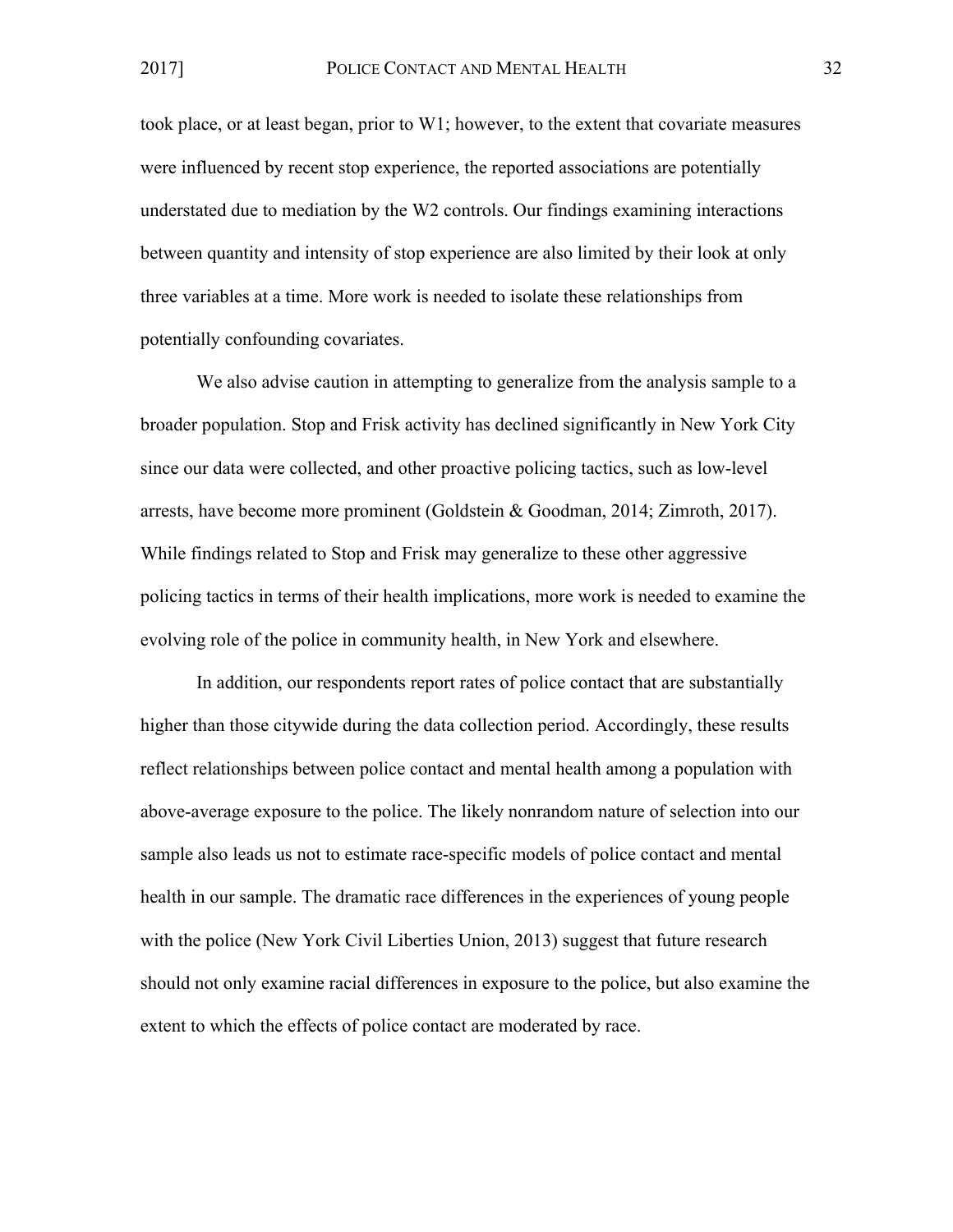Finally, our findings are limited to two indicators of respondent mental health; we make no claims about the implications of various experiences with the police for other outcomes of interest, including, but not limited to, public safety, perceptions of police legitimacy or procedural justice or injustice, constitutionality, and the dignity of those stopped. Additional research is needed to examine these consequences. Nonetheless, our longitudinal findings are supportive of previous cross-sectional literature that identifies intrusive police contact as a potential determinant of adverse health outcomes. The extent to which such behaviors persist in contemporary policing is therefore of concern not only for police-community relations, but for community health more broadly.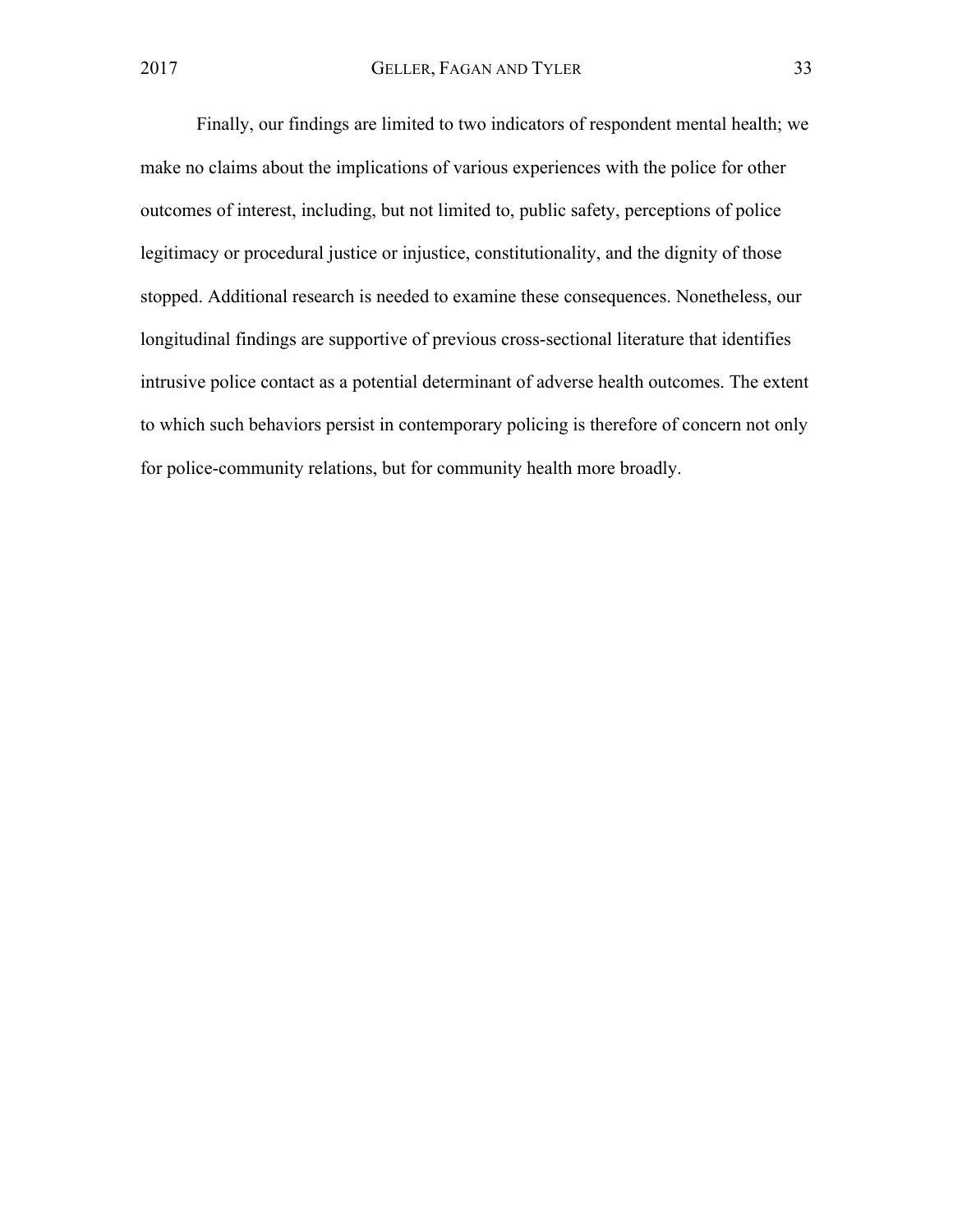| Variable                                | Mean or $\%$ | Std. Dev. |
|-----------------------------------------|--------------|-----------|
| Health                                  |              |           |
|                                         |              |           |
| Anxiety (W2, BSI) $(0-32)$              | 8.82         | 7.01      |
| $PTSD(0-9)$                             | 1.24         | 2.31      |
| Stop Experience, W1-W2 Interval         |              |           |
| % Stopped                               | 35%          |           |
| Average # Stops                         | 0.98         | 2.42      |
| Intrusiveness of Critical Stop (0-10)   | 1.16         | 2.1       |
| Race                                    |              |           |
| White                                   | 24.3%        |           |
| <b>Black</b>                            | 28.5%        |           |
| Hispanic                                | 29.0%        |           |
| Other or Unknown                        | 18.3%        |           |
| Education                               |              |           |
| $<$ HS                                  | 9%           |           |
| HS Grad                                 | 28%          |           |
| Some College/Tech Training              | 41%          |           |
| College or More                         | 22%          |           |
| Age $(W2)$                              | 22.44        | 2.51      |
| Exposure to Violence (0-12)             | 3.72         | 2.78      |
| Criminal History (Variety Score) (0-5)  | 0.34         | 0.78      |
| Other Background Characteristics        |              |           |
| Ever Sought or Received MH Treatment    | 12.8%        |           |
| Public Housing Resident at W2           | 11.3%        |           |
| Military Service (ever)                 | 2.4%         |           |
| Military Family                         | 14.8%        |           |
| Respondent or Family in Law Enforcement | 14.2%        |           |
| $N^*$                                   | 35,850       |           |

Table 1: Analysis Sample Description

\* N=717 per dataset x 50 imputations. PTSD sample differs from BSI analysis sample by 4 observations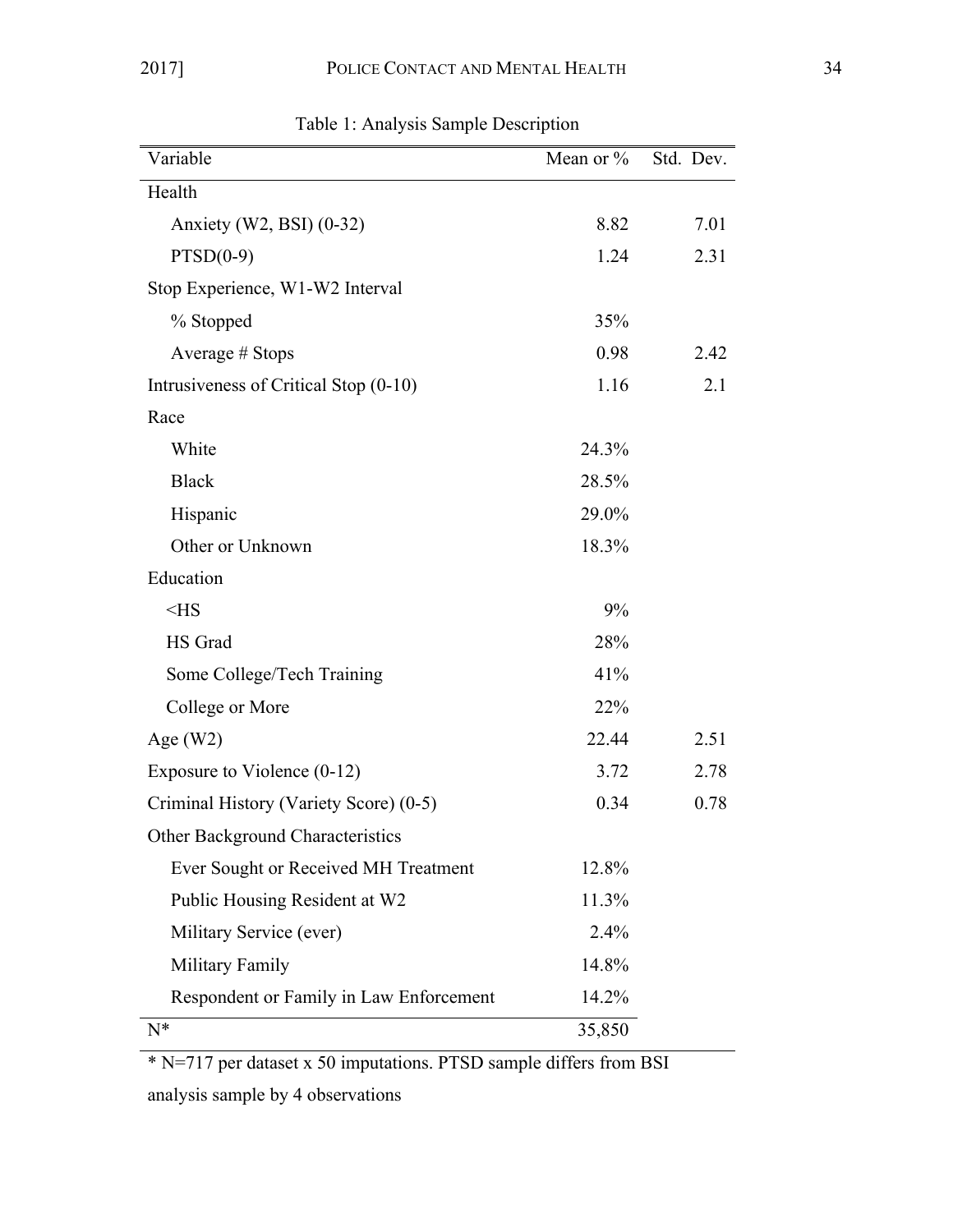| Lifetime Stop Frequency $(N, %)$ |               |                  |                  |            |                |             |                          |  |  |
|----------------------------------|---------------|------------------|------------------|------------|----------------|-------------|--------------------------|--|--|
|                                  | $\frac{0}{0}$ | 0(13%)           | 1(89%)           | $2-4(29%)$ | 5-8 $(23%)$    | $9-17(17%)$ | $18 + (10\%)$            |  |  |
| Major Force                      | 8             | $\boldsymbol{0}$ | $\boldsymbol{0}$ | 11         | 9              | 17          | 17                       |  |  |
| Minor Force                      | 15            | $\boldsymbol{0}$ | $\overline{4}$   | 23         | 28             | 27          | 19                       |  |  |
| Harsh Language                   | 5             | $\overline{0}$   | $\boldsymbol{0}$ | 5          | $\overline{7}$ | 12          | 10                       |  |  |
| Other Intrusion                  | 26            | $\boldsymbol{0}$ | 11               | 48         | 59             | 38          | 22                       |  |  |
| Stopped, No Intrusion            | 34            | $\mathbf{0}$     | 42               | 116        | 54             | 20          | $\overline{4}$           |  |  |
| Never Stopped                    | 13            | 88               |                  |            |                |             | $\overline{\phantom{0}}$ |  |  |

Table 2: Respondents Lifetime Stop Totals and Intrusion of Critical Stop, Wave 2

Note: N=691 respondents reporting stop quantity, intensity, BSI, and IES-R at W2. Percentages may not total 100% due to rounding.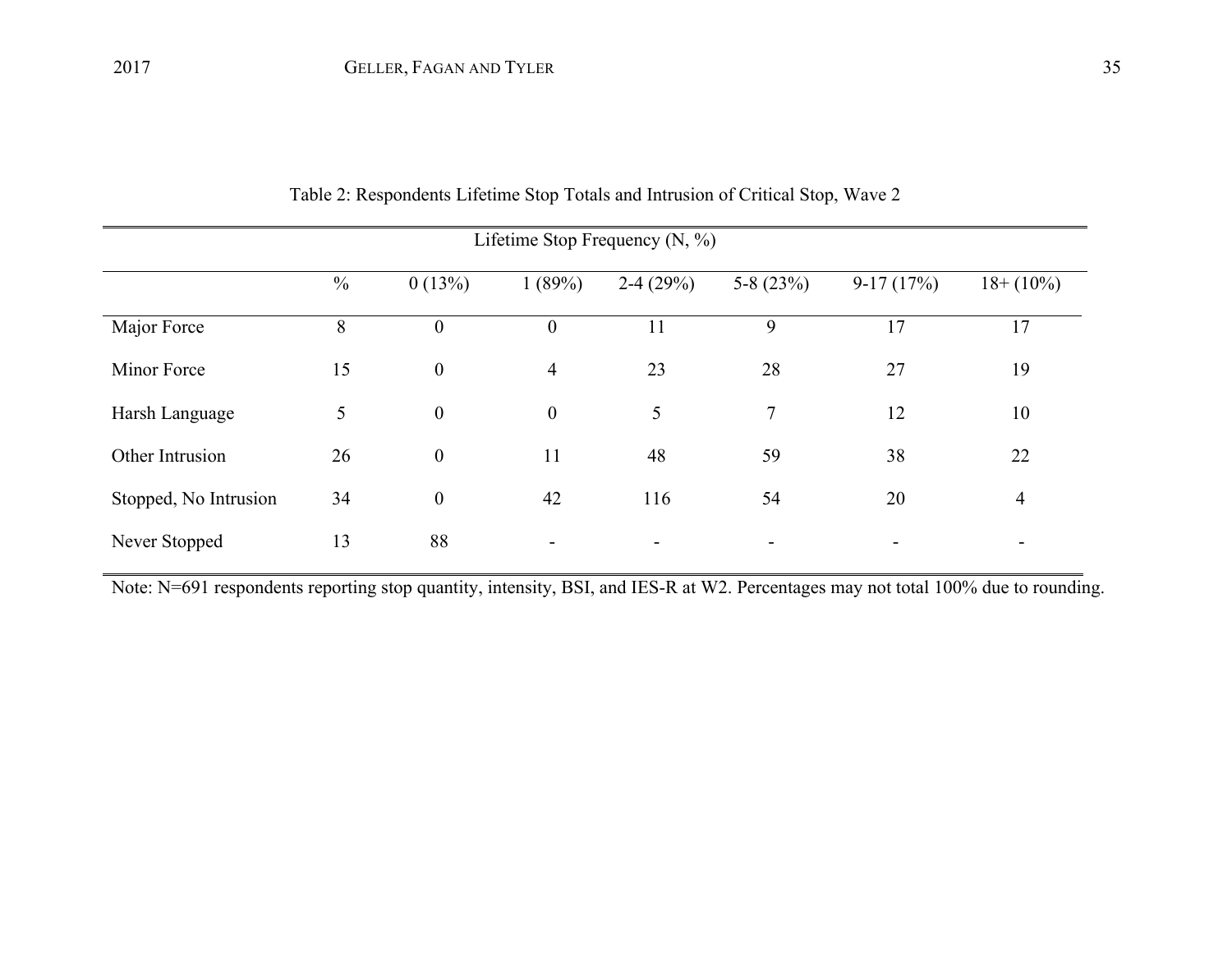Table 3: Zero-Inflated Negative Binomial of BSI Anxiety Symptoms (BSI) from Stop Intrusion and

| Variable                         | Model 1    |          | Model 2    |        | Model 3    |          |
|----------------------------------|------------|----------|------------|--------|------------|----------|
| Any Stop (W1-W2 Interval)        | 0.083      | [0.06]   | 0.036      | [0.06] | $-0.085$   | [0.08]   |
| # of Stops between $W1-W2$       |            |          | 0.020      | [0.01] | 0.014      | [0.01]   |
| Intrusion of Critical Stop (W2)  |            |          |            |        | $0.044*$   | [0.02]   |
| BSI(W1)                          | $0.043***$ | [0.00]   | $0.043***$ | [0.00] | $0.043***$ | [0.00]   |
| <b>Black</b>                     | $-0.062$   | [0.08]   | $-0.070$   | [0.08] | $-0.081$   | [0.08]   |
| Hispanic                         | 0.037      | $[0.07]$ | 0.034      | [0.07] | 0.025      | $[0.07]$ |
| Other                            | 0.114      | [0.08]   | 0.111      | [0.08] | 0.108      | [0.08]   |
| Age $(W2)$                       | 0.016      | [0.01]   | 0.016      | [0.01] | 0.014      | $[0.01]$ |
| <b>Exposure to Violence</b>      | 0.003      | [0.01]   | 0.002      | [0.01] | 0.001      | [0.01]   |
| Criminal History (Variety Score) | 0.031      | [0.03]   | 0.031      | [0.03] | 0.025      | [0.03]   |
| Highest $Ed < HS$                | $-0.066$   | [0.10]   | $-0.069$   | [0.10] | $-0.070$   | [0.10]   |
| Highest Ed Some College/Tech     | $-0.086$   | [0.06]   | $-0.089$   | [0.06] | $-0.087$   | $[0.06]$ |

Frequency (b, SE, p)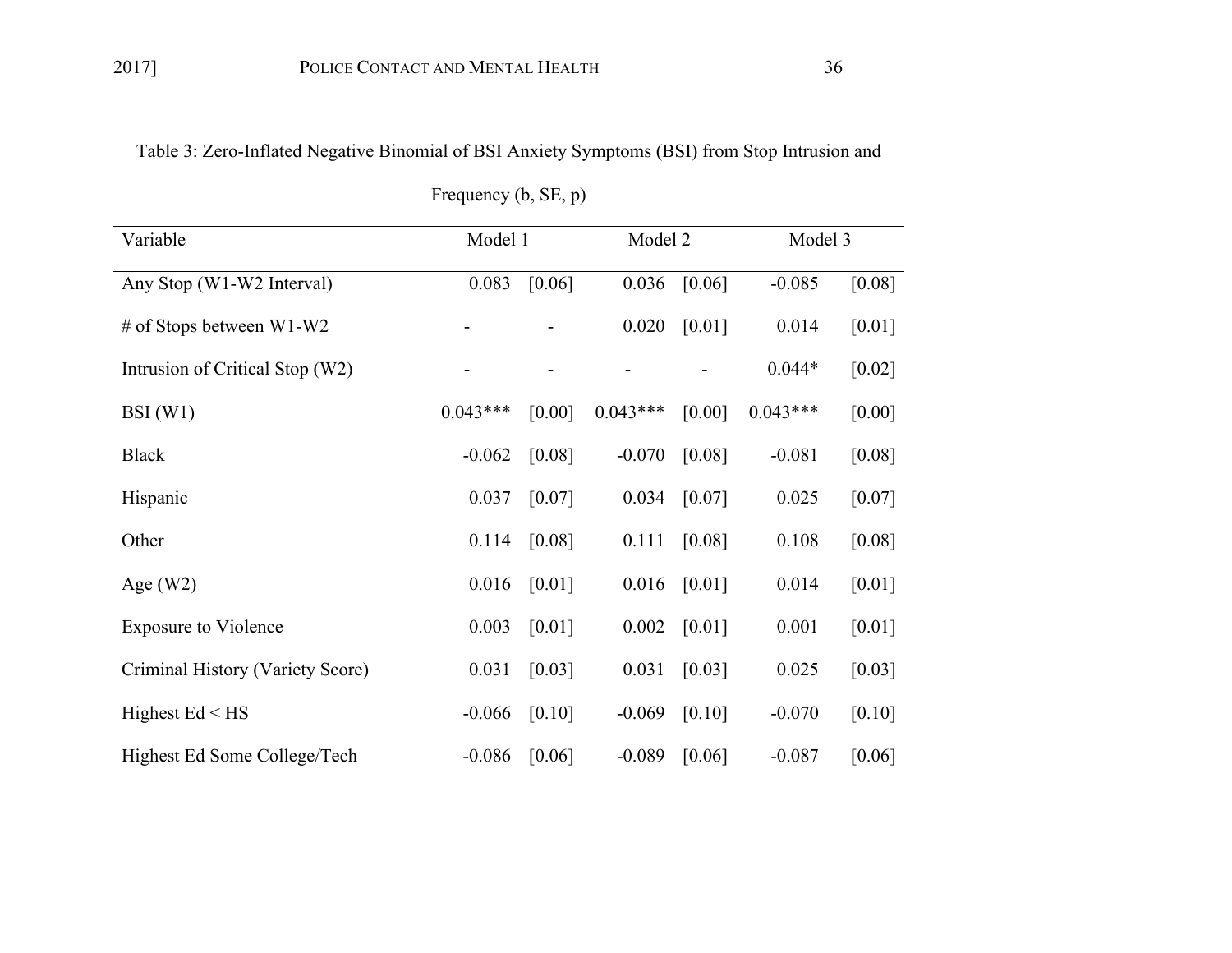| Highest Ed College or More            | $-0.111$   | [0.08] | $-0.109$   | [0.08] | $-0.102$   | [0.08] |
|---------------------------------------|------------|--------|------------|--------|------------|--------|
| Lifetime Stop Total (W1)              | $-0.003$   | [0.00] | $-0.004+$  | [0.00] | $-0.005*$  | [0.00] |
| Critical Stop Intrusion (W1)          | 0.017      | [0.01] | 0.017      | [0.01] | 0.014      | [0.01] |
| Any MH Treatment (W2)                 | $0.308***$ | [0.07] | $0.294***$ | [0.07] | $0.286***$ | [0.07] |
| Public Housing Residence (W2)         | 0.072      | [0.08] | 0.076      | [0.08] | 0.044      | [0.08] |
| Respondent Ever in Military (W2)      | 0.201      | [0.17] | 0.198      | [0.17] | 0.232      | [0.17] |
| Respondent Military Family (W2)       | 0.030      | [0.07] | 0.040      | [0.07] | 0.051      | [0.07] |
| Respondent Law Enforcement (W2)       | $-0.055$   | [0.08] | $-0.058$   | [0.08] | $-0.041$   | [0.07] |
| N (in each of 50 imputation datasets) | 717        |        | 717        |        | 717        |        |

Inflation Model in Appendix 3, Table A3.1.

Significance: + p<0.1, \* p<0.05, \*\* p<0.01, \*\*\* p<0.001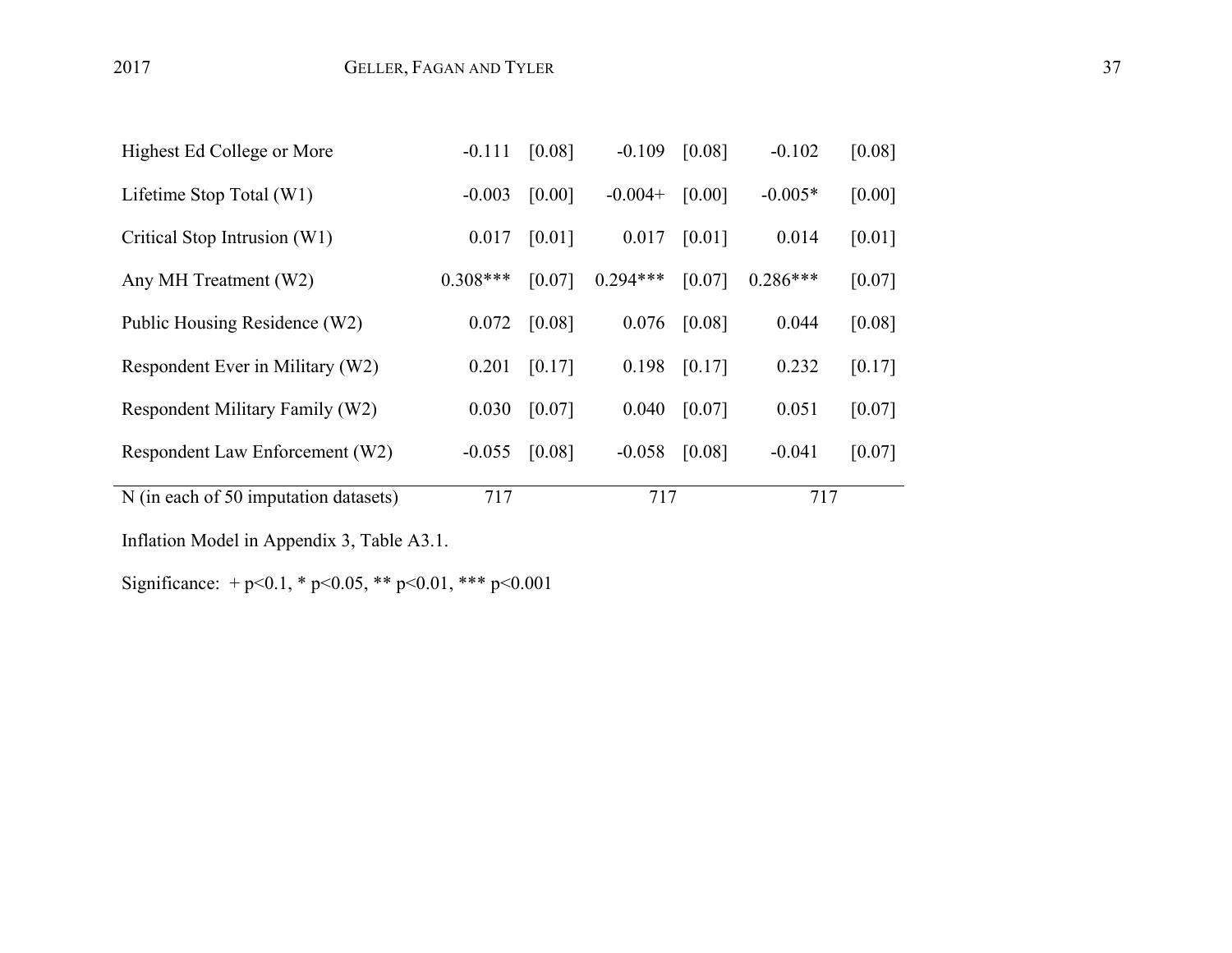| Variable                         | Model 1 (N/A) |                              | Model 2    |        | Model 3     |          |
|----------------------------------|---------------|------------------------------|------------|--------|-------------|----------|
| # of Stops between W1-W2         |               | $\overline{\phantom{0}}$     | $0.801***$ | [0.09] | $0.308***$  | [0.06]   |
| Intrusion of Critical Stop (W2)  |               |                              |            |        | $0.490***$  | [0.04]   |
| PTSD(W1)                         |               | $\qquad \qquad \blacksquare$ | $0.131**$  | [0.04] | $0.164***$  | [0.04]   |
| <b>Black</b>                     |               | $\qquad \qquad \blacksquare$ | $-0.012$   | [0.25] | $-0.219$    | $[0.22]$ |
| Hispanic                         |               |                              | 0.062      | [0.24] | 0.009       | $[0.21]$ |
| Other                            |               |                              | $-0.134$   | [0.26] | 0.013       | [0.24]   |
| Age $(W2)$                       |               | $\overline{\phantom{a}}$     | 0.013      | [0.04] | $-0.010$    | [0.03]   |
| <b>Exposure to Violence</b>      |               |                              | 0.068      | [0.03] | 0.046       | [0.03]   |
| Criminal History (Variety Score) |               |                              | $-0.010$   | [0.12] | $-0.077$    | [0.10]   |
| $<$ HS                           |               | $\overline{\phantom{0}}$     | $-0.097$   | [0.31] | $-0.163$    | [0.27]   |
| Some College/Tech Training       |               |                              | 0.039      | [0.20] | $-0.062$    | [0.18]   |
| College or More                  |               |                              | $-0.236$   | [0.27] | $-0.130$    | [0.23]   |
| Lifetime Stop Total (W1)         |               |                              | $-0.025**$ | [0.01] | $-0.027***$ | [0.01]   |

Table 4: Negative Binomial Regression Predicting PTSD Symptoms (b, SE, p)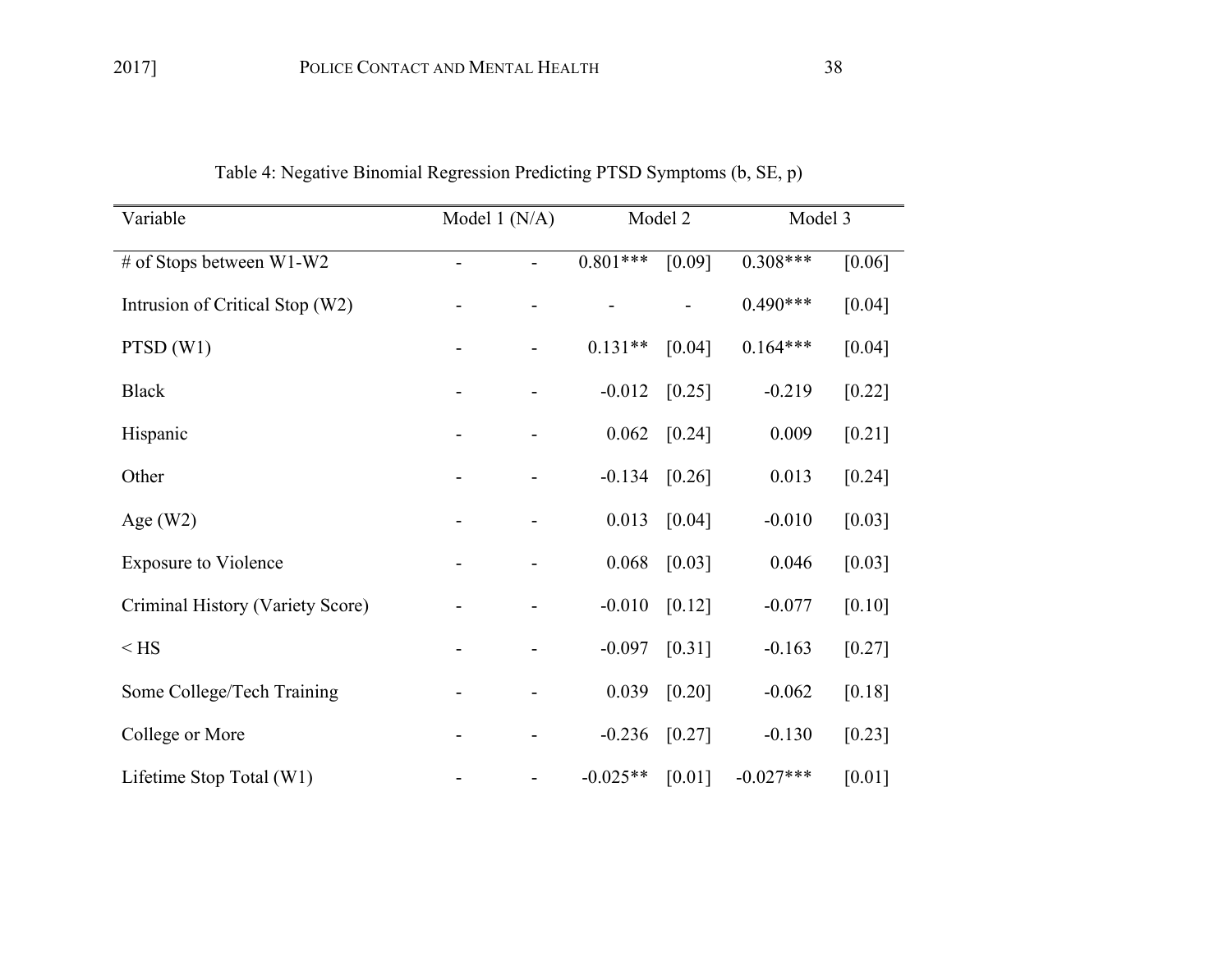| N (in each of 50 imputation datasets) |  |          | 717                 | 717      |        |
|---------------------------------------|--|----------|---------------------|----------|--------|
| Tie $(W2)$                            |  |          |                     |          |        |
| Respondent has Law Enforcement        |  | $-0.024$ | [0.23]              | 0.126    | [0.20] |
| Respondent in Military Family (W2)    |  | 0.260    | $\left[0.23\right]$ | 0.252    | [0.20] |
| Respondent Ever in Military (W2)      |  | 0.087    | [0.55]              | 0.696    | [0.45] |
| Public Housing Residence (W2)         |  | 0.266    | [0.26]              | $-0.159$ | [0.23] |
| Any MH Treatment (W2)                 |  | 0.123    | [0.24]              | $-0.172$ | [0.22] |
| Critical Stop Intrusion (W1)          |  | $-0.005$ | [0.05]              | $-0.046$ | [0.04] |

Significance: + p<0.1, \* p<0.05, \*\* p<0.01, \*\*\* p<0.001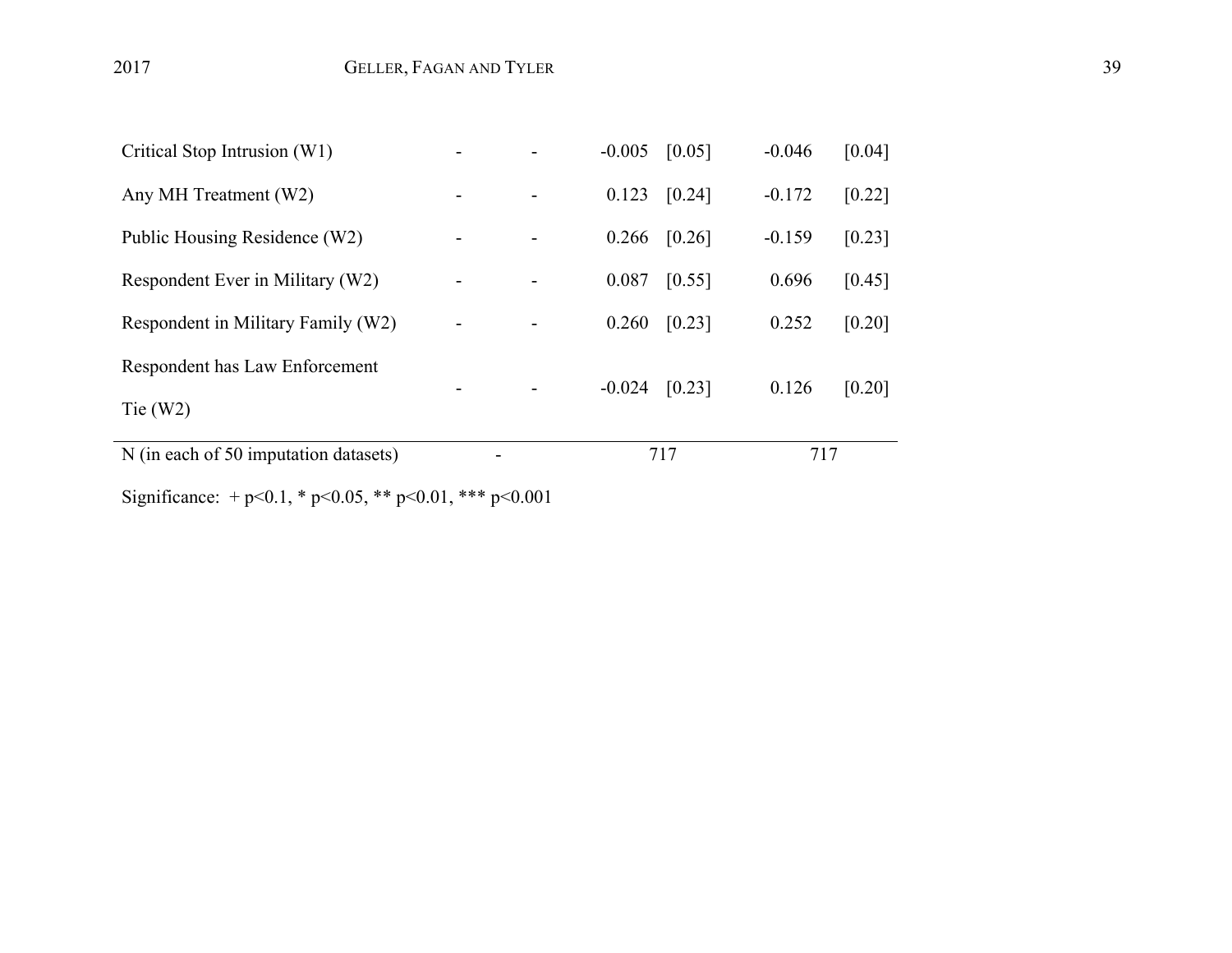| Lifetime Stop Frequency $(N, %)$ |               |                          |        |                          |             |                |               |  |  |
|----------------------------------|---------------|--------------------------|--------|--------------------------|-------------|----------------|---------------|--|--|
|                                  | $\frac{0}{0}$ | 0(13%)                   | 1(8%)  | $2-4(29%)$               | 5-8 $(23%)$ | $9-17(17%)$    | $18 + (10\%)$ |  |  |
| Major Force                      | 8             | $\blacksquare$           |        | 10.82                    | 11.00       | 12.64          | 11.58         |  |  |
| <b>Minor Force</b>               | 15            | $\overline{\phantom{a}}$ | 9.00   | 11.35                    | 7.5         | 12.00          | 10.42         |  |  |
| Harsh Language                   | 5             | $\overline{\phantom{a}}$ | $\sim$ | 10.6                     | 8.71        | 7.5            | 5.3           |  |  |
| Other Intrusion                  | 26            | $\blacksquare$           | 7.81   | 7.07                     | 8.53        | 8.84           | 8.00          |  |  |
| Stopped, No Intrusion            | 34            | $\overline{\phantom{a}}$ | 8.21   | 9.31                     | 8.5         | 8.15           | 6.5           |  |  |
| Never Stopped                    | 13            | 7.30                     | -      | $\overline{\phantom{0}}$ |             | $\blacksquare$ | -             |  |  |

Table 5: Joint Associations between Lifetime Stop Quantity and Critical Stop Intensity and Anxiety Symptoms, W2

Note: N=691 respondents reported stop quantity, intensity, and BSI at wave 2. BSI range is 0-32.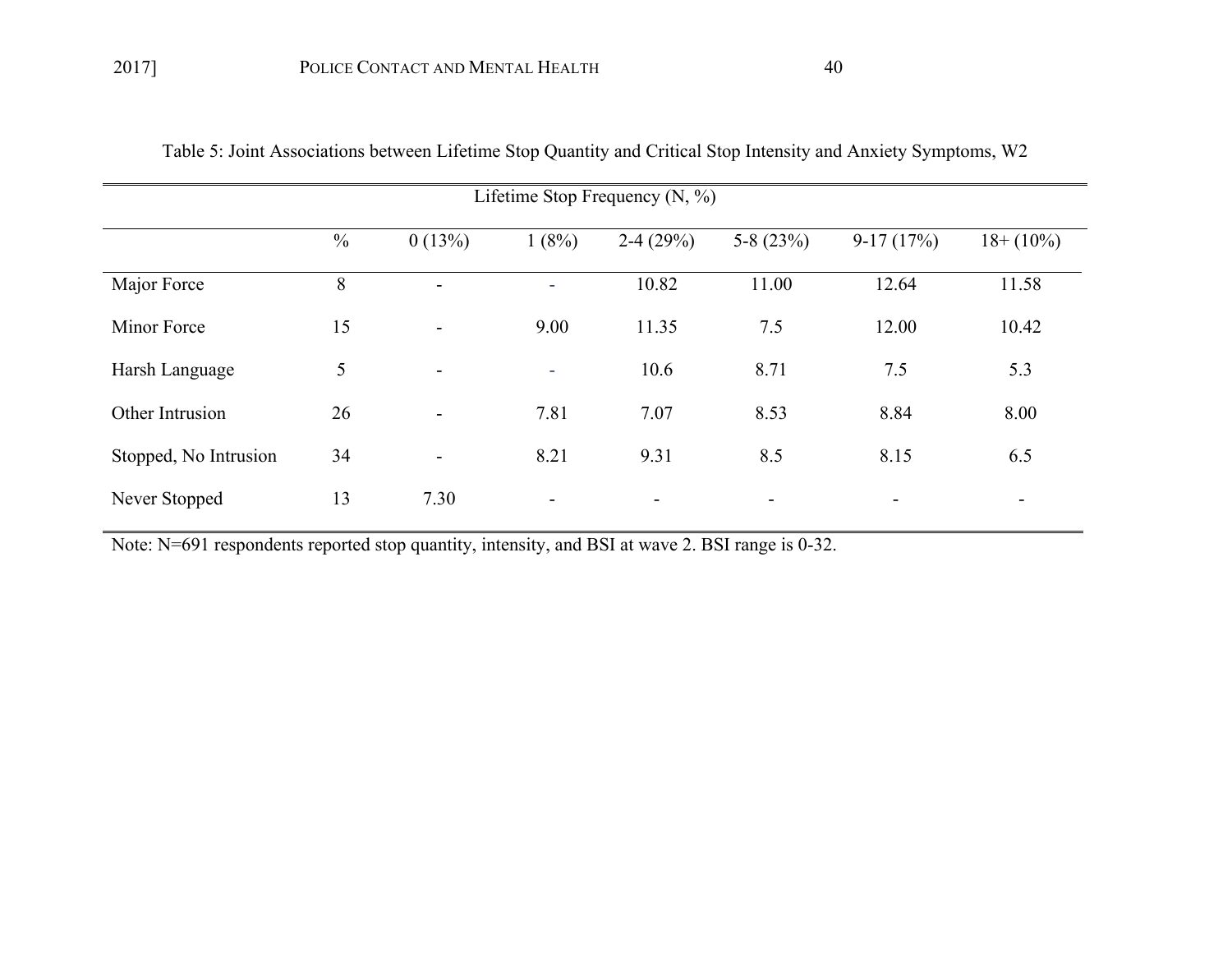| Lifetime Stop Frequency $(N, %)$ |               |                          |                          |            |                          |                          |                          |  |  |
|----------------------------------|---------------|--------------------------|--------------------------|------------|--------------------------|--------------------------|--------------------------|--|--|
|                                  | $\frac{0}{0}$ | 0(13%)                   | 1(8%)                    | $2-4(29%)$ | 5-8 $(23%)$              | $9-17(17%)$              | $18 + (10\%)$            |  |  |
| Major Force                      | 8             | $\overline{\phantom{0}}$ | ٠                        | 3.18       | 3.89                     | 3.47                     | 5.05                     |  |  |
| Minor Force                      | 15            | $\overline{\phantom{0}}$ | 0.50                     | 2.17       | 1.61                     | 3.44                     | 3.32                     |  |  |
| Harsh Language                   | 5             | $\overline{\phantom{0}}$ | ٠                        | 1.6        | 2.0                      | 2.5                      | 2.8                      |  |  |
| Other Intrusion                  | 26            | $\overline{\phantom{a}}$ | 0.82                     | 1.19       | 1.78                     | 2.34                     | 1.64                     |  |  |
| Stopped, No Intrusion            | 34            | $\overline{\phantom{a}}$ | 0.05                     | 0.09       | 0.17                     | 0.50                     | 0.00                     |  |  |
| Never Stopped                    | 13            | 0.00                     | $\overline{\phantom{a}}$ | -          | $\overline{\phantom{a}}$ | $\overline{\phantom{a}}$ | $\overline{\phantom{a}}$ |  |  |

Table 6: Joint Associations between Lifetime Stop Quantity and Critical Stop Intensity and PTSD Symptoms, W1

Note: N=691 respondents reported stop quantity, intensity, and PTSD at wave 1, or report no stops (and accordingly, zero values for intensity and PTSD symptoms). PTSD symptoms coded using additive index from the IES-R, range is 0-9.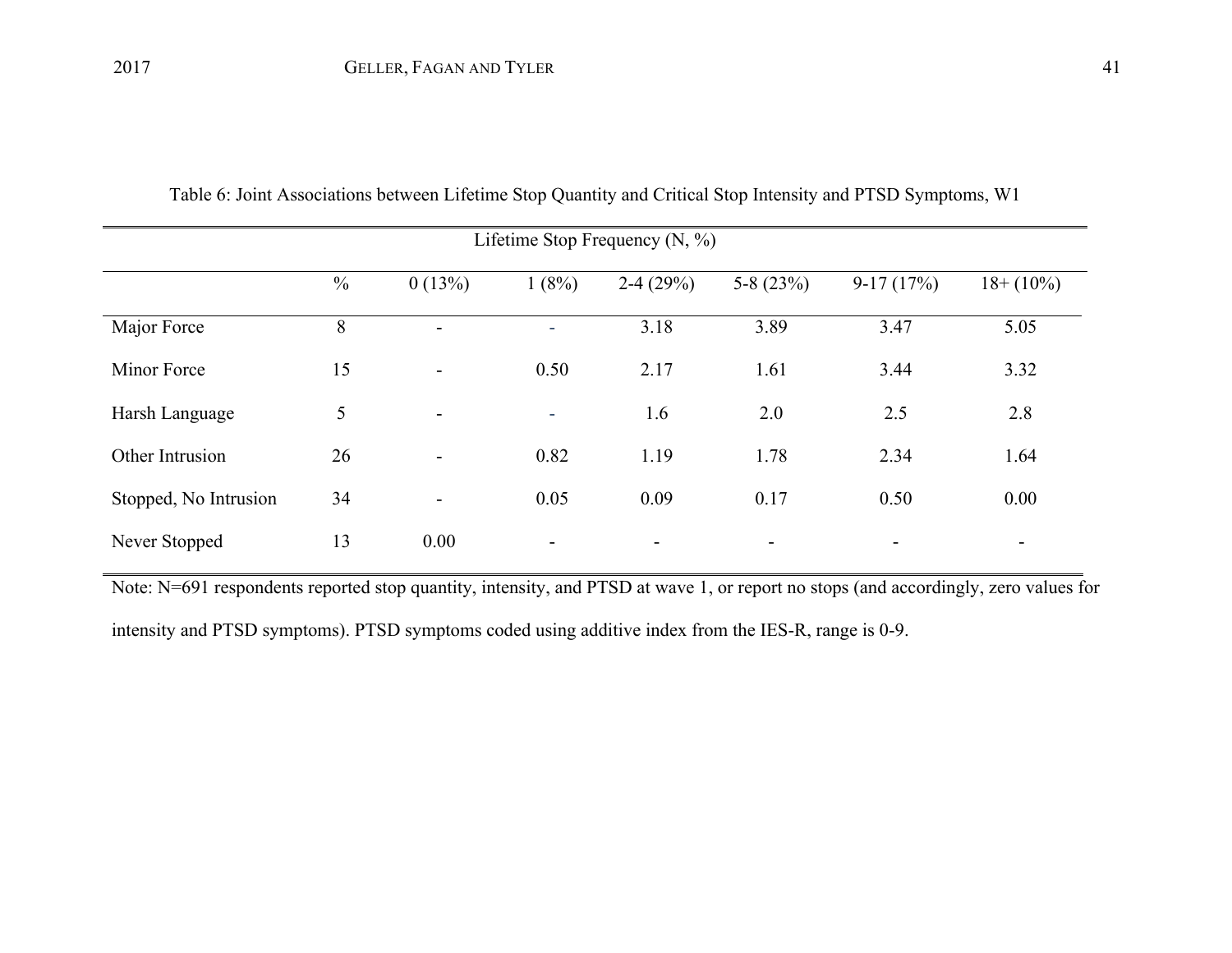## **APPENDIX 1: ESTIMATES FROM MODEL PREDICTING SURVEY RETENTION**

## **FROM W1-W2**

## Table A1.1: Logistic Regression Model Predicting W2 Retention

| Predictor                                              | <b>OR</b> | <b>SE</b> | p   |
|--------------------------------------------------------|-----------|-----------|-----|
| Respondent Race (Reference = White)                    |           |           |     |
| NH-Black                                               | 0.58      | [0.10]    | **  |
| Hispanic                                               | 0.50      | [0.87]    | *** |
| NH-Other Race                                          | 0.65      | [0.13]    | ∗   |
| <b>Unknown Race</b>                                    | 0.34      | [0.19]    |     |
| <b>Respondent Age</b>                                  | 0.90      | [0.02]    |     |
| W1 Criminal History (Variety Score)                    | 1.12      | [0.09]    |     |
| W1 Criminal History Unknown                            | 0.49      | [0.29]    |     |
| Respondent Education (Reference = HS Grad)             |           |           |     |
| $\leq$ HS*                                             | 0.64      | [0.13]    |     |
| Some College/Tech Training**                           | 1.56      | [0.22]    |     |
| College or More***                                     | 1.83      | [0.34]    |     |
| Self-Reported Stop History (Reference = Never Stopped) |           |           |     |
| <b>Ever Stopped</b>                                    | 0.90      | [0.15]    |     |
| <b>Stop History Unknown</b>                            | 0.74      | [0.26]    |     |
| Constant                                               | 17.75     | 10.51     |     |

(Odds Ratios and Standard Errors)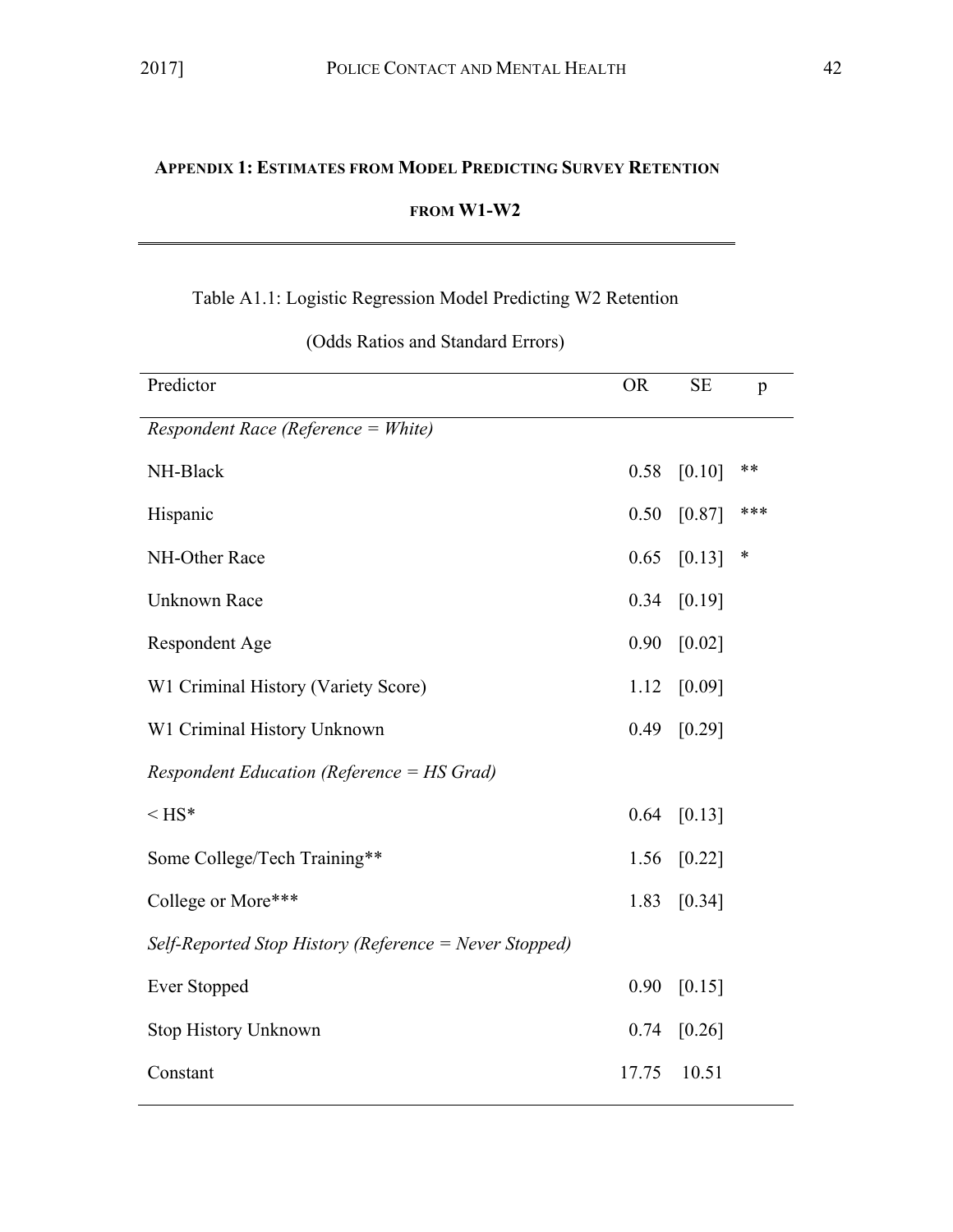N 1,260

Note: All predictors measured at W1

 $*P<.05$ ,  $*P<.01$ ,  $**P<.001$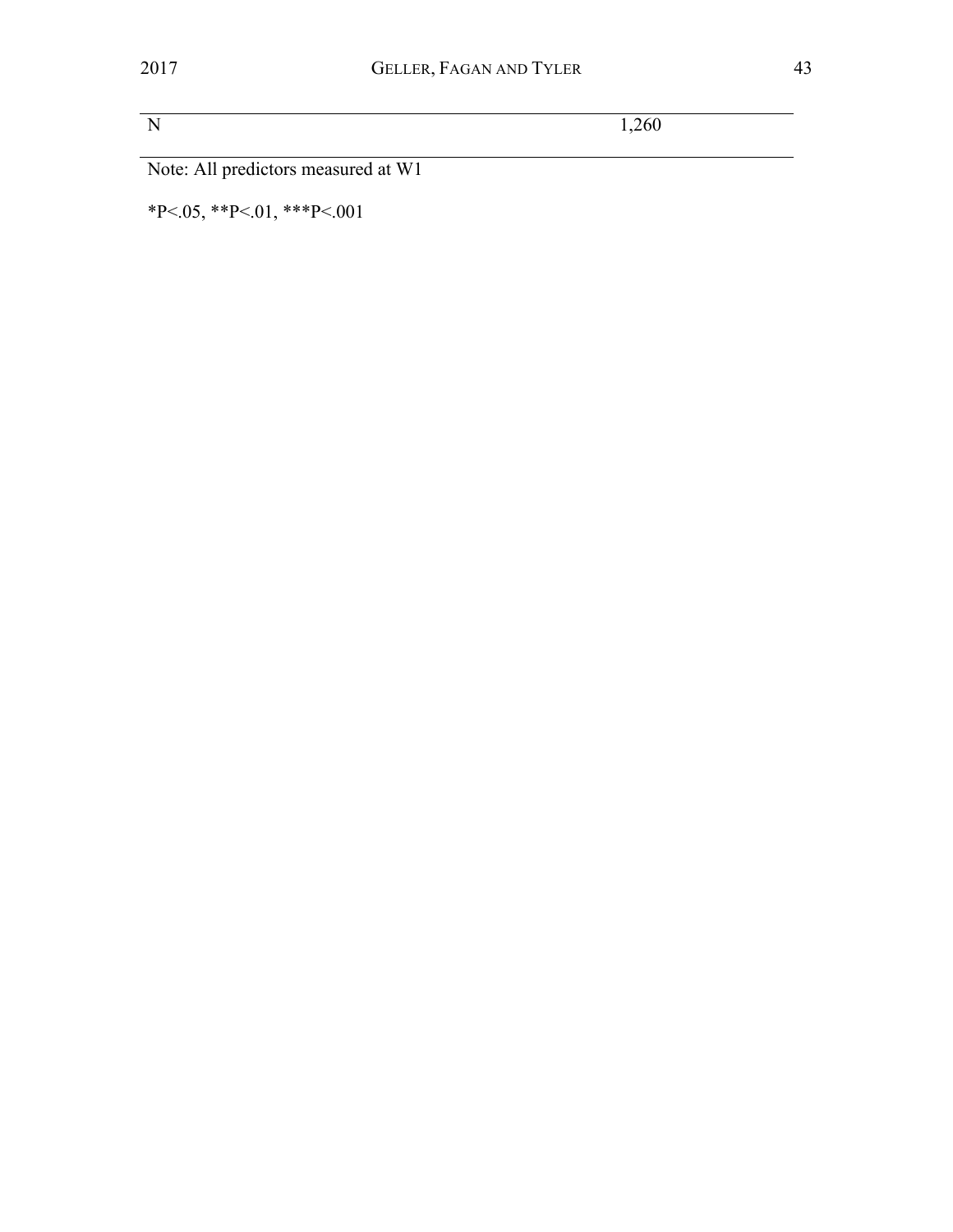Table A2.1: Survey Items Used to Measure Anxiety

"In the past seven days, how often have you…"

- …been jumpy and easily upset?
- …had trouble concentrating?
- …felt watchful and on guard
- …been bothered by nervousness?
- …been suddenly scared for no reason?
- …felt tense and wound up?
- …had episodes of panic or terror?
- …felt so restless that you could not sleep?

Note: All questions are asked on a 5-point scale from "Never" to "Frequently".

α=0.84 at W1, 0.87 at W2.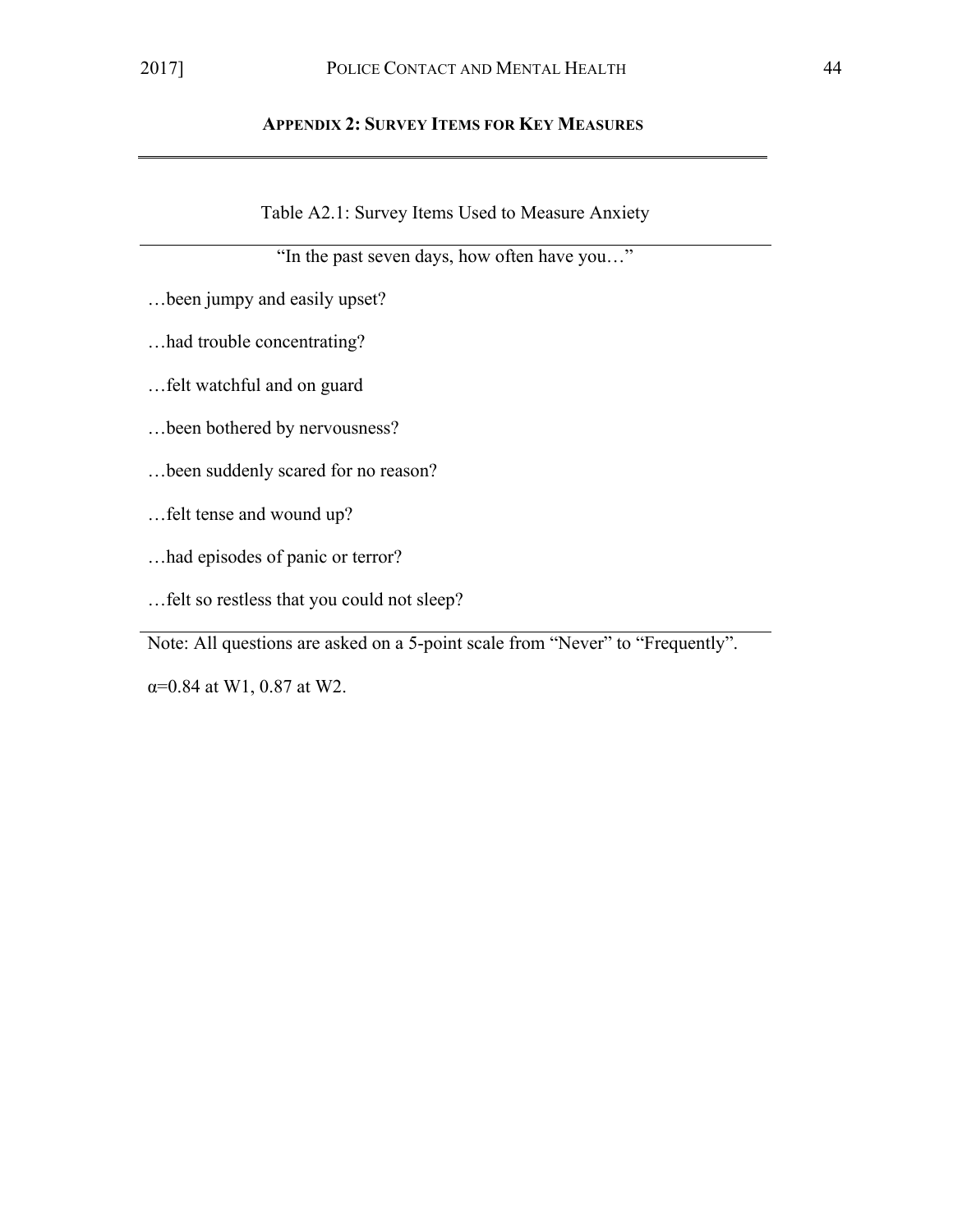Table A2.2: Survey Items Used to Measure PTSD Symptoms

Remembering this experience brings back your feelings about the time you were stopped.

Other events in your life lead you to think about the time you were stopped.

You think about the time you were stopped even when you do not mean to.

Pictures of the time you were stopped sometimes pop into your mind.

You try not to remember and think about the time you were stopped.

Your feelings about the time you were stopped are kind of numb.

You have tried to remove the time you were stopped from your memory.

You try not to talk about the time you were stopped.

Reminders about the time you were stopped cause you to have physical reactions,

such as sweating, trouble breathing, or a pounding heart.

Note: Respondents are asked whether they "Agree" or "Disagree" with each statement, referring to "the stop that stands out most in their minds".  $\alpha$ =0.78 at W<sub>1</sub> and W<sub>2</sub>.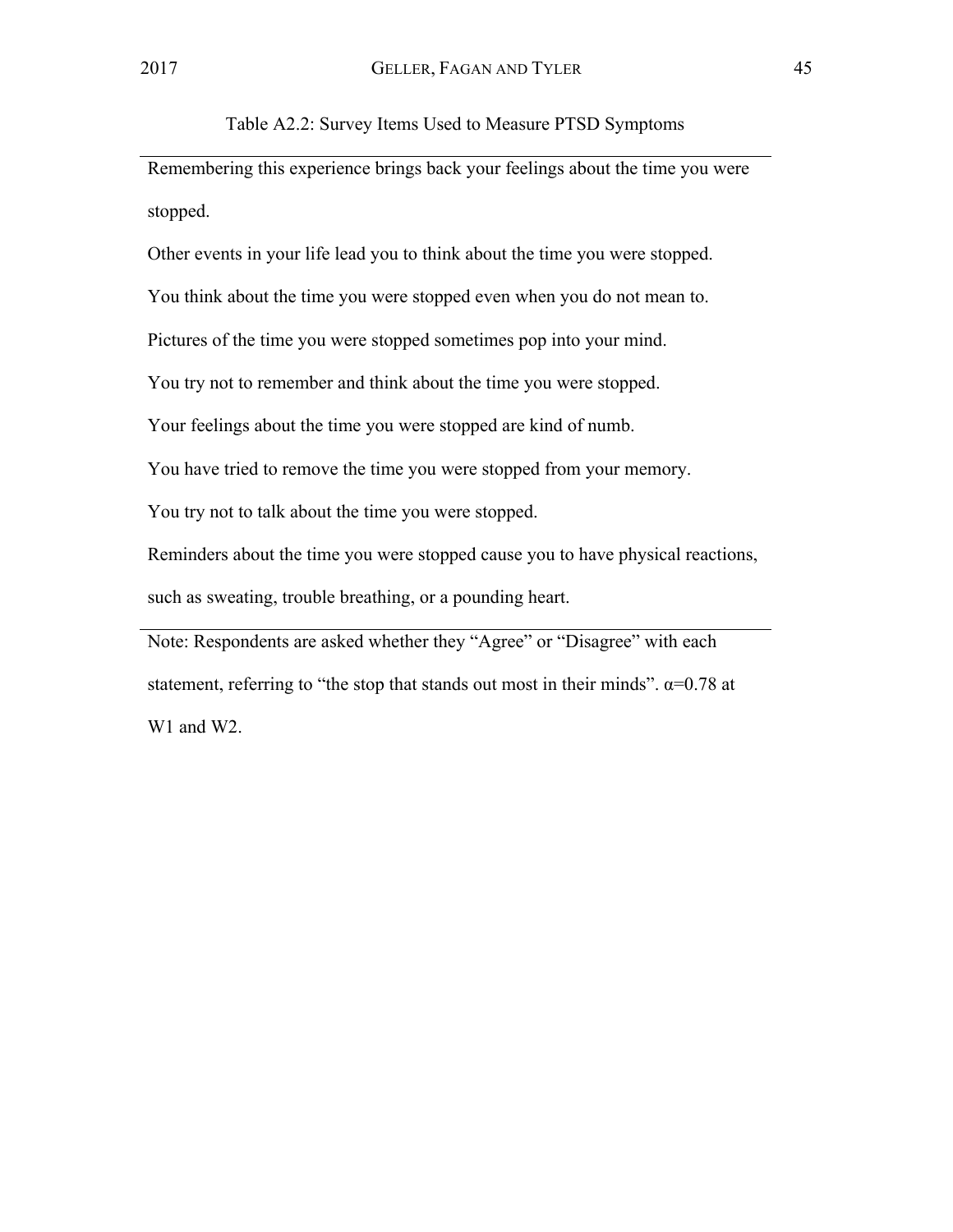Table A2.3: Survey Items Used to Measure Stop Intrusion

"In the stop that stands out most in your mind, did the officer…"

…ask your name?

…ask for ID?

…ask you to explain what you were doing?

…frisk you/pat you down?

…search your bags or clothes?

…give you a Desk Appearance Ticket/written warning/summons?

…use harsh or insulting language?

…threaten physical force?

…use physical force?

…handcuff you?

…take out a weapon?

…threaten to use a weapon?

…take you to the police station?

…arrest you?

Note: Questions were answered "yes" or "no", referring to "the stop that stands out the most in their minds".  $\alpha=0.69$  at W1, =.65 at W2.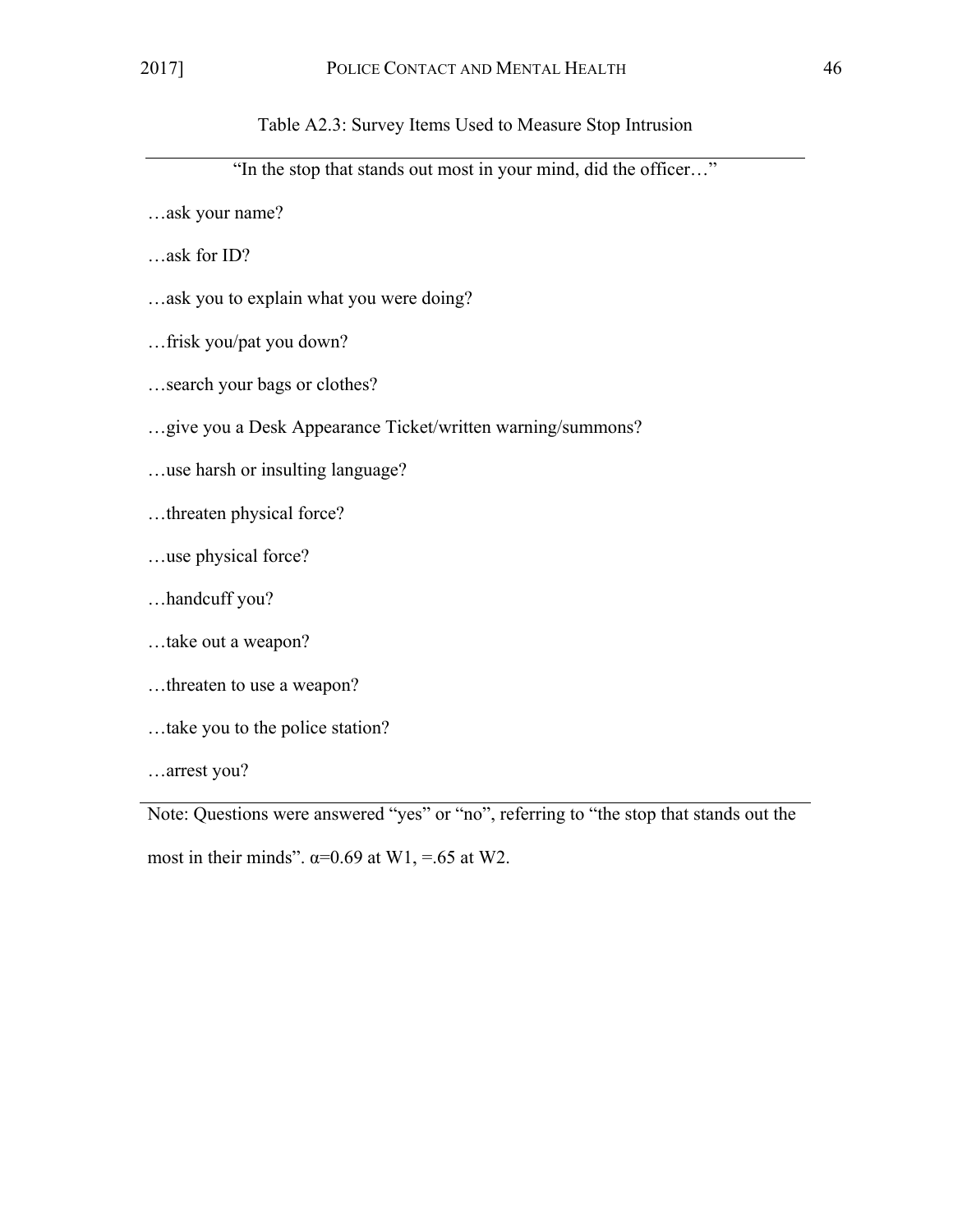Table A2.4: Survey Items Used to Measure Criminal History

"In the past 12 months how often have you…"

…injured someone in a fight?

…taken money or goods from someone by force or threat of force?

…carried a weapon such as a gun or knife?

…stolen something worth over \$50?

…sold marijuana or other drugs?

Note: Questions were answered in terms of frequency, on a 5-point scale from "never"

to "frequently", and then dichotomized so that every offense received a 0 if the

respondent reported "never" engaging, and a 1 otherwise.  $\alpha$ =0.60 at W1.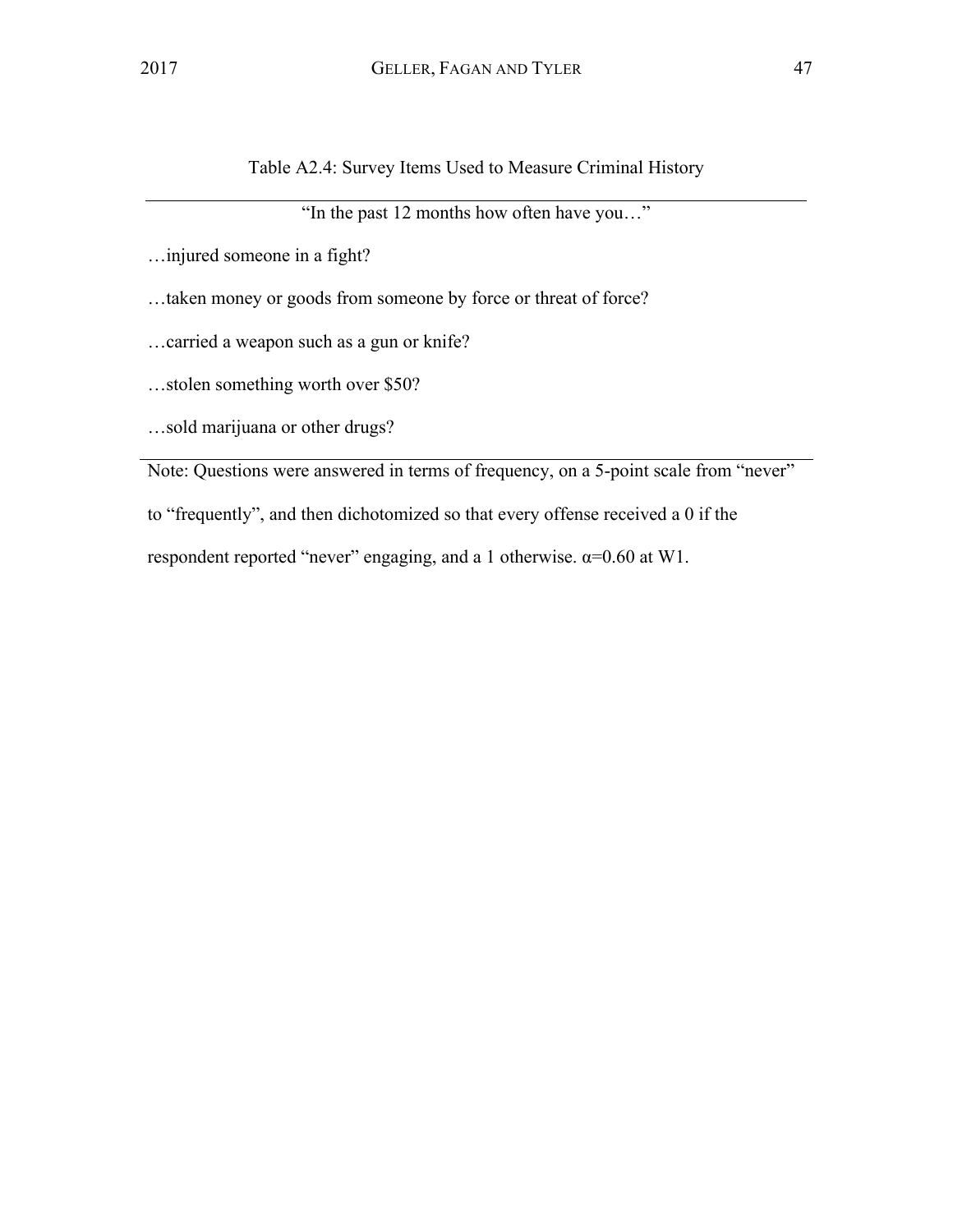## **APPENDIX 3: INFLATION MODEL FOR ZERO-INFLATED NEGATIVE BINOMIAL MODEL**

## **OF ANXIETY SYMPTOMS**

|                                  |             | Model 1 |              | Model 2 | Model 3     |        |
|----------------------------------|-------------|---------|--------------|---------|-------------|--------|
| <b>Black</b>                     | $-0.082$    | [0.41]  | $-0.091$     | [0.41]  | $-0.095$    | [0.40] |
| Hispanic                         | 0.063       | [0.38]  | 0.062        | [0.38]  | 0.056       | [0.38] |
| Other                            | $-0.476$    | [0.48]  | $-0.475$     | [0.48]  | $-0.478$    | [0.47] |
| Age $(W2)$                       | 0.079       | [0.06]  | 0.079        | [0.06]  | 0.079       | [0.06] |
| <b>Exposure to Violence</b>      | $-0.231***$ | [0.07]  | $-0.0234***$ | [0.07]  | $-0.230***$ | [0.07] |
| Criminal History (Variety Score) | 0.070       | [0.19]  | 0.071        | [0.19]  | 0.064       | [0.18] |
| $<$ HS                           | $-1.162$    | [0.76]  | $-1.160$     | [0.76]  | $-1.100$    | [0.72] |
| Some College/Tech Training       | $-0.511$    | [0.34]  | $-0.507$     | [0.34]  | $-0.510$    | [0.34] |
| College or More                  | $-428$      | [0.42]  | $-0.430$     | [0.42]  | $-0.437$    | [0.41] |

## Table A3.1: Inflation Model for Table 3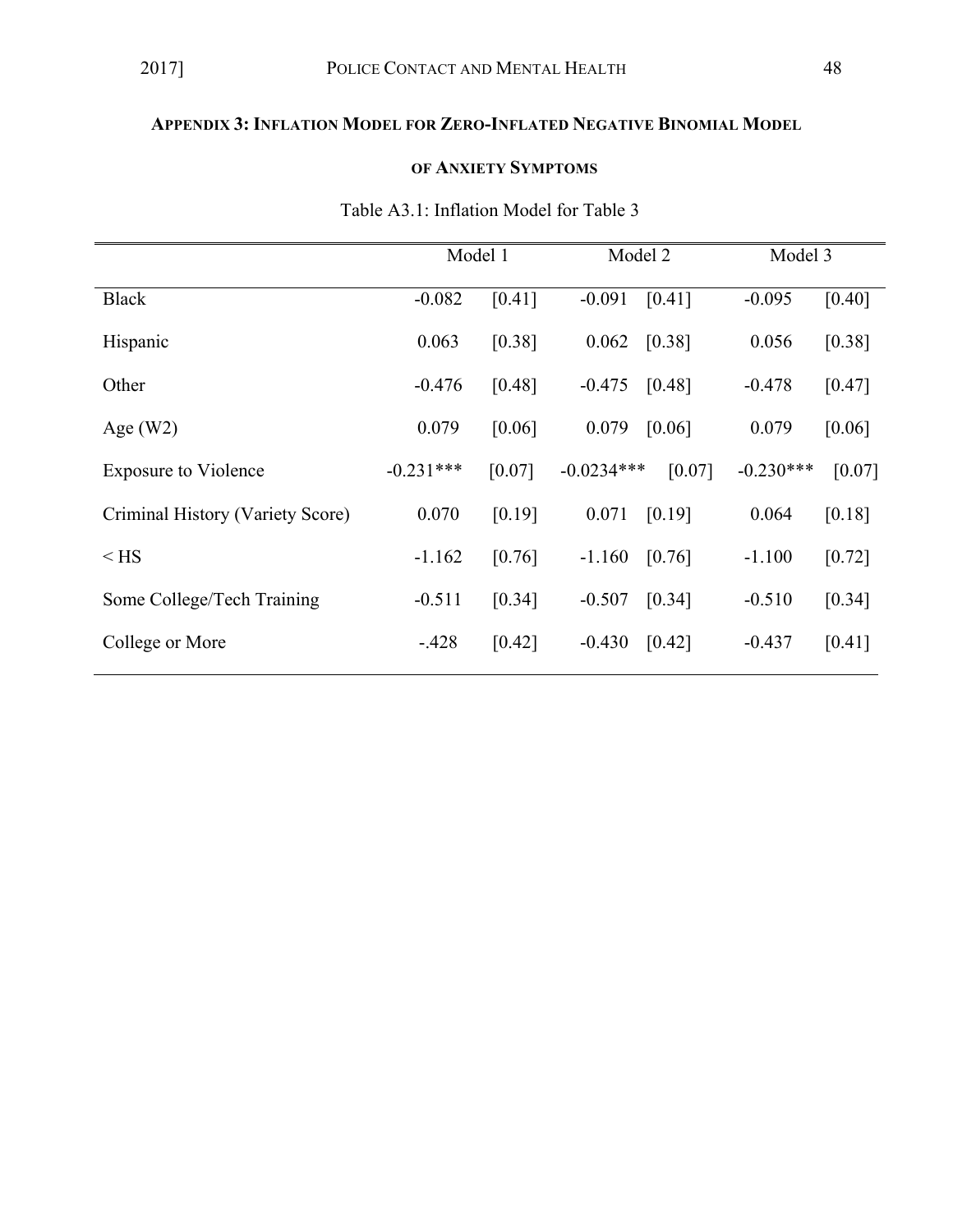NOTES

- 1) Excluding arrests for minor traffic violations.
- 2) SQF rates began to fall in 2012, following the certification of the *Floyd*  plaintiffs as a class, and fell more precipitously following the 2013 decision.
- 3) "[I]t is simply fantastic to urge that [a stop and frisk] performed in public by a policeman while the citizen stands helpless, performed in public by a policeman while the citizen stands helpless, perhaps facing a wall with his hands raised, is a 'petty indignity.'" *Terry v. Ohio* 392 U.S. 1, 17.
- 4) In practice, many *Terry* stops are based on very low levels of suspicion, and rarely result in arrest, summons, or seizure of contraband (Fagan, Conyers, & Ayres, 2014; Fagan, Geller, Davies, & West, 2010), suggesting that most individuals stopped have done nothing that warrants a legal sanction (Floyd et al. v. City of New York et al., 2013; Herbert, 2010).
- 5) See Tyler et al., 2014, and Geller et al., 2014, for additional details on the sampling plan.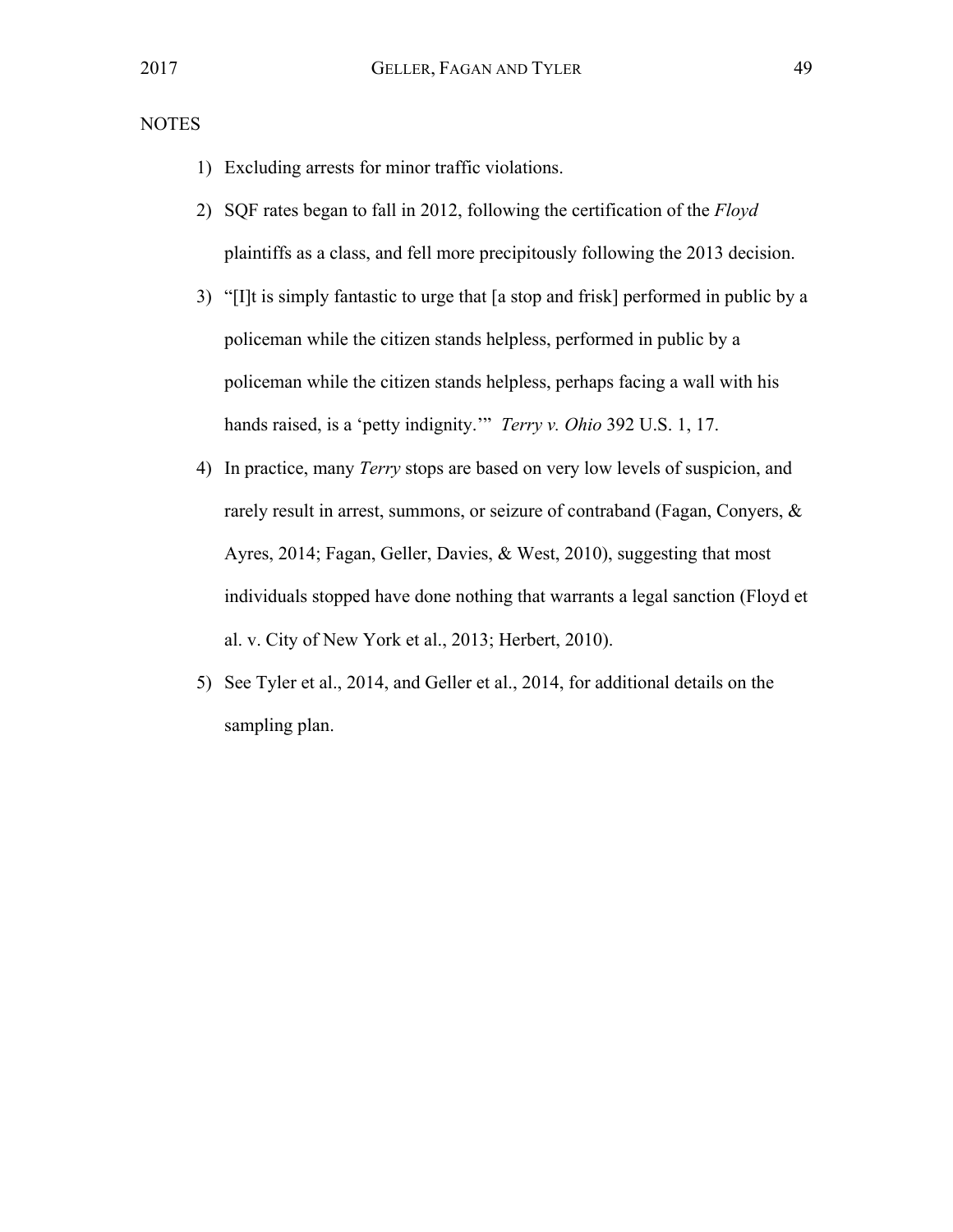## **REFERENCES**

- Alpert, G. P., Becker, E., Gustafson, M. A., Meister, A. P., Smith, M. R., & Strombom, B. A. (2006). *Pedestrian and Motor Vehicle Post-Stop Data Analysis Report*. Retrieved from Los Angeles, :
- American Association for Public Opinion Research. (2011). *Standard Definitions: Final Dispositions of Case Codes and Outcome Rates for Surveys, 7th Edition*. Retrieved from

http://www.aapor.org/AM/Template.cfm?Section=Standard\_Definitions2&Templ ate=/CM/ContentDisplay.cfm&ContentID=3156

- American Civil Liberties Union of Illinois. (2015). *Stop and Frisk in Chicago*. Retrieved from Chicago, IL:
- American Public Health Association. (2016). Law Enforcement Violence as a Public Health Issue. Retrieved from https://apha.org/policies-and-advocacy/publichealth-policy-statements/policy-database/2016/12/09/law-enforcement-violenceas-a-public-health-issue
- Ayres, I., & Borowsky, J. (2008). *A Study of Racially Disparate Outcomes in the Los Angeles Police Department*. Retrieved from American Civil Liberties Union,:
- Bailey et al. v. City of Philadelphia et al. (2011). Consent Decree. *2010 Civ 05952*.
- Bell, M. (2017). Police Reform and the Dismantling of Legal Estrangement. *Yale Law Journal, 126*, 2054-2150.
- Bendixen, M., Endresen, I. M., & Olweus, D. (2003). Variety and Frequency Scales of Antisocial Involvement: Which one is better? *Legal and Criminological Psychology, 8*, 135-150.
- Berg, M. T., Stewart, E. A., Intravia, J., Warren, P. Y., & Simons, R. L. (2016). Cynical Streets: Neighborhood Social Processes and Perceptions of Criminal Injustice. *Criminology, 54*(3), 520-547.
- Braga, A. A., Welsh, B. C., & Schnell, C. (2015). Can policing disorder reduce crime? A systematic review and meta-analysis. *Journal of Research in Crime and Delinquency, 52*(4), 567-588.
- Brame, R., Bushway, S. D., Paternoster, R., & Turner, M. G. (2014). Demographic Patterns of Cumulative Arrest Prevalence by Ages 18 and 23. *Crime and Delinquency, 60*, 471-486.
- Brame, R., Turner, M. G., Paternoster, R., & Bushway, S. D. (2012). Cumulative Prevalence of Arrest From Ages 8 to 23 in a National Sample. *Pediatrics, 129*(1), 21-27.
- Brosschot, J., Gerin, W., & Thayer, J. (2006). The perseverative cognition hypothesis: a review of worry, prolonged stress-related physiological activation, and health. *Journal of Psychosomatic Research, 60*(2), 113-124.
- Brunson, R. K. (2007). "Police Don't Like Black People": African-American Young Men's Accumulated Police Experiences. *Criminology and Public Policy, 6*(1), 71- 102.
- Brunson, R. K., & Weitzer, R. (2009). Police Relations with Black and White Youths in Different Urban Neighborhoods. *Urban Affairs Review, 44*(6), 858-885.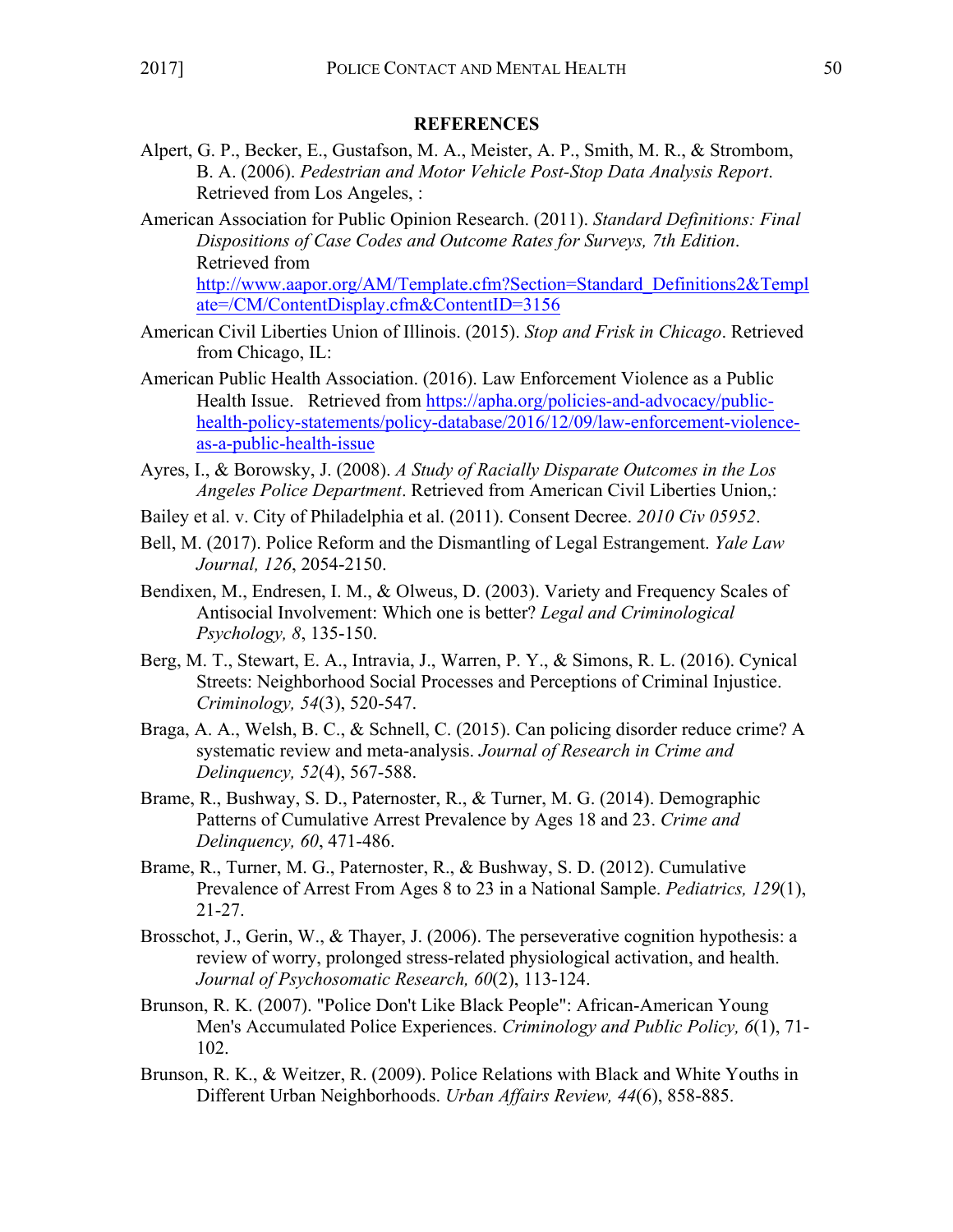- Capers, B. (2011). Rethinking the Fourth Amendment: Race, Citizenship, and the Equality Principle. *Harvard Civil Rights-Civil Liberties Law Review, 46*, 1-49.
- Carolina Population Center. (2016). Add Health Codebook Explorer (ACE) Retrieved from

http://www.cpc.unc.edu/projects/addhealth/documentation/ace/tool/codebookssea rch?field=questionresponse&match=contains&text=police

- Chauhan, P., Fera, A. G., Welsh, M. B., Balazon, E., & Misshula, E. (2014). *Trends in misdemeanor arrest rates in New York*. Retrieved from New York, NY:
- Chauhan, P., Warner, T. C., Fera, A. G., Balazon, E., Lu, O., & Welsh, M. (2015). *Tracking enforcement rates in New York City, 2003-2014*. Retrieved from New York, NY:

http://www.jjay.cuny.edu/sites/default/files/News/Enforcement\_Rate\_Report.pdf

- City of New York. (2016). *NYPD Stop, Question, and Frisk Report Database*. Retrieved from: http://www.nyc.gov/html/nypd/html/analysis and planning/stop question and fr isk\_report.shtml
- Community Studies of New York, I. (2007). Guide to Infoshare Online. Retrieved from file://C:%5CDocuments%20and%20Settings%5CAmanda%20Geller%5CMy%20 Documents%5CLibrary%5Cinfoshare%20guide.pdf
- Cooper, H. L. F., & Fullilove, M. (2016). Editorial: Excessive Police Violence as a Public Health Issue. *Journal of Urban Health: Bulletin of the New York Academy of Medicine, 93*(1, Supplement), 1-7.
- Cullen, K. (1997, May 25, 1997). The Commish. *Boston Globe*.
- Daniels v. City of N.Y., Stipulation of Settlement (99 Civ. 1695 2003).
- Derogatis, L., & Melisaratos, N. (1983). The Brief Symptom Inventory: An Introductory Report. *Psychological Medicine, 13*, 595-615.
- DeVylder, J. E., Frey, J. J., Cogburn, C. D., Wilcox, H. C., Sharpe, T. L., Oh, H. Y., ... Link, B. G. (2017). Elevated Prevalence of Suicide Attempts among Victimes of Police Violence in the USA. *Journal of Urban Health*. doi:10.1007/s11524-017- 0160-3
- Durlauf, S. N., & Nagin, D. (2011). Imprisonment and crime: Can both be reduced? *Criminology and Public Policy, 10*(1), 13-54.
- Dutwin, D., & Lavrakas, P. J. (2016). Trends in Telephone Outcomes, 2008–2015. *Survey Practice, 9(2), 1-9.* Retrieved from http://www.surveypractice.org
- Earls, F., Brooks-Gunn, J., Raudenbush, S. W., & Sampson, R. J. (2005). *Project on Human Development in Chicago Neighborhoods (PHDCN): My Exposure to Violence (Subject)*.
- Epp, C. R., Maynard-Moody, S., & Haider-Markel, D. P. (2014). *Pulled Over: How Police Stops Define Race and Citizenship*. Chicago, IL: The University of Chicago Press.
- Evans, W. N., & Owens, E. (2007). COPS and Crime. *Journal of Public Economics, 91*, 181-201. doi:10.1016/j.jpubeco.2006.05.014
- Fagan, J. (2010). *Expert Testimony*. Retrieved from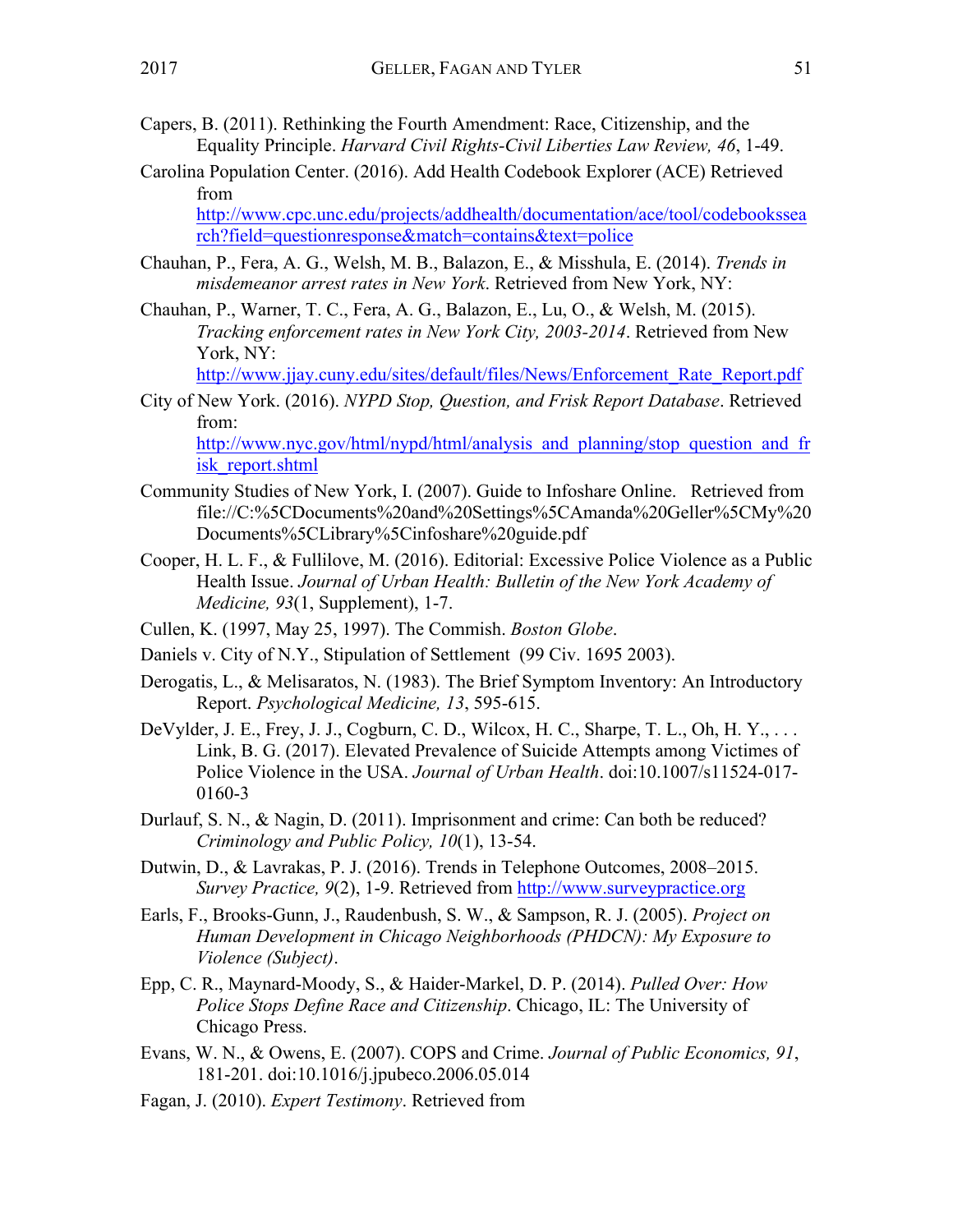- Fagan, J. (2012). *Second Supplemental Report of Plaintiff's Expert Jeffrey Fagan*. Retrieved from
- Fagan, J. (2016). Terry's Original Sin. *University of Chicago Legal Forum, 2016*, 43-97.
- Fagan, J. (2017a). Dignity is the New Legitimacy. In S. Dolovich & A. Natapoff (Eds.), *The New Criminal Justice Thinking* (pp. 308-323). New York, NY: NYU Press.
- Fagan, J. (2017b). Point/Counterpoint: Recent Evidence and Controversies in "The New Policing". *Journal of Policy Analysis and Management, 36*(3), 690-700.
- Fagan, J. (2017c). Response to Ridgeway: Allocating Police. *Journal of Policy Analysis and Management, 36*(3), 703-707.
- Fagan, J., & Ash, E. T. (2017). New Policing, New Segregation. *Georgetown Law Journal, 106*, Forthcoming.
- Fagan, J., Braga, A. A., Brunson, R. K., & Pattavina, A. (2016). Stops and Stares: Street Stops, Surveillance, and Race in the New Policing. *Fordham Urban Law Journal, 43*(3), 539-614.
- Fagan, J., Conyers, G., & Ayres, I. (2014). *No Runs, Few Hits and Many Errors: A Story in Five Parts about Racial Bias in Stop and Frisk Policing in New York*. Paper presented at the Conference on Empirical Legal Studies, San Francisco, CA.
- Fagan, J., Geller, A., Davies, G., & West, V. (2010). Street stops and Broken Windows revisited: The demography and logic of proactive policing in a safe and changing city. In S. K. Rice & M. D. White (Eds.), *Race, ethnicity, and policing: New and essential readings*. New York, NY: NYU Press.
- Fagan, J., & Tyler, T. R. (2005). Legal Socialization of Children and Adolescents. *Social Justice Research, 18*(3), 217-242.
- Floyd et al. v. City of New York et al. (2013). Liability Decision. *08 Civ 1034 (SAS)*.
- Fratello, J., Rengifo, A. F., & Trone, J. (2013). *Coming of Age with Stop and Frisk: Experiences, Self-Perceptions, and Public Safety Implications*. Retrieved from http://www.vera.org/sites/default/files/resources/downloads/stop-and-frisksummary-report-v2.pdf
- Freeman Anderson, K. (2013). Diagnosing Discrimination: Stress from Perceived Racism and the Mental and Physical Health Effects. *Sociological Inquiry, 83*(1), 55-81.
- Fryer Jr., R. G. (2016). *An Empirical Analysis of Racial Differences in Police Use of Force*. NBER Working Papers, (22399). Cambridge, MA
- Geller, A., Fagan, J., Tyler, T. R., & Link, B. (2014). Aggressive Policing and the Mental Health of Young Urban Men. *American Journal of Public Health, 104*(12), 2321- 2327.
- Gelman, A., Park, D., Shor, B., Bafumi, J., & Cortina, J. (2008). *Red State, Blue State, Rich State, Poor State*. Princeton, NJ: Princeton University Press.
- Geronimus, A. T. (1992). The weathering hypothesis and the health of African-American women and infants: evidence and speculations. *Ethn Dis, 2*(3), 207-221.
- Goel, S., Rao, J. M., & Shroff, R. (2016). Precinct or prejudice? Understanding racial disparities in New York City's stop-and-frisk policy. *The Annals of Applied Statistics, 10*, 365-394.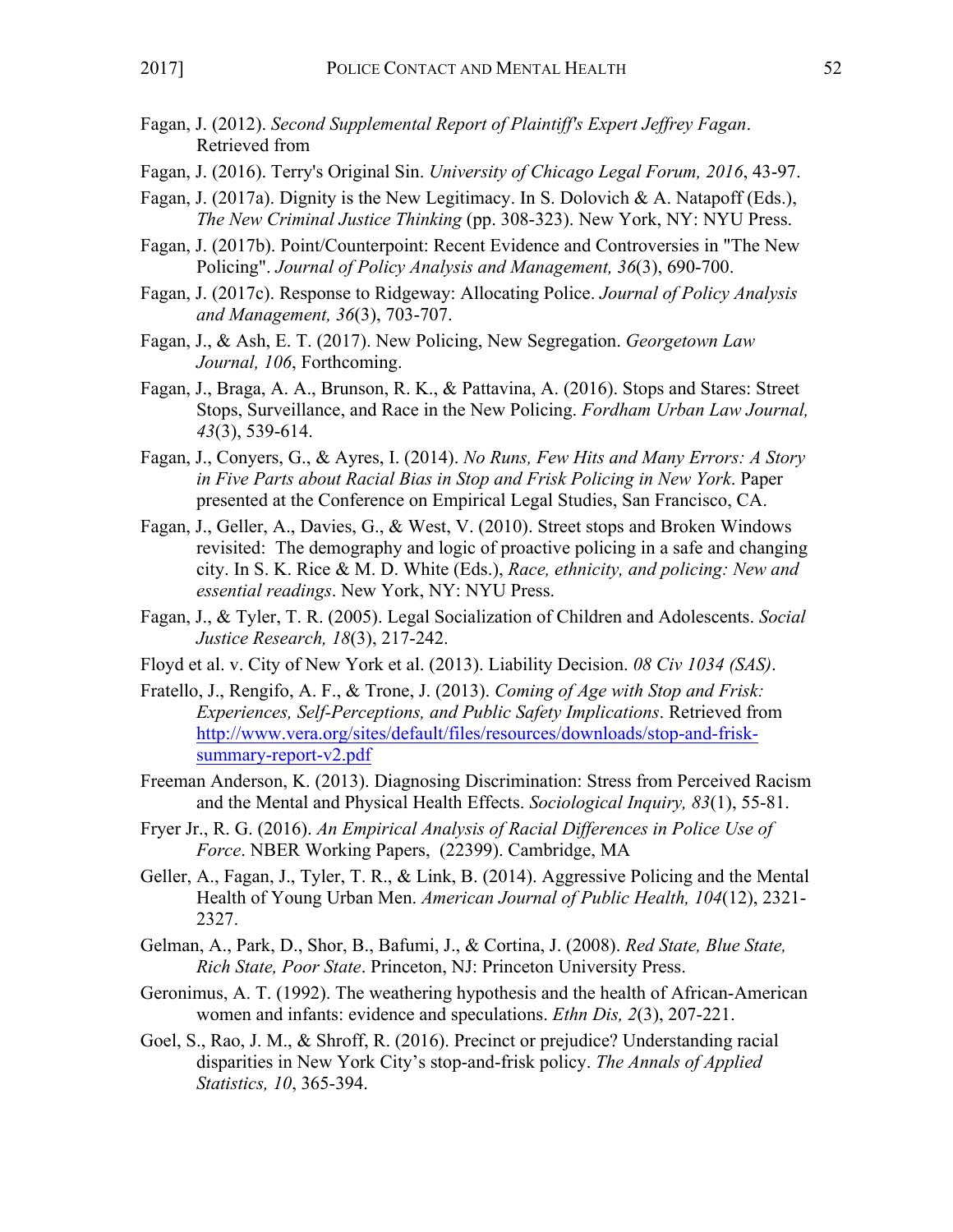- Goode, E. (2016, April 26, 2016). For Police, a Playbook for Conflicts Involving Mental Illness. *The New York Times,* p. D1. Retrieved from http://www.nytimes.com/2016/04/26/health/police-mental-illness-crisisintervention.html?  $r=0$
- Greene, W. H. (2003). *Econometric Analysis* (Fifth ed.). Upper Saddle River, NJ: Prentice Hall.
- Groff, E. R., Ratcliffe, J. H., Haberman, C. T., Sorg, E. T., Joyce, N. M., & Taylor, R. B. (2015). "Does what police do at hot spots matter? The Philadelphia policing tactics experiment. *Criminology, 53*(1), 23-53.
- Hagelskamp, C., Friedman, W., Rizzolo, A., Rinehart, C., & Schleifer, D. (2015). *What's at Issue Here? New York Metro Area Residents on the Problems That Concern Them Most*. Retrieved from New York, NY: http://www.publicagenda.org/files/PublicAgenda\_Whats\_At\_Issue\_Here\_2015.pd f
- Hatzenbuehler, M. L., McLaughlin, K. A., Keyes, K. M., & Hasin, D. S. (2010). The Impact of Institutional Discrimination on Psychiatric Disorders in Lesbian, Gay, and Bisexual Populations: A Prospective Study. *American Journal of Public Health, 100*(3), 452-459.
- Hatzenbuehler, M. L., Phelan, J. C., & Link, B. G. (2013). Stigma as a Fundamental Cause of Population Health Inequalities. *American Journal of Public Health, 103*(5), 813-821.
- Herbert, B. (2010). Watching Certain People. *New York Times*. Retrieved from http://www.nytimes.com/2010/03/02/opinion/02herbert.html?ref=opinion
- Heymann, P. B. (2000). The New Policing. *Fordham Urban Law Journal, 28*, 407-456.
- Kelling, G. L., & Coles, C. M. (1996). *Fixing broken windows : restoring order and reducing crime in our communities*. New York, NY: Free Press.
- Krieger, N. (1999). Embodying Inequality: A Review of Concepts, Measures, and Methods for Studying Health Consequences of Discrimination. *International Journal of Health Services, 29*(2), 295-352.
- Krieger, N., Chen, J. T., Waterman, P. D., Kiang, M. V., & Feldman, J. (2015). Police Killings and Police Deaths Are Public Health Data and Can Be Counted. *Plos Medicine, 12*(12), e1001915. doi:10.1371/journal.pmed.1001915
- Kubrin, C. E., Messner, S. F., Deanne, G., McGeever, K., & Stucky, T. D. (2010). Proactive Policing and Robbery Rates Across U.S. Cities. *Criminology, 48*(1), 57- 97.
- Lamb, H. R., Weinberger, L. E., & Gross, B. H. (2004). Mentally ill persons in the criminal justice system: Some perspectives. *Psychiatric Quarterly, 75*(2), 107- 126.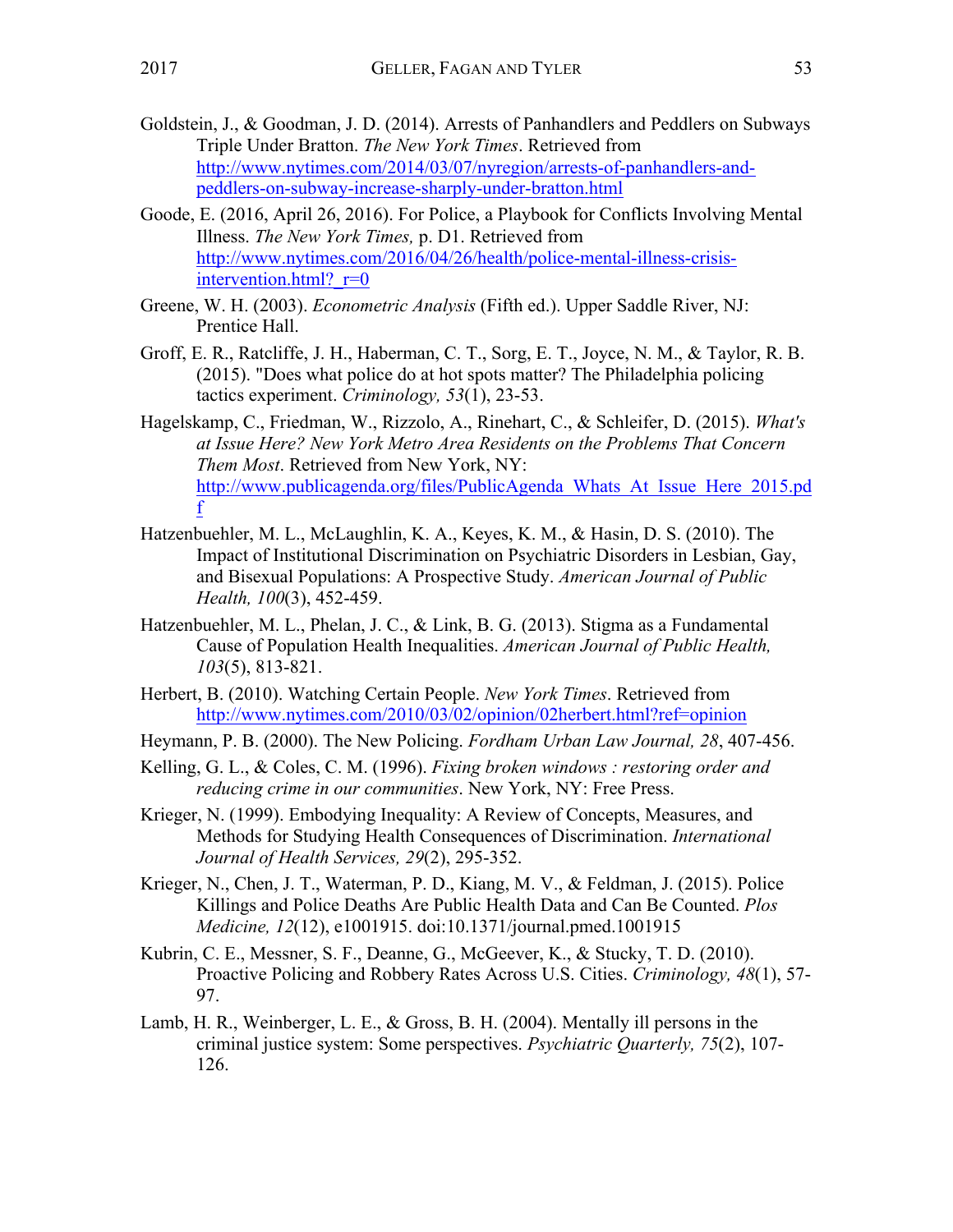- Langton, L., & Durose, M. R. (2013). *Police Behavior during Traffic and Street Stops, 2011*. Retrieved from Washington, DC: http://www.bjs.gov/content/pub/pdf/pbtss11.pdf
- Lee, K. J., & Carlin, J. B. (2010). Multiple Imputation for Missing Data: Fully Conditional Specification Versus Multivariate Normal Imputation. *American Journal of Epidemiology, 171*(5), 624-632. doi:10.1093/aje/kwp425
- Legewie, J. (2016). Racial Profiling and Use of Force in Police Stops: How Local Events Trigger Periods of Increased Discrimination. *American Journal of Sociology, 122*(2), 379-424.
- Levine, H. G., & Small, D. P. (2008). *Marijuana Arreset Crusade: Racial Bias and Police Policy in New York City, 1997-2007*. Retrieved from http://marijuanaarrests.com/docs/MARIJUANA-ARREST-CRUSADE.pdf
- Levitt, S. D. (2004). Understanding Why Crime Fell in the 1990s: Four Factors that Explain the Decline and Six that Do Not. *The Journal of Economic Perspectives, 18*(1), 163-190.
- Link, B. G., & Phelan, J. C. (2001). Conceptualizing Stigma. *Annual Review of Sociology, 27*, 363-385.
- Livingston, J. D., Desmarais, S. L., Verdun-Jones, S., Parent, R., Michalak, E., & Brink, J. (2014). Perceptions and experiences of people with mental illness regarding their interactions with police. *International Journal of Law and Psychiatry, 37*(4), 334-340.
- MacDonald, J., Fagan, J., & Geller, A. (2016). The Effects of Local Police Surges on Crime and Arrests in New York City. *Plos One, 11*(6), e0157723.
- Mallory, C., Hasenbush, A., & Sears, B. (2015). *Discrimination and Harrassment by Law Enforcement Officers in the LGBT Community*. Retrieved from Los Angeles, CA:
- Maple, J., & Mitchell, C. (2000). *The Crime Fighter: How You Can Make Your Community Safe*. New York, NY: Broadway Books.
- Marmar, C. R., McCaslin, S. E., Metzler, T. J., Best, S., Weiss, D. S., Fagan, J., . . . Neylan, T. (2006). Predictors of posttraumatic stress in police and other first responders. *Annals of the New York Academy of Sciences, 1071*(1), 1-18.
- Meares, T. L. (2014). The Law and Social Science of Stop and Frisk. *Annual Review of Law and Social Science, 10*, 335-352. doi:10.1146/annurev-lawsocsci-102612- 134043
- Mulvey, P., & White, M. (2014). The potential for violence in arrests of persons with mental illness. *Policing: An International Journal of Police Strategies and Management, 37*(2), 404-419.
- National Center for Health Statistics. (2016a). *National Health and Nutrition Examination Survey*. Retrieved from: http://www.cdc.gov/nchs/nhanes/nhanes\_questionnaires.htm
- National Center for Health Statistics. (2016b). *National Health Interview Survey*. Retrieved from: http://www.cdc.gov/nchs/nhis/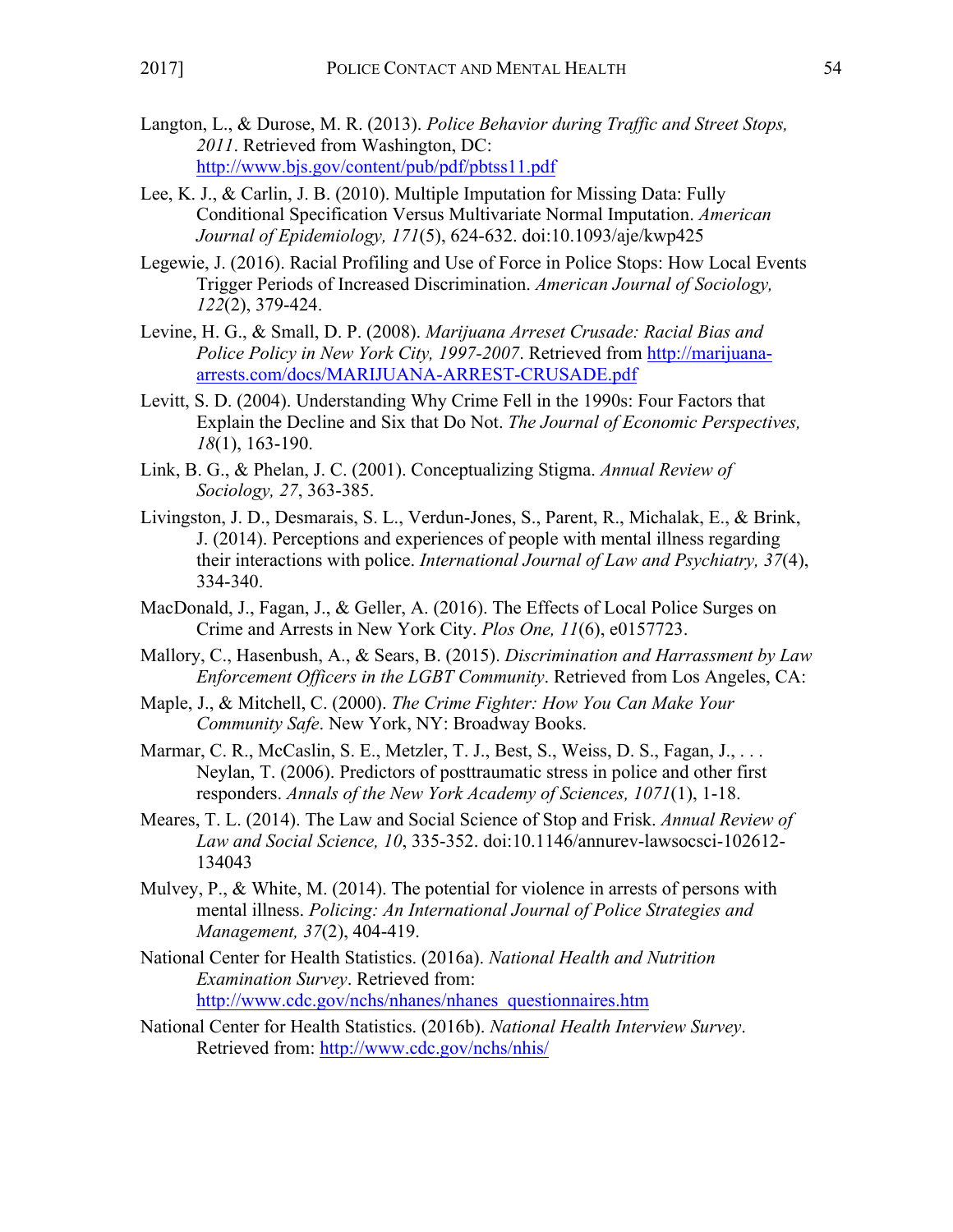New York Civil Liberties Union. (2013). *Stop-And-Frisk 2012 Briefing*. Retrieved from New York, NY:

http://www.nyclu.org/files/publications/2012\_Report\_NYCLU\_0.pdf

- Pew Research Center For the People and the Press. (2012). *Assessing the Representativeness of Public Opinion Surveys*. Retrieved from http://www.people-press.org/files/legacy-pdf/Assessing the Representativeness of Public Opinion Surveys.pdf
- Phelan, J. C., & Link, B. G. (2015). Is Racism a Fundamental Cause of Inequalities in Health? *Annual Review of Sociology, 41*, 311-330. doi:10.1146/annurev-soc-073014-112305
- Powell, M. (2012). For New York Police, There's No End to the Stops. *New York Times*.
- Resnik, J., & Suk, J. C.-H. (2003). Adding Insult to Injury: Questioning the Role of Dignity in Conceptions of Sovereignty. *Stanford Law Review, 55*, 1921-1962.
- Rivera, R. (2012). Police-Stop Data Shows Pockets Where Force Is Used More Often. *New York Times*.
- Rosenfeld, R. (2011). From mass incarceration to targeted policing: Introduction to the Special Issue. *Criminology and Public Policy, 10*(1), 3-7.
- Ross, C. T. (2015). A Multi-Level Bayesian Analysis of Racial Bias in Police Shootings at the County-Level in the United States, 2011–2014. *Plos One, 10*(11), e0141854. doi:https://doi.org/10.1371/journal.pone.0141854
- Royston, P. (2004). Multiple Imputation of Missing Values. *The Stata Journal, 4*(3), 227- 241.
- Rubin, D. B. (1987). *Multiple Imputation for Non-Response in Surveys*. New York: John Wiley & Sons.
- Rubin, D. B. (1996). Multiple Imputation after 18+ Years. *Journal of American Statistical Association, 91*(434), 473-489.
- Sampson, R. J., Morenoff, J. D., & Raudenbush, S. W. (2005). Social Anatomy of Racial and Ethnic Disparities in Violence. *American Journal of Public Health, 95*, 224- 232.
- Saul, J. (2016). America has a Stop-and-Frisk problem. Just look at Philadelphia. *Newsweek*.
- Sawyer, P. J., Major, B., Casad, B. J., Townsend, S. S. M., & Berry Mendes, W. (2012). Discrimination and the Stress Response: Psychological and Physiological Consequences of Anticipating Prejudice in Interethnic Interactions. *American Journal of Public Health, 102*(5), 1020-1026. doi:10.2105/AJPH.2011.300620
- Sewell, A. A. (2017). The Illness Associations of Police Violence: Differential Relationships by Ethnoracial Composition. *Sociological Forum*. doi:10.1111/socf.12361
- Sewell, A. A., & Jefferson, K. A. (2016). Collateral Damage: The Health Effects of Invasive Police Encounters in New York City. *Journal of Urban Health: Bulletin of the New York Academy of Medicine, 93*(1, Supplement), 42-67.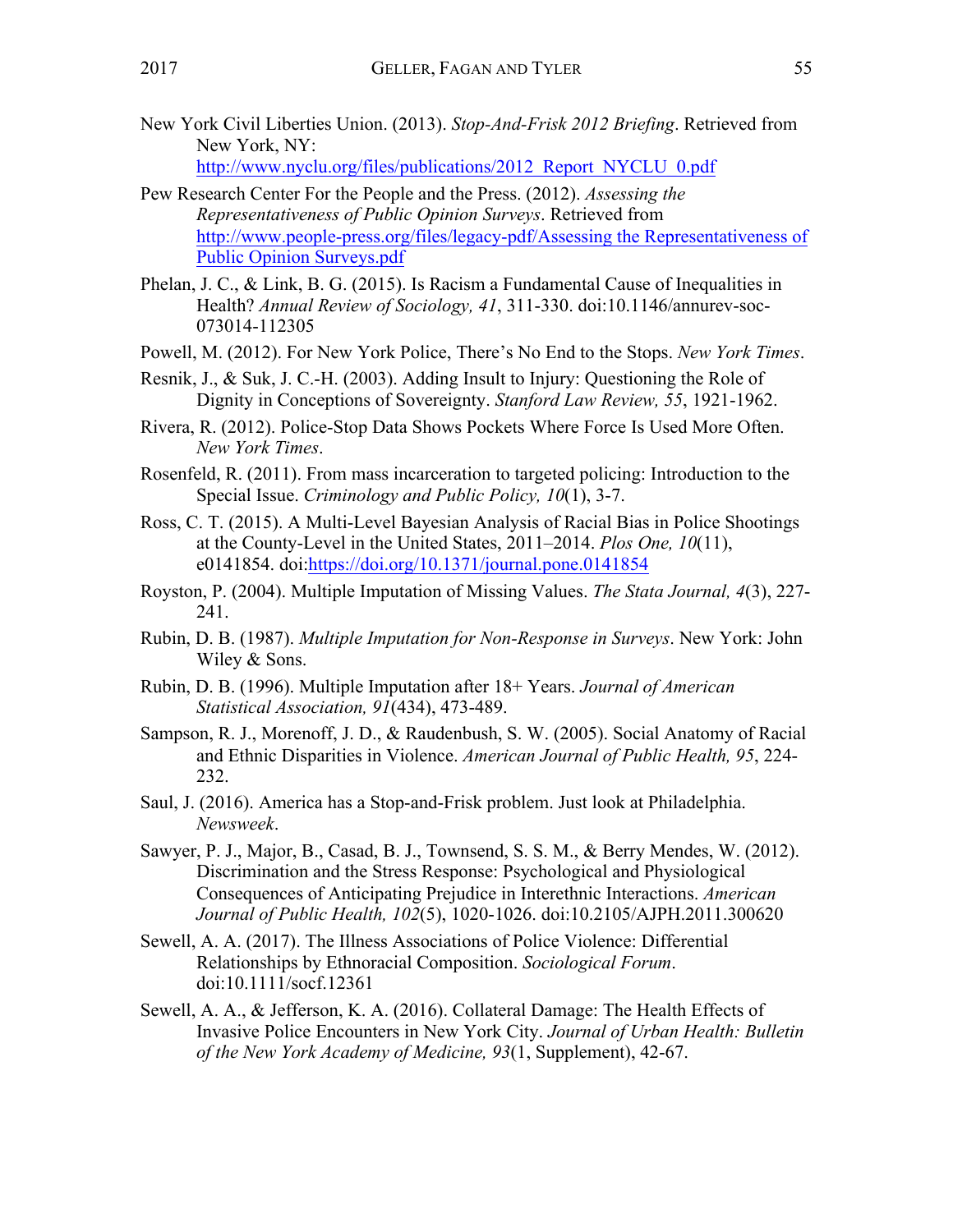- Sewell, A. A., Jefferson, K. A., & Lee, H. (2016). Living under surveillance: Gender, psychological distress, and stop- question-and-frisk policing in New York City. *Social Science and Medicine, 159*(3), 1-13. doi:10.1016/j.socscimed.2016.04.024
- Shedd, C. (2015). *Unequal City: Race, Schools, and Perceptions of Injustice*. New York, NY: Russell Sage Foundation.
- Simon, J. (2017). The Second Coming of Dignity. In S. Dolovich & A. Natapoff (Eds.), *The New Criminal Justice Thinking* (pp. 275-307). New York, NY: NYU Press.
- Skogan, W. G., & Frydl, K. (Eds.). (2004). *Fairness and effectiveness in policing: the evidence*. Washington, DC: National Academies Press.
- Sweeten, G. (2016). What Works, What Doesn't, What's Constitutional? The Problem with Assessing an Unconsitutional Police Practice. *Criminology and Public Policy, 15*(1), 67-73. doi:10.1111/1745-9133.12176
- Terry v. Ohio, 392 U.S. 1 (1968) (1968).
- Thoits, P. A. (2010). Stress and Health: Major Findings and Policy Implications. *Journal of Health and Social Behavior, 51*(S), S41-S53. doi:10.1177/0022146510383499
- Travis, J., Western, B., & Redburn, S. (Eds.). (2014). *The Growth of Incarceration in the United States: Exploring Causes and Consequences*. Washington, DC: The National Academies Press.
- Tyler, T. R., & Fagan, J. (2008). Legitimacy and Cooperation: Why Do People Help the Police Fight Crime in Their Communities? *Ohio State Journal of Criminal Law, 6*(1), 173-229.
- Tyler, T. R., Fagan, J., & Geller, A. (2014). Street Stops and Police Legitimacy: Teachable Moments in Young Urban Men's Legal Socialization. *Journal of Empirical Legal Studies, 11*(4), 751-785.
- Tyler, T. R., & Huo, Y. J. (2002). *Trust in the Law: Encouraging Public Cooperation with the Police and Courts*. New York, NY: Russell Sage Foundation.
- University of Wisconsin Social Science Computing Cooperative. (2012). Multiple Imputation in Stata. Retrieved from http://www.ssc.wisc.edu/sscc/pubs/stata\_mi\_intro.htm
- Wakefield, S., & Wildeman, C. (2014). *Children of the Prison Boom: Mass Incarceration and the Future of American Inequality*. New York, NY: Oxford University Press.
- Weisburd, D., Wooditch, A., Weisburd, S., & Yang, S.-M. (2016). Do Stop, Question, and Frisk Practices Deter Crime? *Criminology and Public Policy, 15*(1), 31-56.
- Weiss, D. S. (2004). The Impact of Event Scale-Revised. In J. P. Wilson & T. M. Keane (Eds.), *Assessing Psychological Trauma and PTSD: A Practitioner's Handbook* (2nd Edition ed.). New York, NY: Guilford Press.
- White, M. D., & Fradella, H. (2016). *Stop and Frisk: The Use and Abuse of a Controversial Policing Tactic*. New York, NY: NYU Press.
- Williams, V., Fromer, E., Fagbenle, T., & Stein, C. (2012). The Effect of Stop and Frisk in the Bronx. *Radio Rookies.* Retrieved from http://www.wnyc.org/story/232447 radio-rookies-kelly/
- Wilson, J. Q., & Kelling, G. L. (1982). Broken Windows. *Atlantic Monthly, 249*(3), 29- 36, 38.